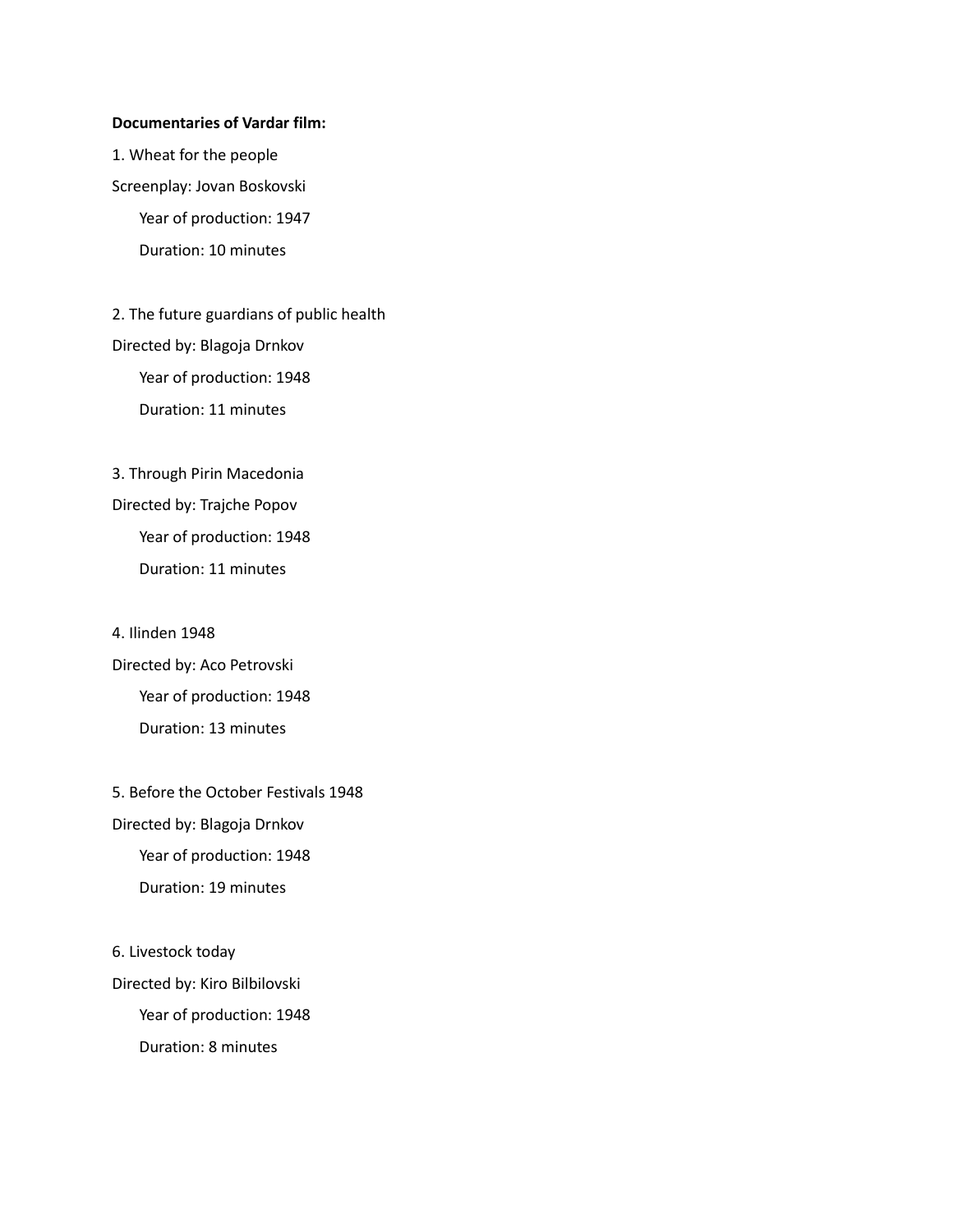7. October 11 Directed by: Blagoja Drnkov Year of production: 1949 Duration: 15 minutes

8. I Congress of the CPM Directed by: Trajche Popov Year of production: 1949 Duration: 11 minutes

9. Folk technique Directed by: Kocho Nedkov Year of production: 1950 Duration: 9 minutes

10. National Culture Week Directed by: Trajche Popov Year of production: 1950 Duration: 9 minutes

11. Cotton from the cooperative fields Directed by: Kocho Nedkov Year of production: 1950 Duration: 11 minutes

12. Five years NRM Directed by: Kiril Bilbilovski Year of production: 1950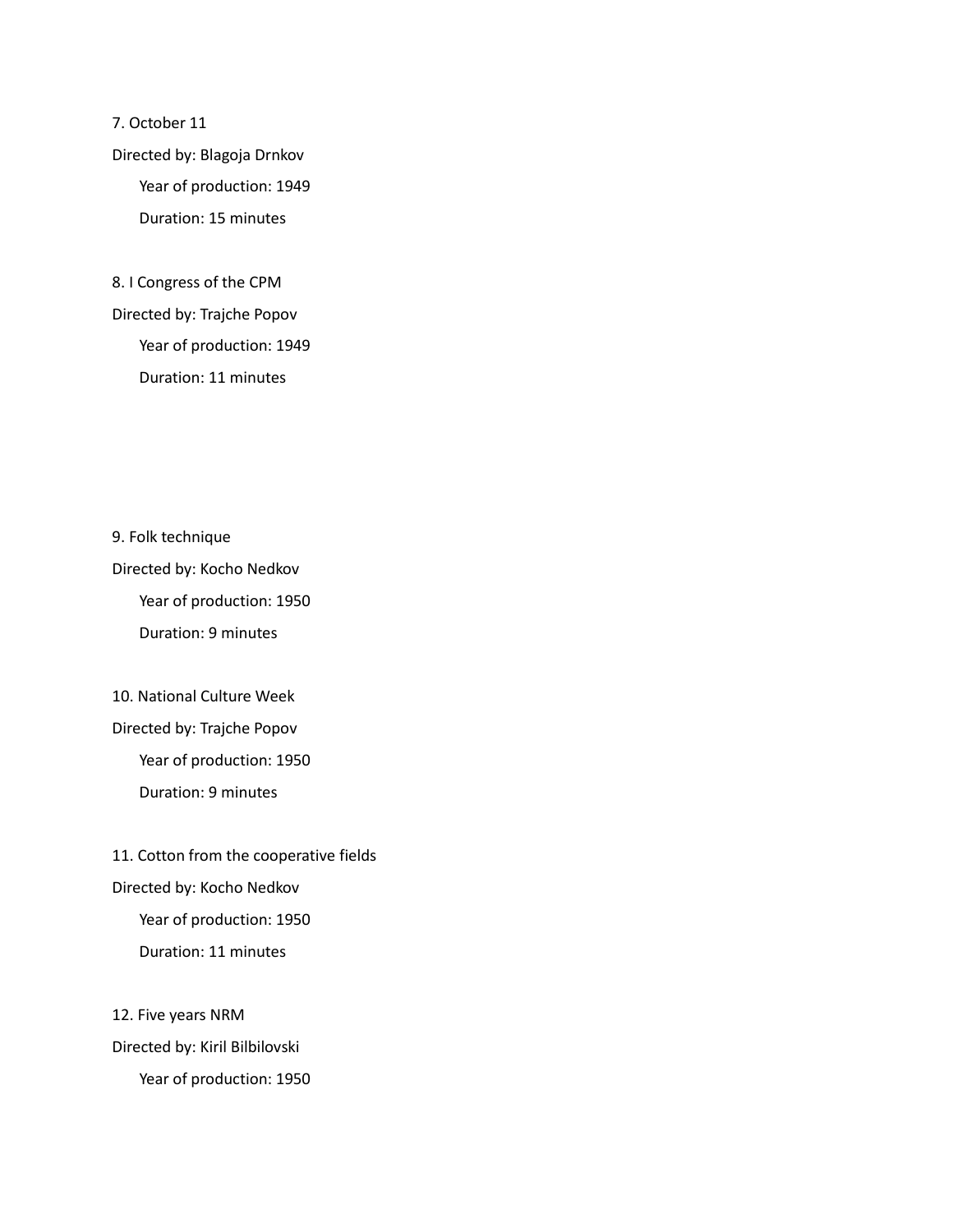#### Duration: 40 minutes

13. In the valley of Vardar Directed by: Trajche Popov Year of production: 1950 Duration: 43 minutes

14. A joyful childhood Directed by: Blagoja Drnkov Year of production: 1950 Duration: 23 minutes

15. Cultural life in Macedonia Directed by: Kiril Bilbilovski Year of production: 1951 Duration: 9 minutes

16. Mavrovo is being built Directed by: Blagoja Drnkov Year of production: 1951 Duration: 17 minutes

17. Our first sparks Directed by: Trajche Popov Year of production: 1951 Duration: 19 minutes 18. Silk thread Directed by: Jovo Kamberski Year of production: 1951 Duration: 17 minutes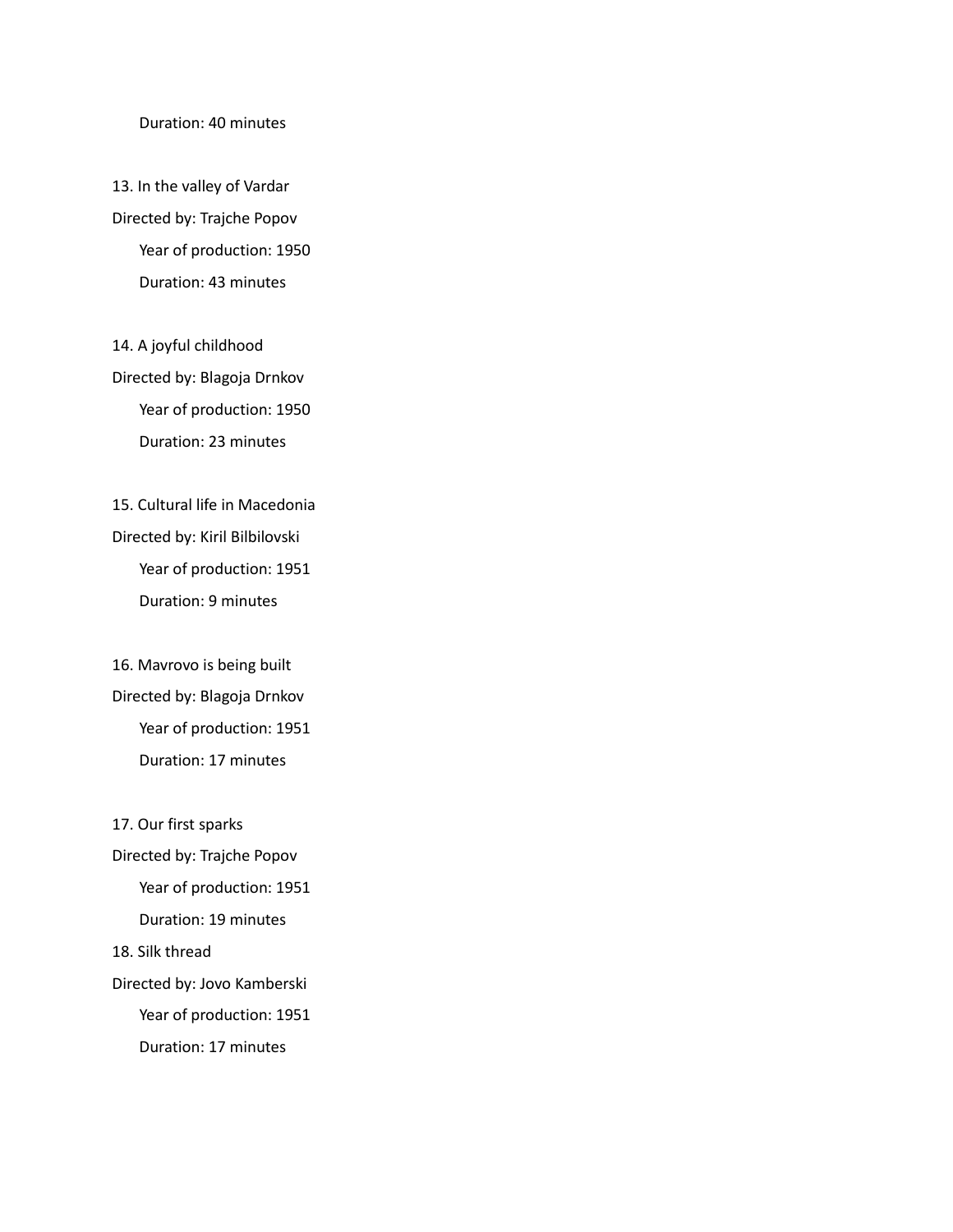19. White dawns Directed by: Trajche Popov Year of production: 1952 Duration: 20 minutes

20. By ship "Macedonia" from Rijeka to New York Directed by: Blagoja Drnkov Year of production: 1952 Duration: 9 minutes

21. Hat Shop "Macedonia" Directed by: Branko Gapo Year of production: 1953 Duration: 4 minutes

22. Vardar - Rabotnicki Directed by: Branko Gapo Year of production: 1953 Duration: 9 minutes

Directed by: Jovo Kamberski Year of production: 1953 Duration: 3 minutes

23. Gardener

24. Europe Directed by: Marcus Alexander - Sasha Year of production: 1953 Duration: 3 minutes

25. Journal 11 O.O.N.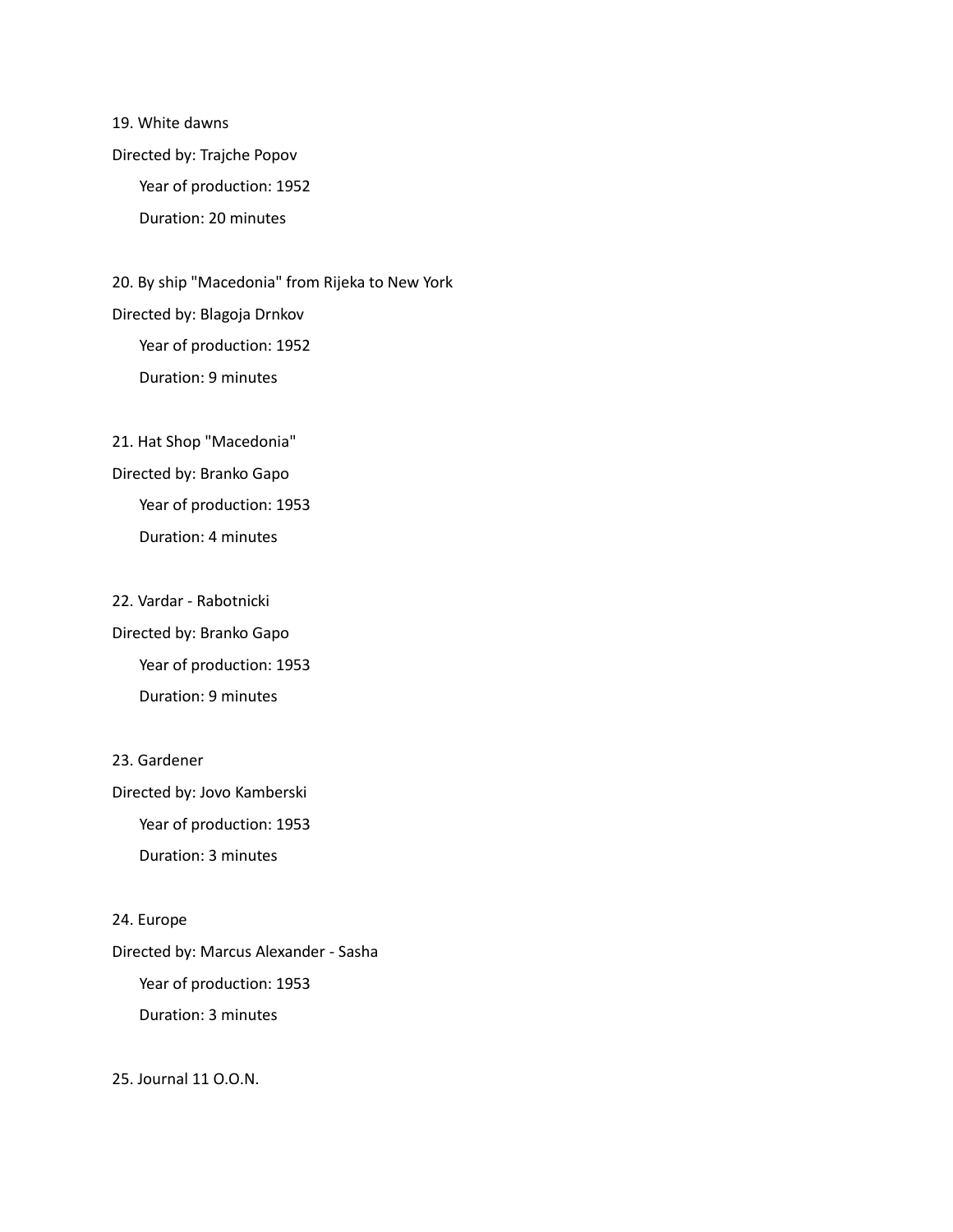Directed by: Nedkov Kocho Year of production: 1953 Duration: 9 minutes

26. Who is to blame?

Directed by: Nedkov Kocho

Year of production: 1953

Duration: 15 minutes

27. Miravska wedding

Directed by: Jovo Kamberski

Year of production: 1953

Duration: 19 minutes

28. Dawn in the fields

Directed by: Branko Gapo Year of production: 1953 Duration: 17 minutes

29. Our conversations Directed by: Blagoja Drnkov Year of production: 1953 Duration: 19 minutes

30. Firewood Directed by: Branko Gapo Year of production: 1953 Duration: 3 minutes

31. Partizan Directed by: Aco Petrovski Year of production: 1953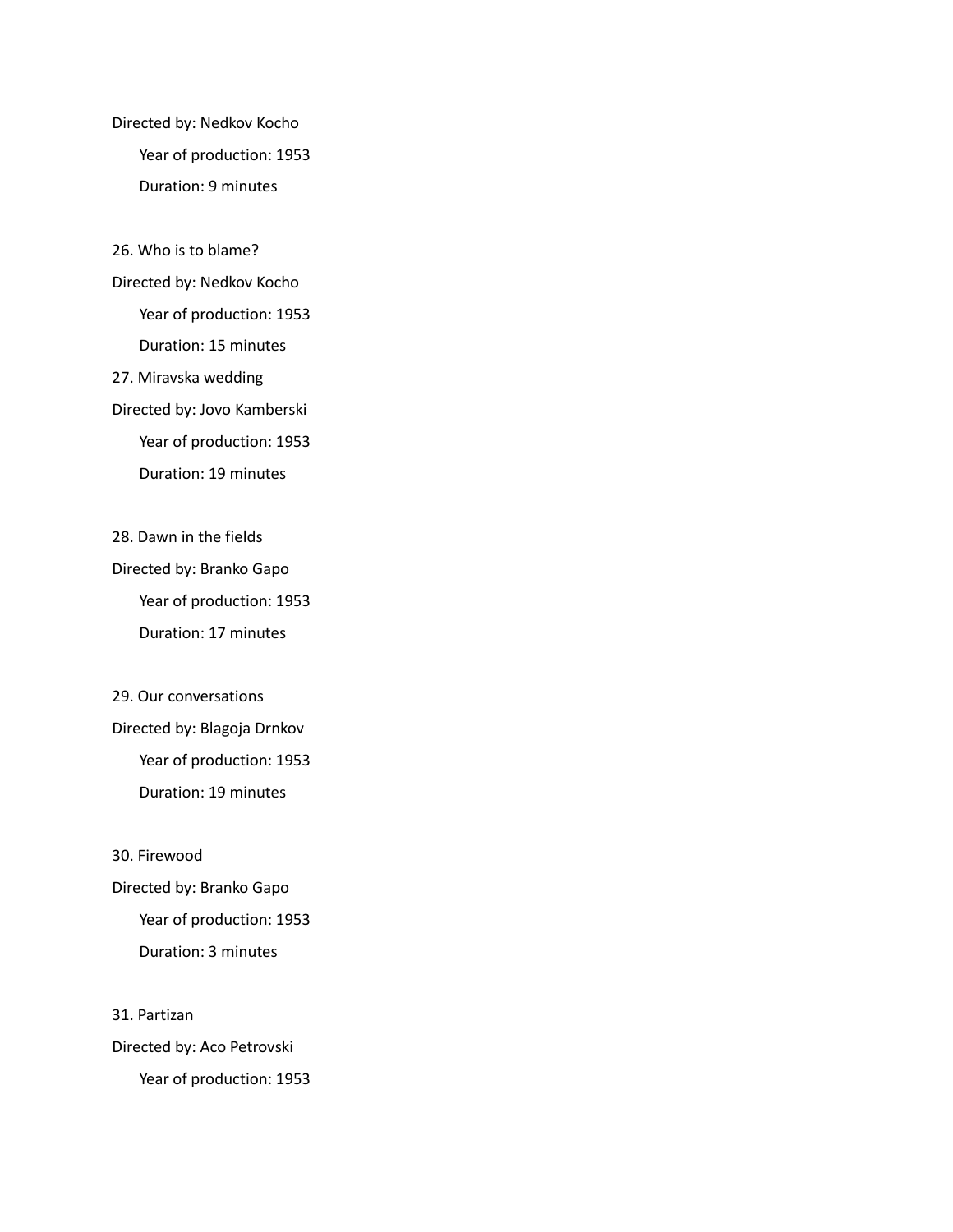#### Duration: 11 minutes

32. Pasteurized milk Directed by: Jovo Kamberski Year of production: 1953 Duration: 10 minutes

33. Fire

Directed by: Kocho Nedkov Year of production: 1953 Duration: 17 minutes

34. Prespa

Directed by: Kiro Bilbilovski Year of production: 1953 Duration: 19 minutes

35. A story about a man and a sheep Directed by: Trajche Popov Year of production: 1953 Duration: 22 minutes 36. Tito among us Directed by: Kirbil Bilbilovski, Popov Trajce Year of production: 1953 Duration: 17 minutes

37. Cigarette factory in Skopje Directed by: Gapo Branko, Odzaklievski Ljubisa Year of production: 1953 Duration: 4 minutes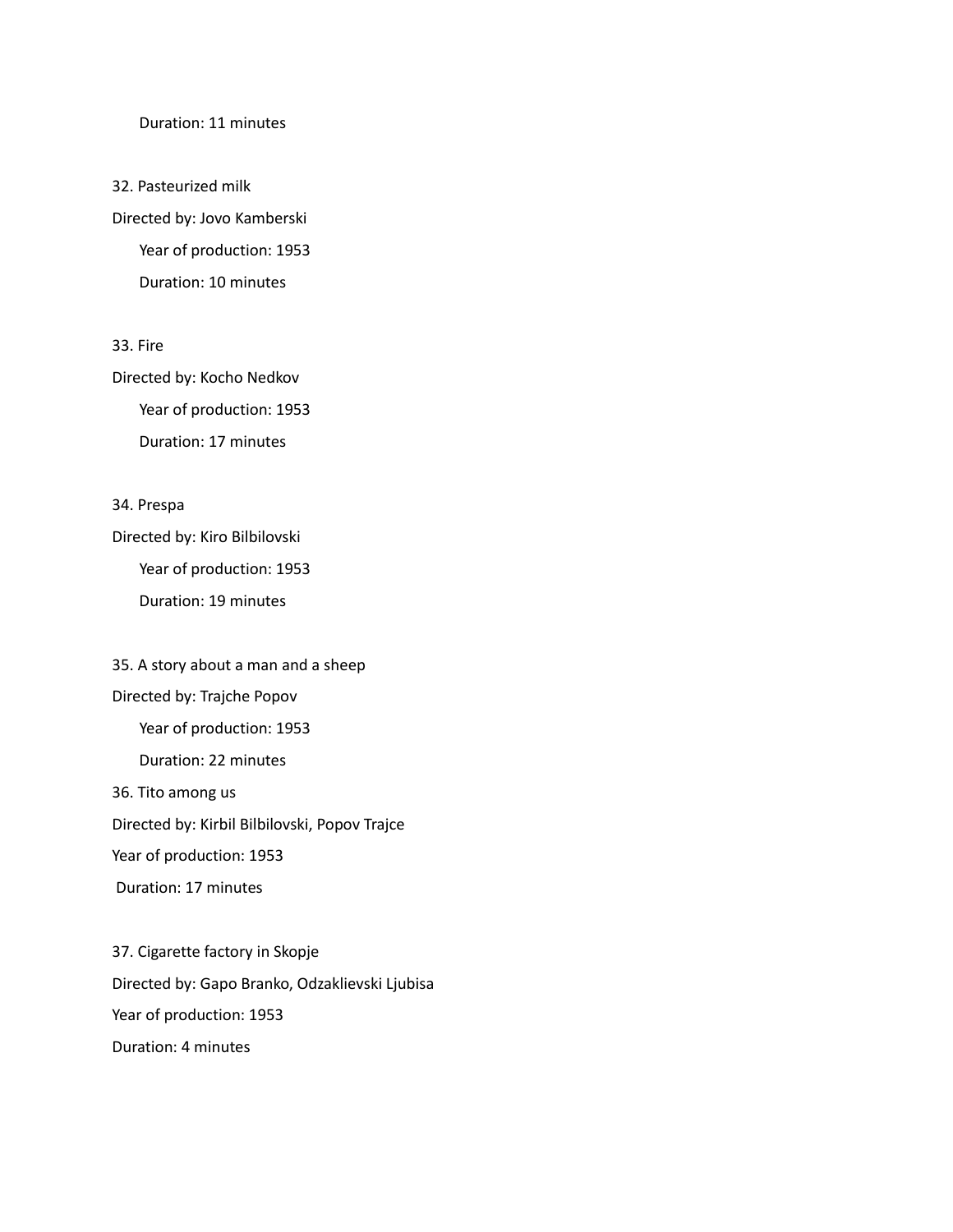38. Skopje Magazine Directed by: Gapo Branko, Odzaklievski Ljubisa Year of production: 1953 Duration: 4 minutes

39. Blood Transfusion Service - People's Service Directed by: Petrovski Aco Year of production: 1953 Duration: 3 minutes

40. IV Federal Parachute Championship Directed by: Petkovski Ljube, Nedkov Kocho Year of production: 1954 Duration: 11 minutes

41. Nitrogen Directed by: Petrovski Aco Year of production: 1954 Duration: 28 minutes

42. Easter customs Directed by: Petrovski Aco Year of production: 1954 Duration: 20 minutes

43. Second Congress of SCM Directed by: Trajche Popov Year of production: 1954 Duration: 7 minutes

44. Ilinden 1903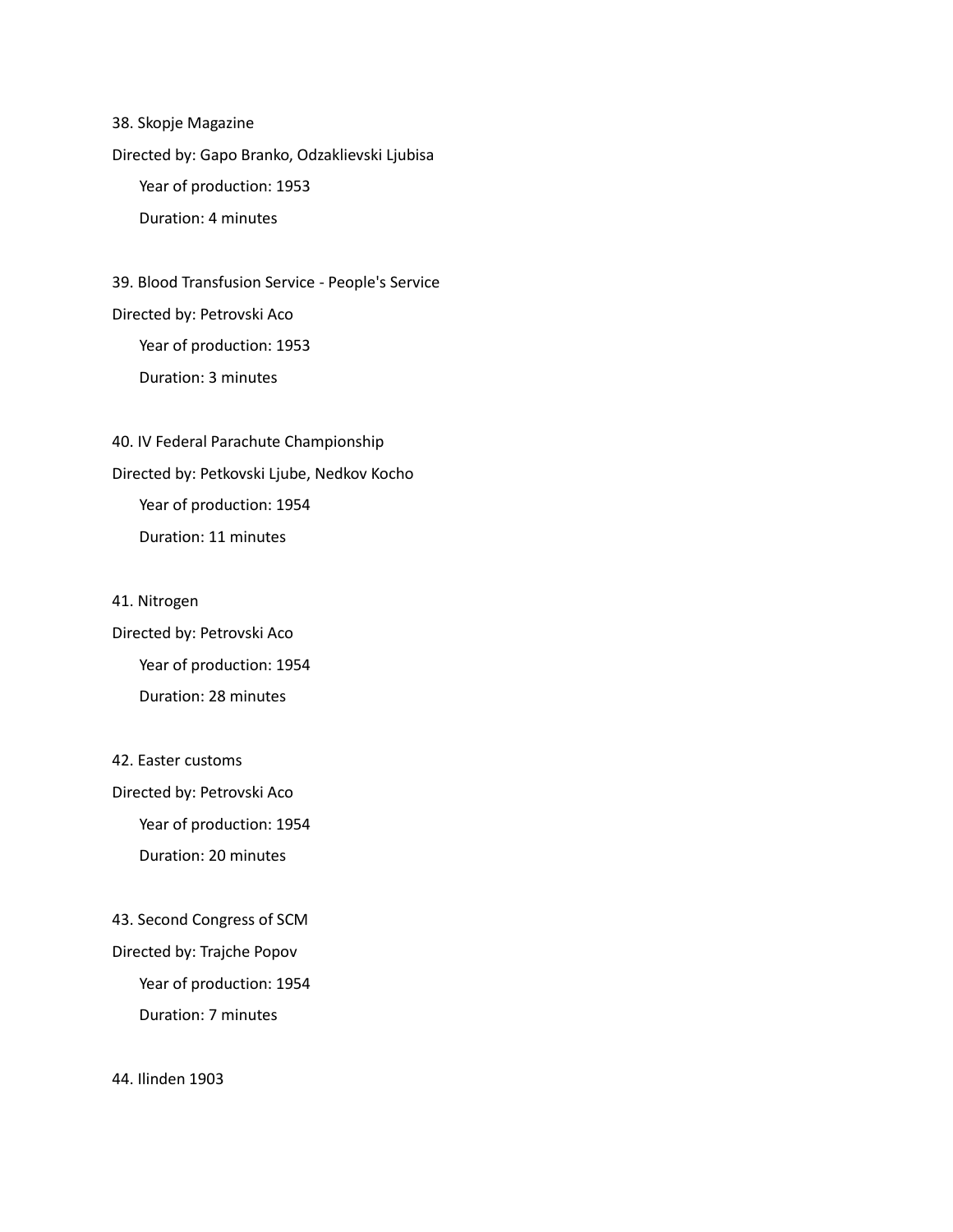Directed by: Kocho Nedtkov Year of production: 1954 It takes timeno: 17 minutes

45. Macedonian tobacco Directed by: Kiro Bilbilovski Year of production: 1954 Duration: 26 minutes

46. Macedonian Tobacco II

Directed by: Kiro Bilbilovski

Year of production: 1954

Duration: 17 minutes

47. On the snowy heights of Shara - On the slopes of Shara

Directed by: Aco Petrovski

Year of production: 1954

Duration: 10 minutes

48. Ohrid

Directed by: Kiro Bilbilovski Year of production: 1954 Duration: 17 minutes

49. A story about our days Directed by: Jovo Kamberski Year of production: 1954 Duration: 20 minutes

50. Fever Factory Directed by: Branko Gapo Year of production: 1954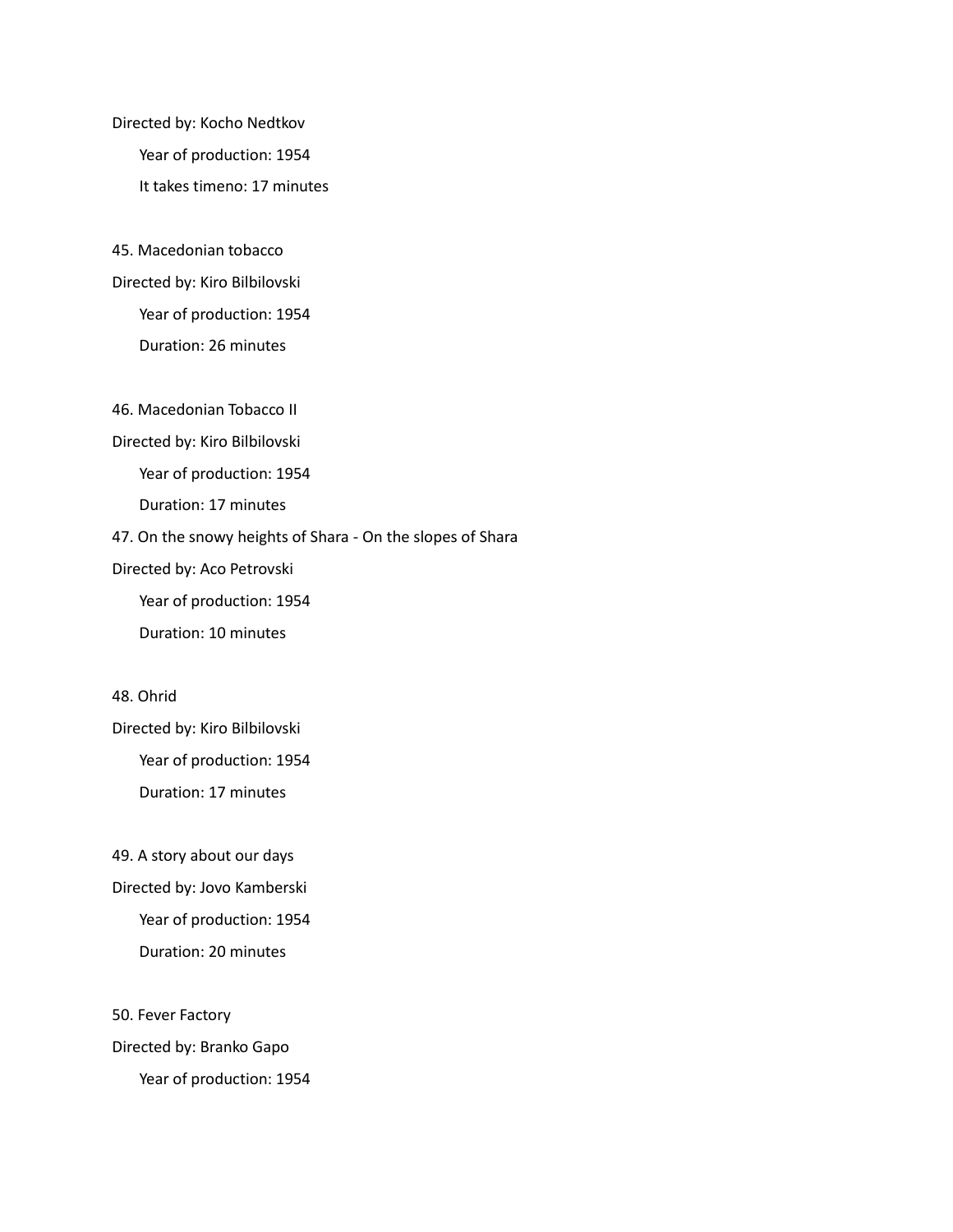#### Duration: 5 minutes

51. Fourth Skopje Fair Directed by: Branko Gapo Year of production: 1954 Duration: 2 minutes

52. Galichnik wedding Directed by: Aco Petrovski Year of production: 1955 Duration: 18 minutes

53. Dervishes

Directed by: Aco Petrovski Year of production: 1955 Duration: 11 minutes

54. Ten years of free May Directed by: Kocho Nedtkov Year of production: 1955 Duration: 5 minutes

55. Komita legend Directed by: Jovo Kamberski Year of production: 1955 Duration: 17 minutes 56. Kumanovska Otlja Directed by: Kiro Bilbilovski Year of production: 1955 Duration: 15 minutes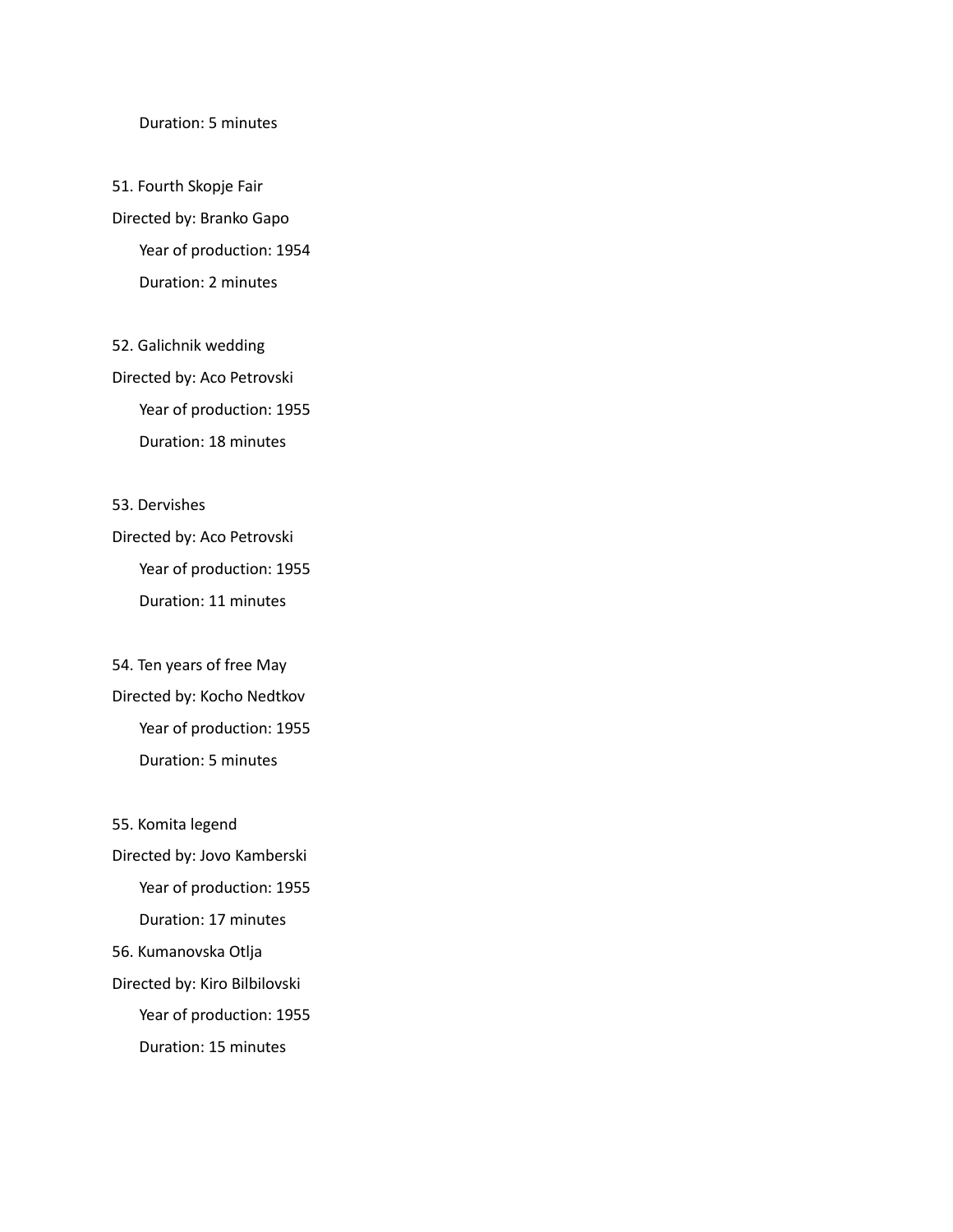## 57. Popova Shapka Directed by: Trajche Popov Year of production: 1955 Duration: 10 minutes

58. Rhythm and sound Directed by: Trajche Popov Year of production: 1955 Duration: 21 minutes

59. Old Bazaar

Directed by: Aco Petrovski Year of production: 1955 Duration: 11 minutes

#### 60. Awning

Directed by: Aco Petrovski Year of production: 1955 Duration: 18 minutes

#### 61. Cannery "Vardar"

Directed by: Kocho Nedkov Year of production: 1955 Duration: 4 minutes

## 62. Hygienic-technical protection Directed by: Marcus Alexander - Sasha Year of production: 1955 Duration: 5 minutes

63. St. George's Day customs from Skopje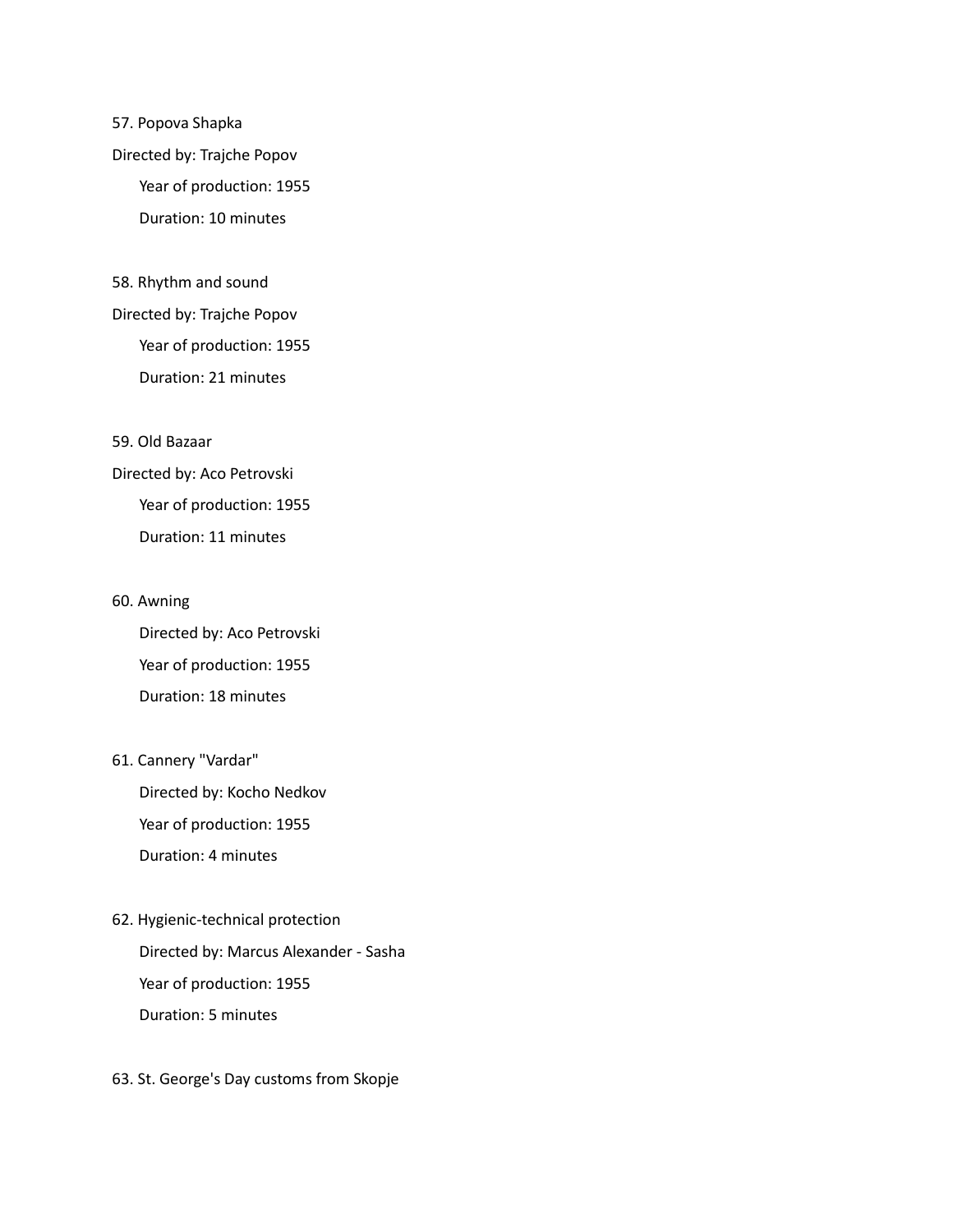Directed by: Blagoja Drnkov Year of production: 1956 Duration: 20 minutes

64. Disaster in Mavrovo

Directed by: Kocho Nedkov Year of production: 1956 Duration: 12 minutes

65. CAUTION - Military Danger Directed by: Kocho Nedkov Year of production: 1956 Duration: 11 minutes

#### 66. Following the traces of the catastrophe in Mavrovo

Directed by: Kocho Nedkov Year of production: 1956 Duration: 10 minutes

67. First exhibition of Yugoslav tobacco Directed by: Dimitrie Osmanli Year of production: 1956 Duration: 11 minutes

68. Spring Hopes

Directed by: Branko Gapo Year of production: 1956 Duration: 11 minutes

69. The birds are coming Directed by: Branko Gapo Year of production: 1956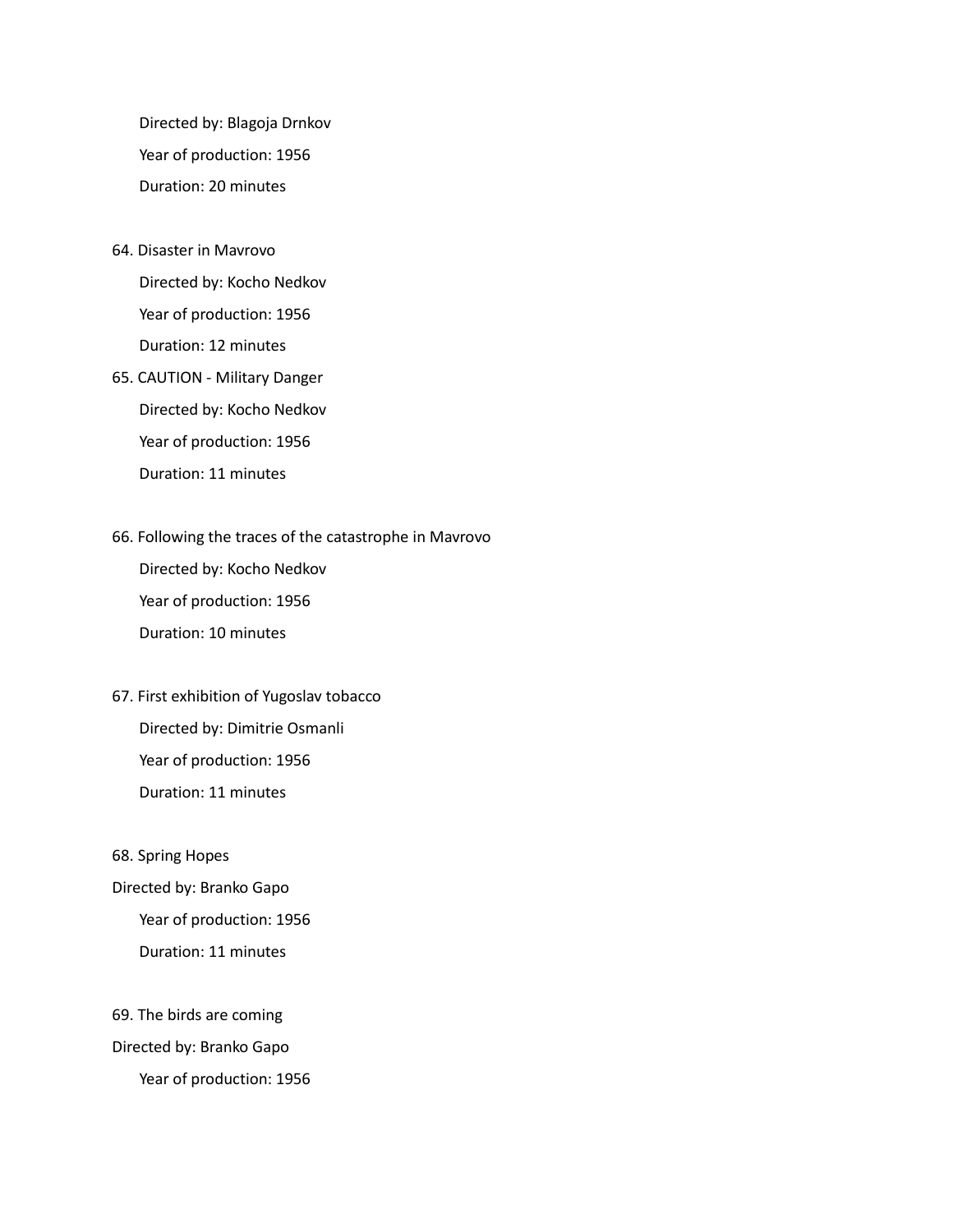#### Duration: 19 minutes

70. Pula 1956 Directed by: Slavko Janevski Year of production: 1956 Duration: 5 minutes

71. Burning torches Directed by: Dimitrie Osmanli Year of production: 1956 Duration: 17 minutes

72. Taming element Directed by: Trajche Popov Year of production: 1956 Duration: 16 minutes

73. Man, do not destroy me Directed by: Trajche Popov Year of production: 1956 Duration: 17 minutes

74. Sixth Skopje Fair Directed by: Branko Gapo Year of production: 1956 Duration: 8 minutes

75. In the run-up to the elections Directed by: Aco Petrovski Year of production: 1957 Duration: 11 minutes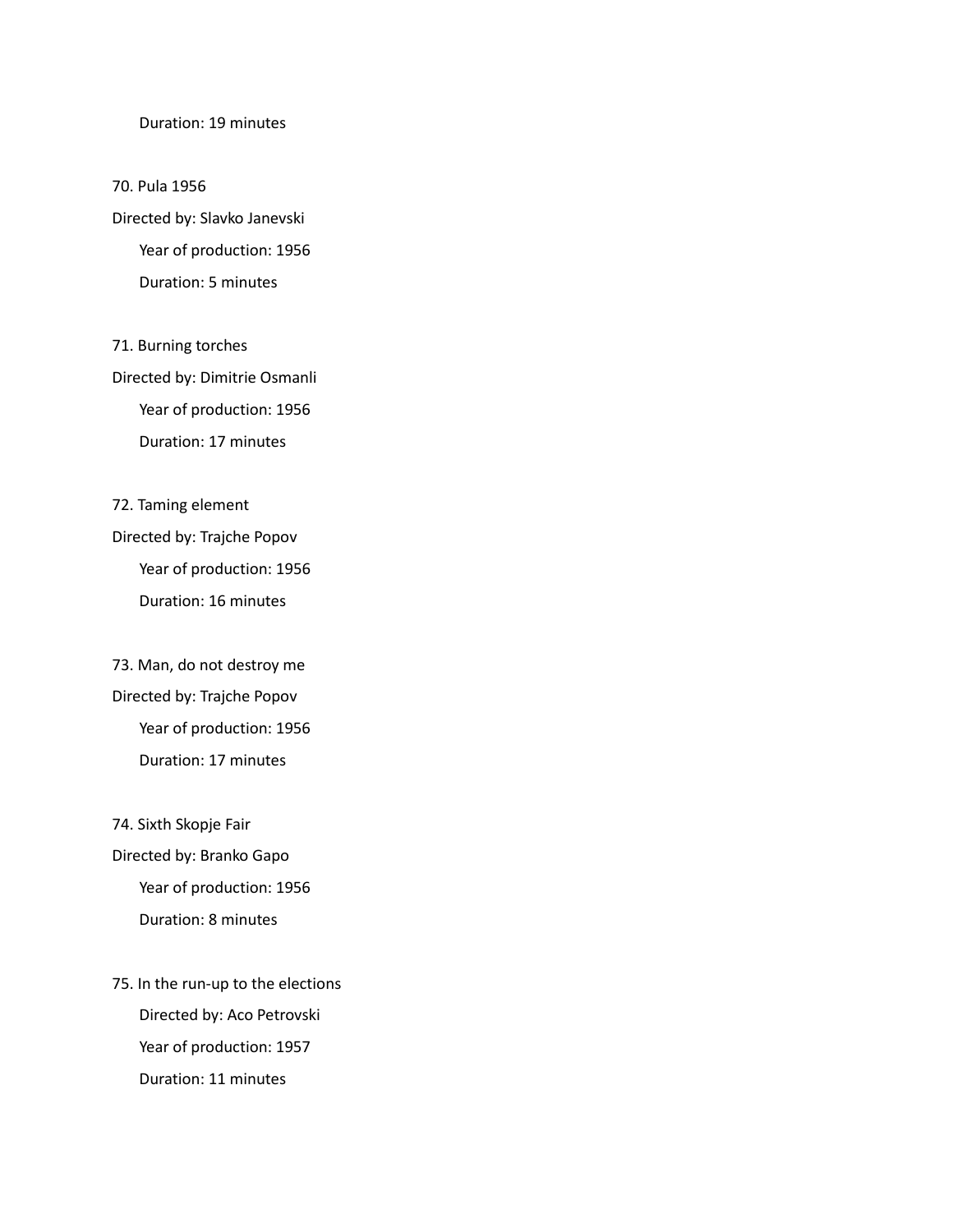76. In the run-up to the elections - part two

Directed by: Kocho Nedkov Year of production: 1957 Duration: 11 minutes

77. In the old part

Directed by: Kocho Nedkov Year of production: 1957 Duration: 12 minutes

#### 78. Agriculture

Directed by: Blagoja Drnkov Year of production: 1957 Duration: 16 minutes

79. Canned vitamins Directed by: Jovo Kamberski Year of production: 1957 Duration: 8 minutes

80. Macedonia Directed by: Petrovski Aco, Sekulovski Gojko Year of production: 1957 Duration: 55 minutes

81. Merino

Directed by: Trajche Popov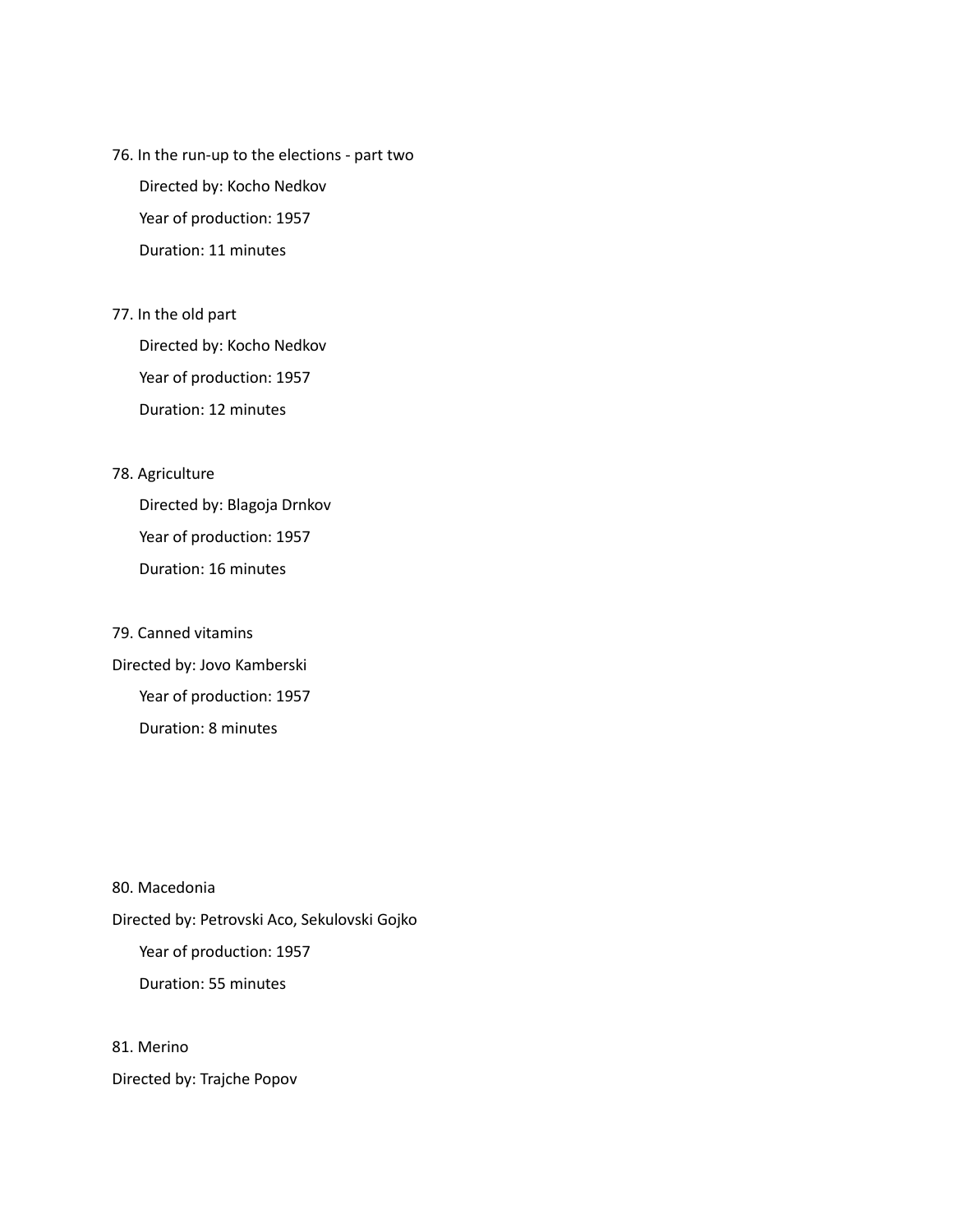Year of production: 1957

Duration: 18 minutes

82. Through industrial facilities in Macedonia Directed by: Drnkov Blagoja Year of production: 1957 Duration: 11 minutes

83. Polog (economic review) Directed by: Trajche Popov Year of production: 1957 Duration: 11 minutes

84. Polog (tourist review)

Directed by: Trajche Popov Year of production: 1957 Duration: 11 minutes

85. President Tito visits the agricultural cooperative "Izvorski" v. Bogdanci Directed by: Petrovski Aco, Sekulovski Gojko Year of production: 1957 Duration: 4 minutes

86. President Tito visits Titov-Veles district Directed by: Petrovski Aco, Sekulovski Gojko Year of production: 1957 Duration: 10minutes

87. With Tito throughout Macedonia Directed by: Petrovski Aco, Sekulovski Gojko Year of production: 1957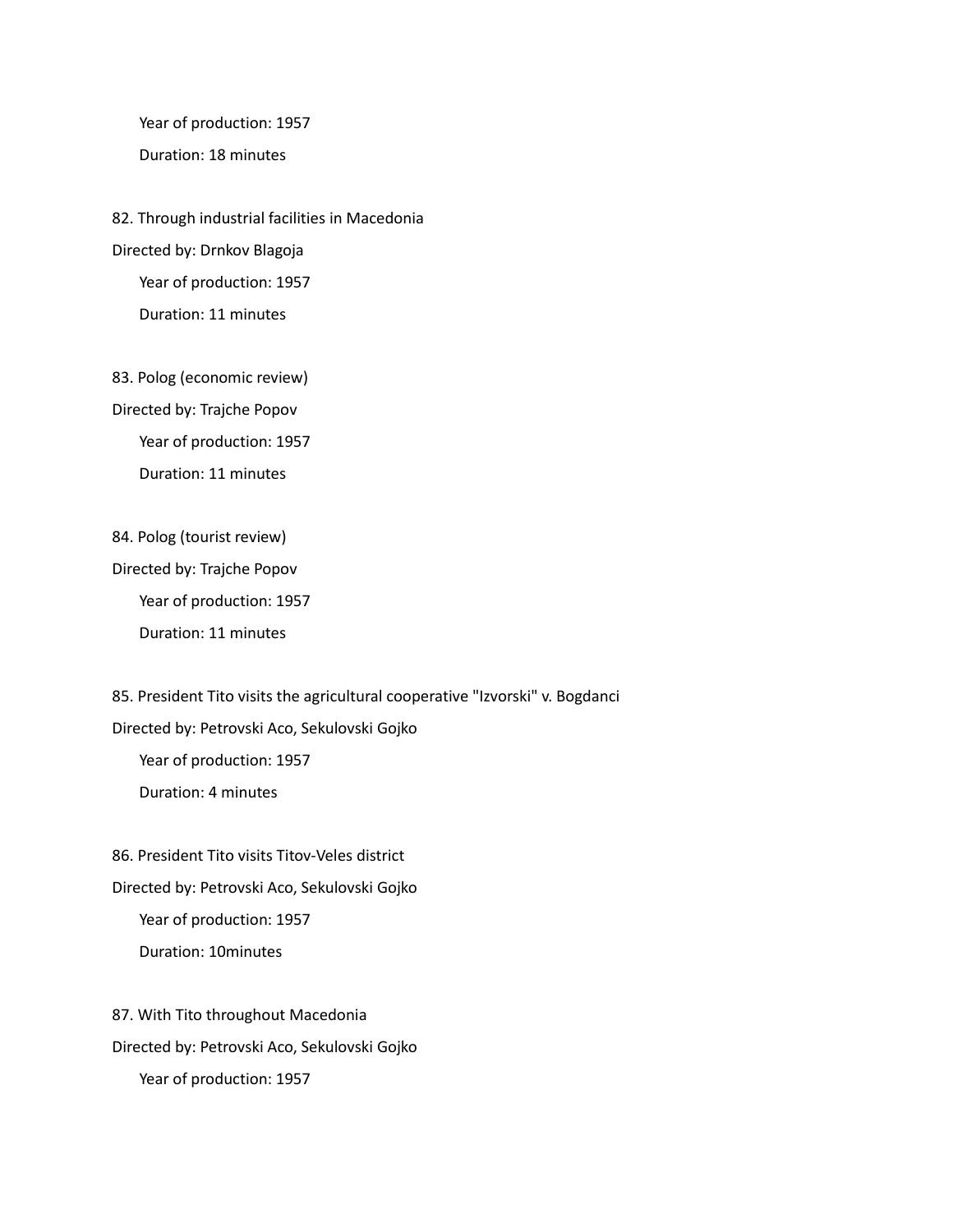#### Duration: 40 minutes

88. Medieval frescoes in Macedonia Directed by: Kocho Nedkov Year of production: 1957 Duration: 13 minutes 89. In the bosom of Shara Directed by: Trajche Popov

Year of production: 1957

Duration: 11 minutes

90. Macedonian Tobacco III Directed by: Kiro Bilbilovski Year of production: 1958 Duration: 11 minutes

91. Lake Ohrid Directed by: Otto Denesh Year of production: 1958

Duration: 10 minutes

92. Following in the footsteps of eels

Directed by: Otto Denesh

Year of production: 1958

Duration: 9 minutes

93. Highway Bratstvo-Edinstvo (section Negotino - Demir Kapija)

Directed by: Blagoja Drnkov

Year of production: 1959

Duration: 6 minutes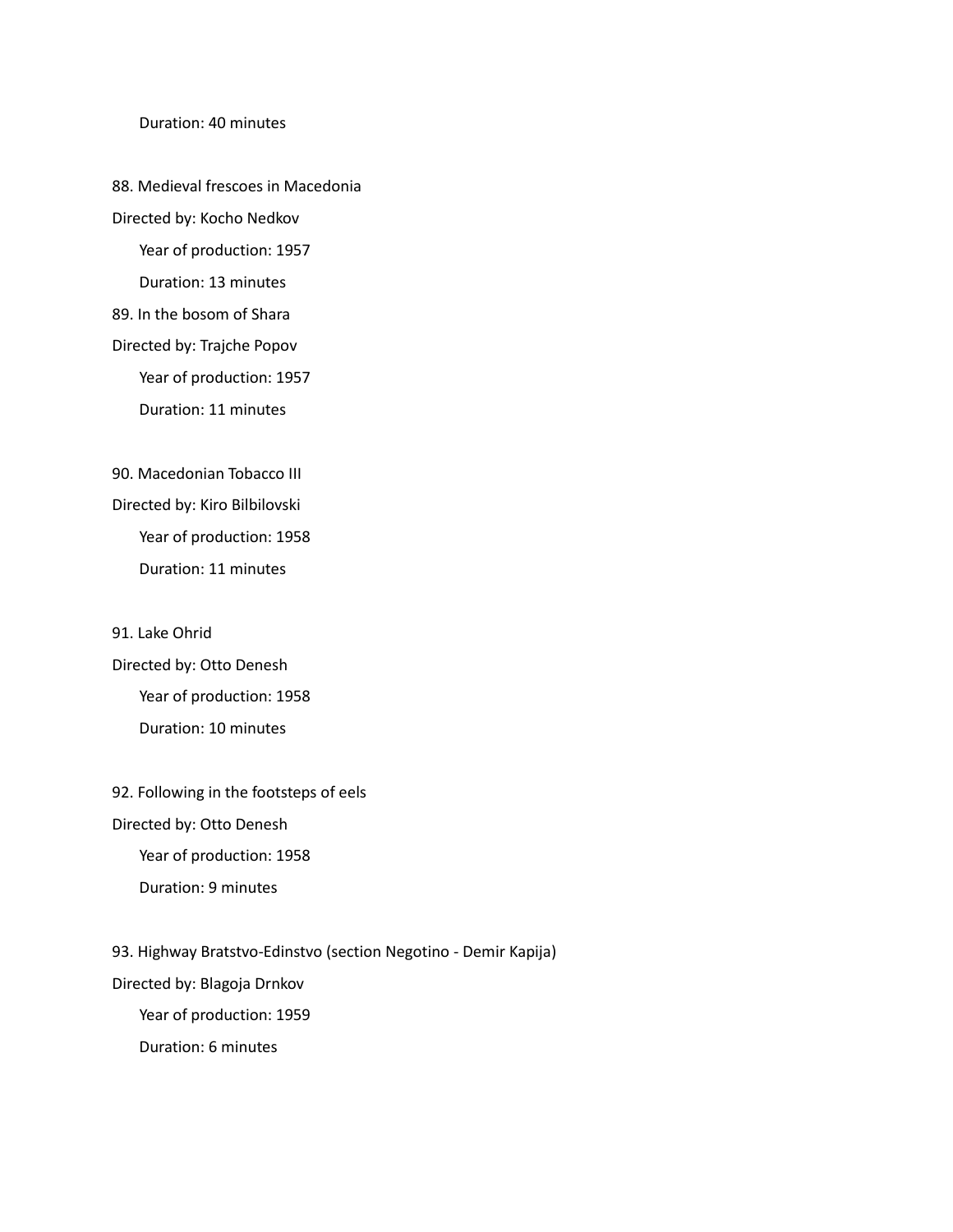94. White storks Directed by: Blagoja Drnkov Year of production: 1959 Duration: 14 minutes

95. Giant "Mavrovo" Directed by: Trajche Popov Year of production: 1959 Duration: 50 minutes

96. The diary of a class Directed by: Djordjevic Purisa Year of production: 1959 Duration: 12 minutes

97. Touch with death Directed by: Kocho Nedkov Year of production: 1959 Duration: 13 minutes 98. Young man with a rose Directed by: Djordjevic Purisa Year of production: 1959 Duration: 13 minutes

99. On both banks of the Vardar Directed by: Slavko Janevski Year of production: 1959 Duration: 38 minutes

100. Unhappy games Directed by: Kocho Nedkov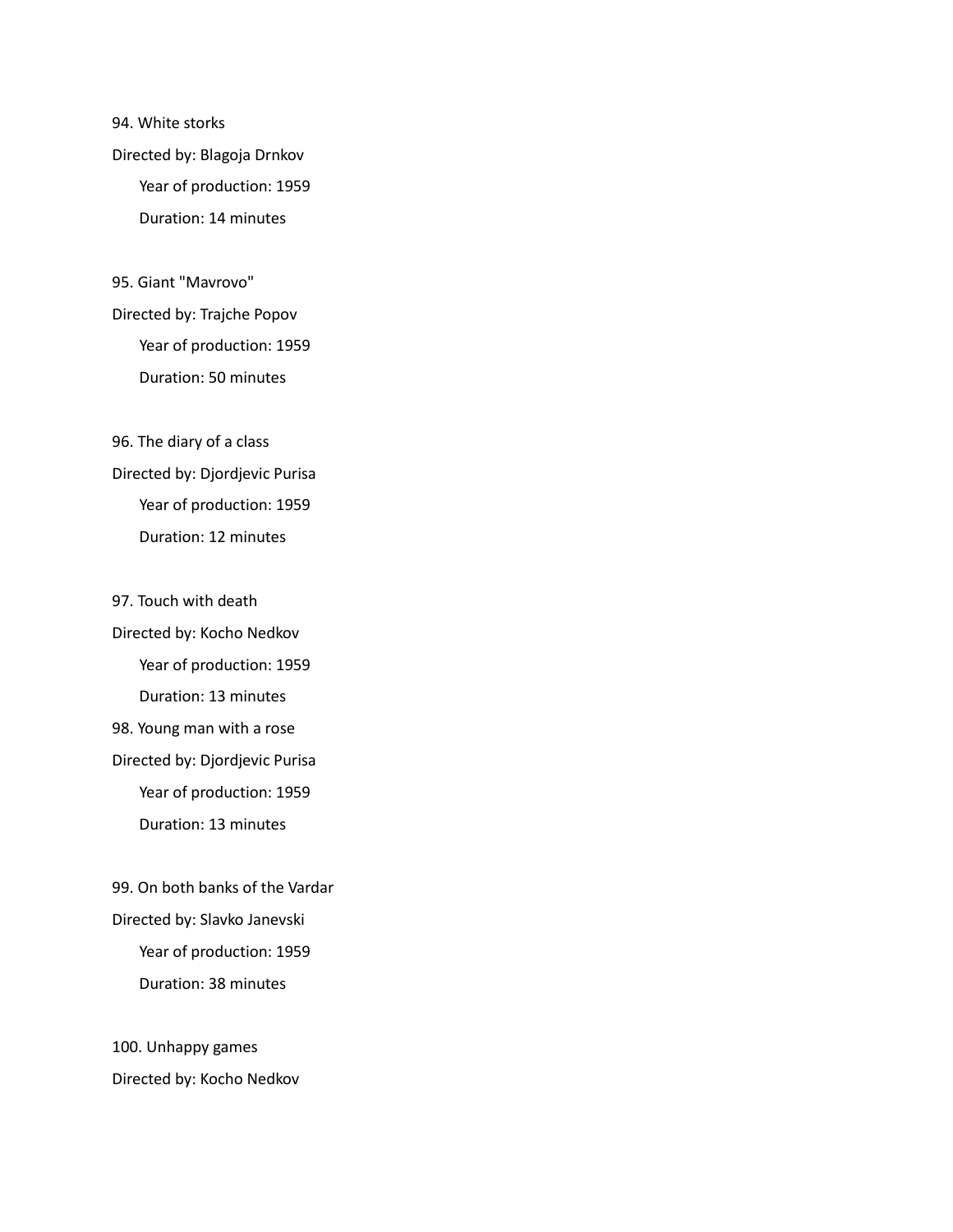Year of production: 1959 Duration: 10 minutes

101. Restoration of the Ohrid Archbishopric Directed by: Mihajlovski Branko Year of production: 1959 Duration: 10 minutes

102. On the strings of freedom Directed by: Branko Gapo Year of production: 1959 Duration: 14 minutes

103. Regenerated fields Directed by: Blagoja Drnkov Year of production: 1959 Duration: 13 minutes

104. President Tito has returned to the country Directed by: Kocho Nedkov Year of production: 1959 Duration: 8 minutes

105. Prilep, yesterday and today ... Directed by: Kocho Nedkov Year of production: 1959 Duration: 12 minutes

106. Third Congress of SCM Directed by: Trajche Popov Year of production: 1959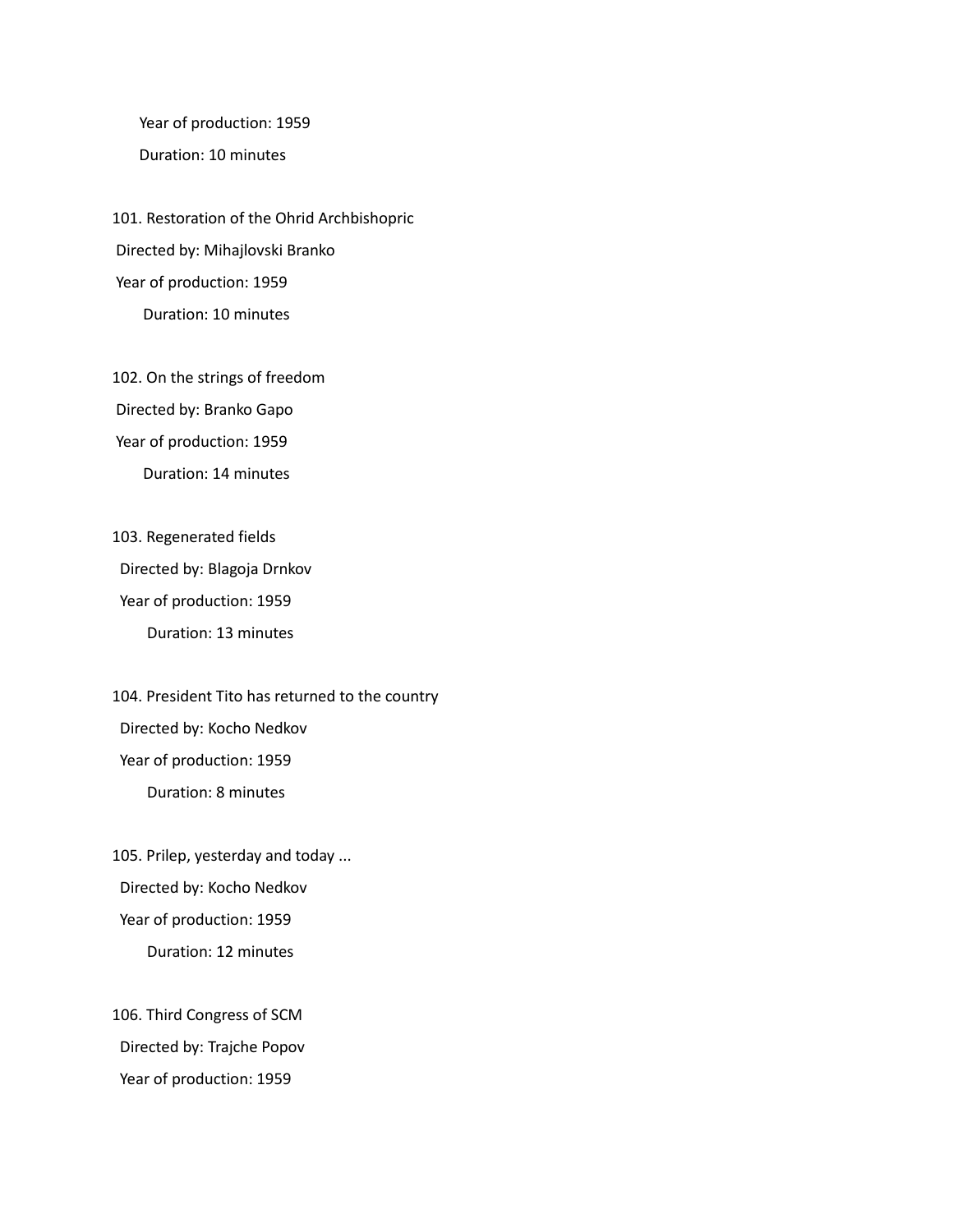Duration: 11 minutes

107. Vrben and Raven hydropower plants Directed by: Branko Gapo Year of production: 1959 Duration: 10 minutes

108. In the valley of flowers Directed by: Kocho Nedkov Year of production: 1960 Duration: 15 minutes

109. And the sea dreams Directed by: Slavko Janevski Year of production: 1960 Duration: 11 minutes

110. Land reclamation in Kumanovo district Directed by: Kocho Nedkov Year of production: 1960 Duration: 11 minutes

111. Push 3 Directed by: Kocho Nedkov Year of production: 1960 Duration: 13 minutes

112. First May 1960 Directed by: Kocho Nedkov Year of production: 1960 Duration: 10 minutes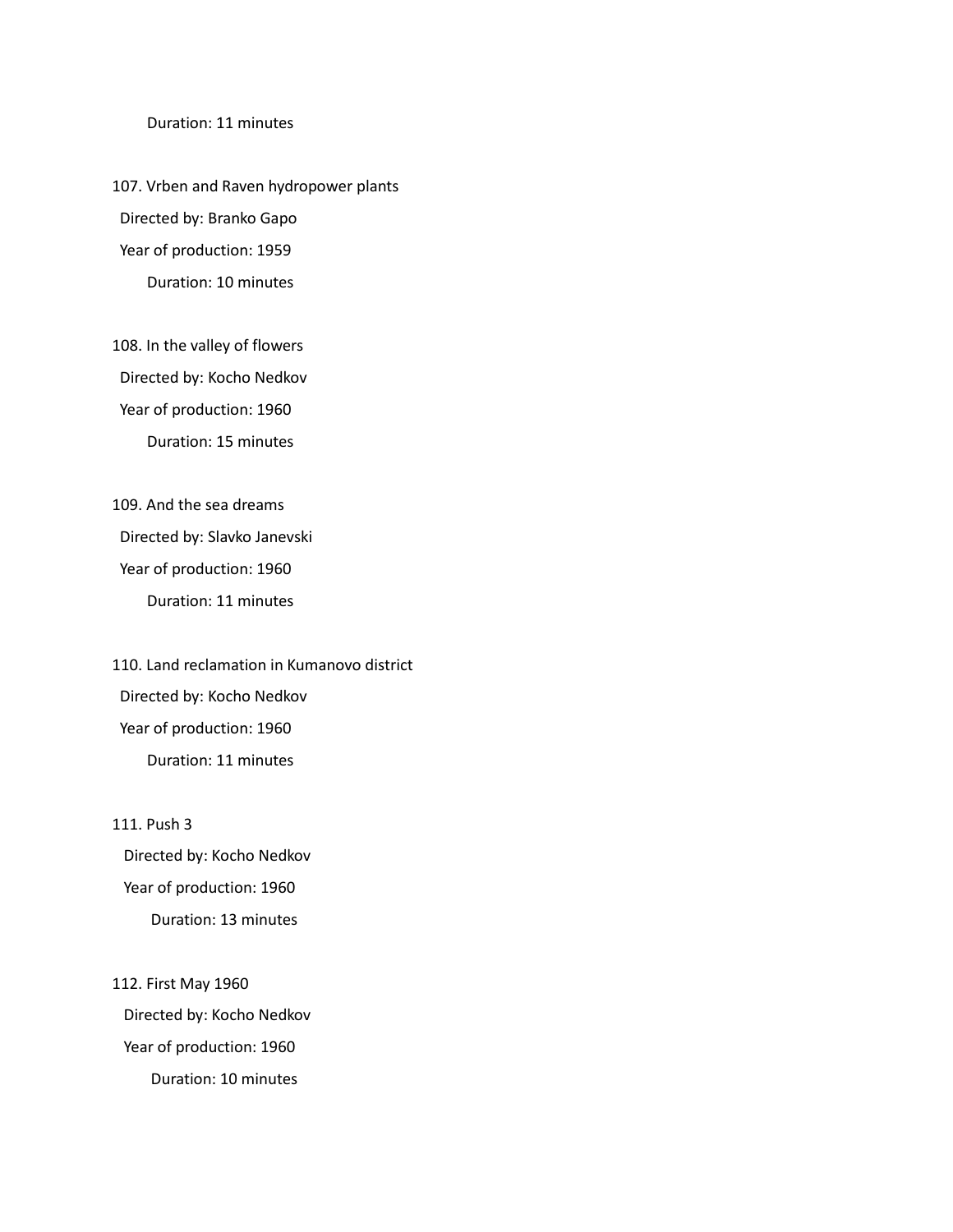113. Through waters through lands Directed by: Slavko Janevski Year of production: 1960 Duration: 13 minutes

114. Prilep tobacco Directed by: Kocho Nedkov Year of production: 1960 Duration: 15 minutes

115. Sun of youth Directed by: Branko Gapo Year of production: 1960 Duration: 15 minutes

#### 116. Fear

Directed by: Slavko Janevski Year of production: 1960 Duration: 19 minutes

117. Refrigerator factory "Bitola" Directed by: Kocho Nedkov Year of production: 1960 Duration: 7 minutes

120. Sharrmountain dog Murgos Directed by: Trajche Popov Year of production: 1960 Duration: 15 minutes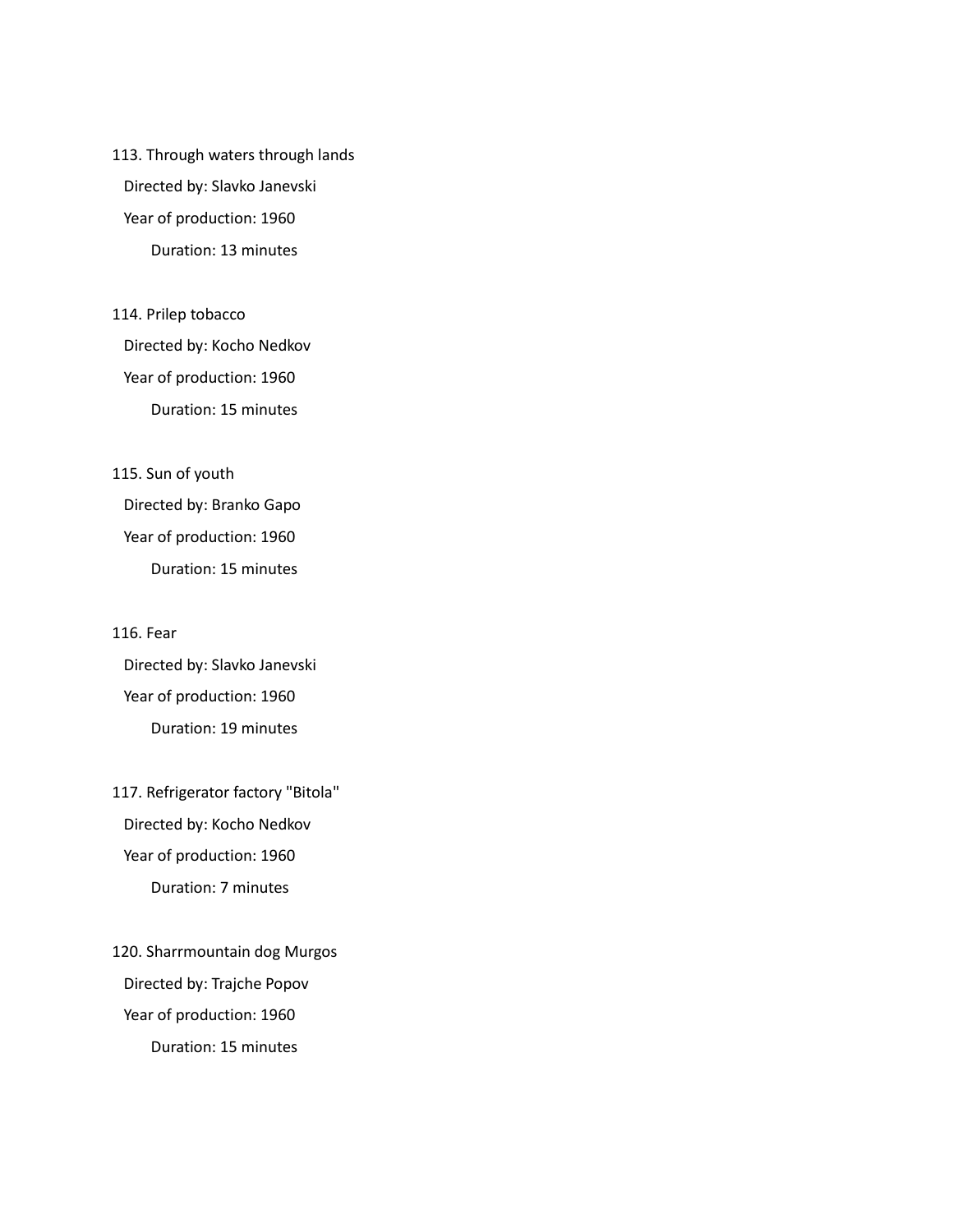121. 11 October 1941-1961 Directed by: Trajche Popov Year of production: 1961 Duration: 11 minutes

122. 13 November 1961 Directed by: Trajche Popov Year of production: 1961 Duration: 15 minutes

123. 14 finals of the football cup Vardar - Varteks Directed by: Branko Gapo Year of production: 1961 Duration: 9 minutes

124. The city of Vardar Directed by: Branko Gapo Year of production: 1961 Duration: 13 minutes

125. The child from the column Directed by: Kocho Nedkov Year of production: 1961 Duration: 15 minutes

126. Dojran Lake Directed by: Trajche Popov Year of production: 1961 Duration: 14 minutes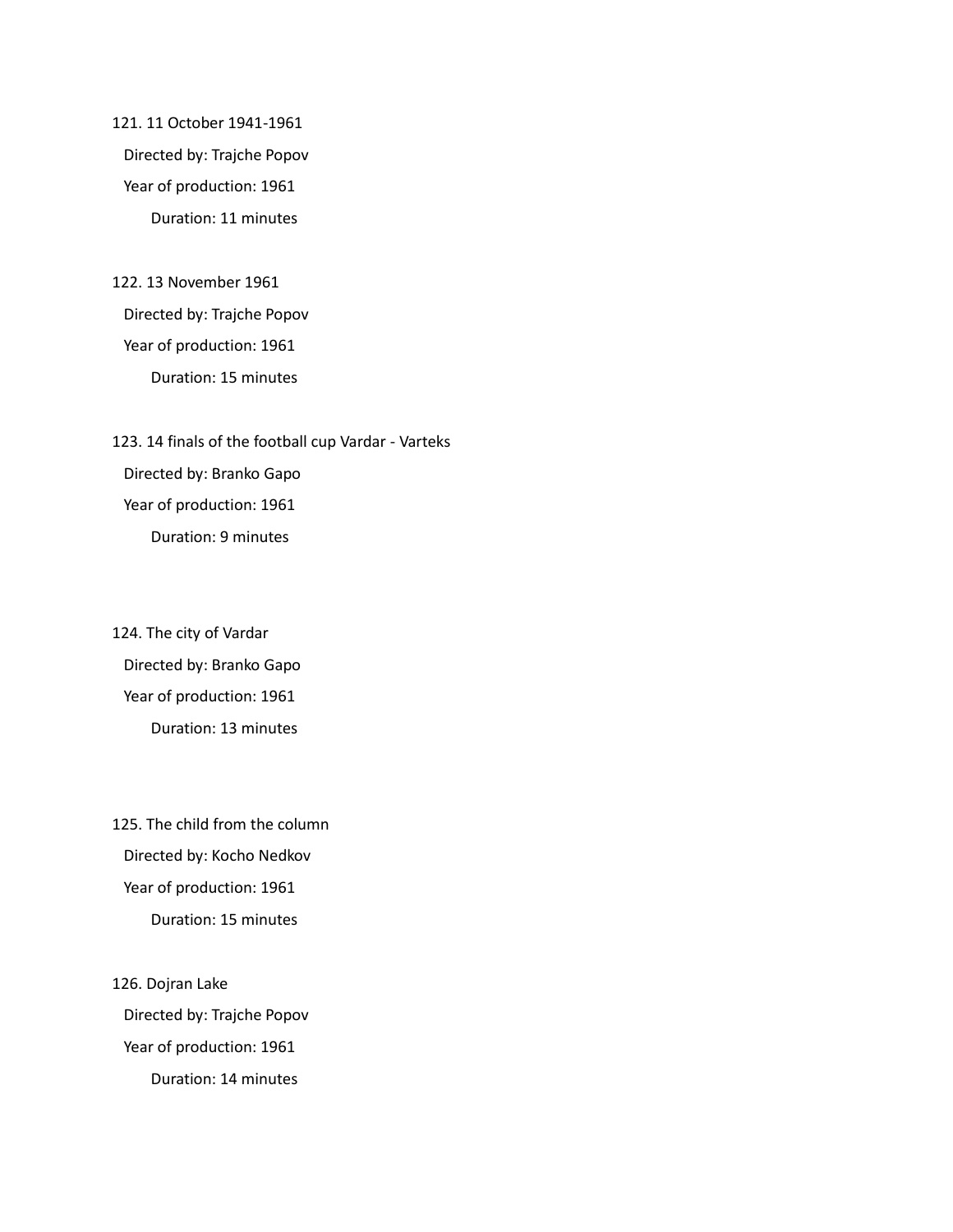#### 127. The tired traveler

Directed by: Blagoja Drnkov

Year of production: 1961

Duration: 10 minutes

# 128. Macedonia 1941

Directed by: Pavlovi С Svetozar

Year of production: 1961

Duration: 15 minutes

### 129. Between two separations

Directed by: Branko Gapo Year of production: 1961 Duration: 10 minutes

#### 130. Last trips

Directed by: Blagoja Drnkov Year of production: 1961 It takes time10 minutes

#### 131. 1 May 1961

132. Birds and fish

Directed by: Trajche Popov Year of production: 1961 Duration: 15 minutes

#### 133. Sfinga

Directed by: Janevski Slavko Year of production: 1961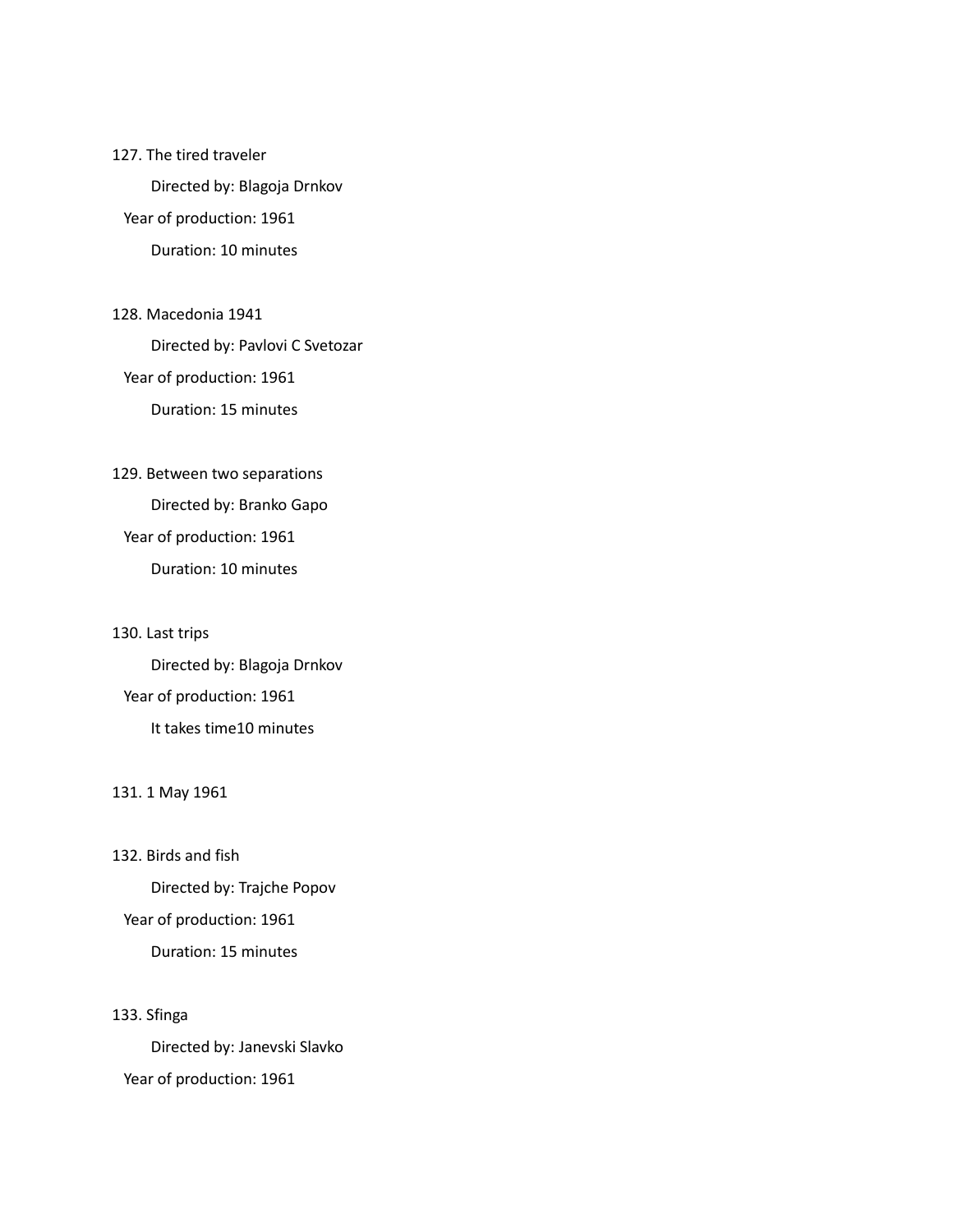#### Duration: 56 minutes

#### 134. Afion

Directed by: Dimitrie Osmanli Year of production: 1962 Duration: 12 minutes

## 135. Looking for bread Directed by: Trajche Popov Year of production: 1962 Duration: 12 minutes

136. Vibration motors Directed by: Branko Gapo Year of production: 1962 Duration: 13 minutes

#### 137. Border

Directed by: Branko Gapo Year of production: 1962 Duration: 12 minutes

#### 138. Winter Impressions

Directed by: Kocho Nedkov

#### Year of production: 1962

Duration: 10 minutes

#### 139. Who is to blame?

Directed by: Kocho Nedkov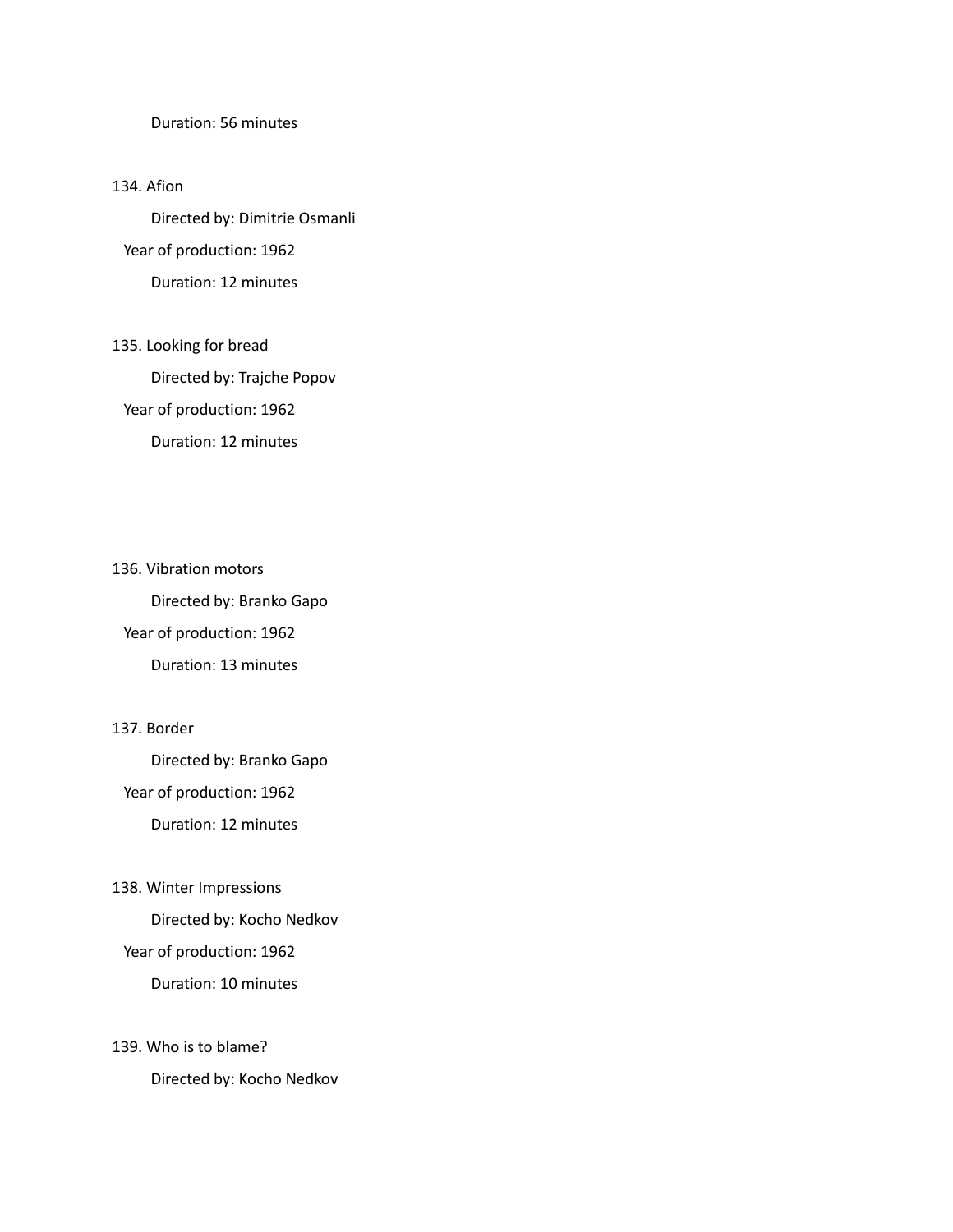#### Year of production: 1962

#### Duration: 8 minutes

#### 140. Abandoned altars

Directed by: Trajche Popov Year of production: 1962 Duration: 11 minutes

#### 141. Ohrid trout

Directed by: Kocho Nedkov Year of production: 1962 Duration: 13 minutes

#### 142. Element

Directed by: Branko Gapo, Trajce Popov Year of production: 1962 Duration: 14 minutes

143. Suffering from water - suffering for water

Directed by: Trajche Popov

Year of production: 1962

Duration: 19 minutes

#### 144. Tito among the youth

Directed by: Branko Gapo, Trajce Popov Year of production: 1962

Duration: 15 minutes

#### 145. Tito among us

Directed by: Trajche Popov Year of production: 1962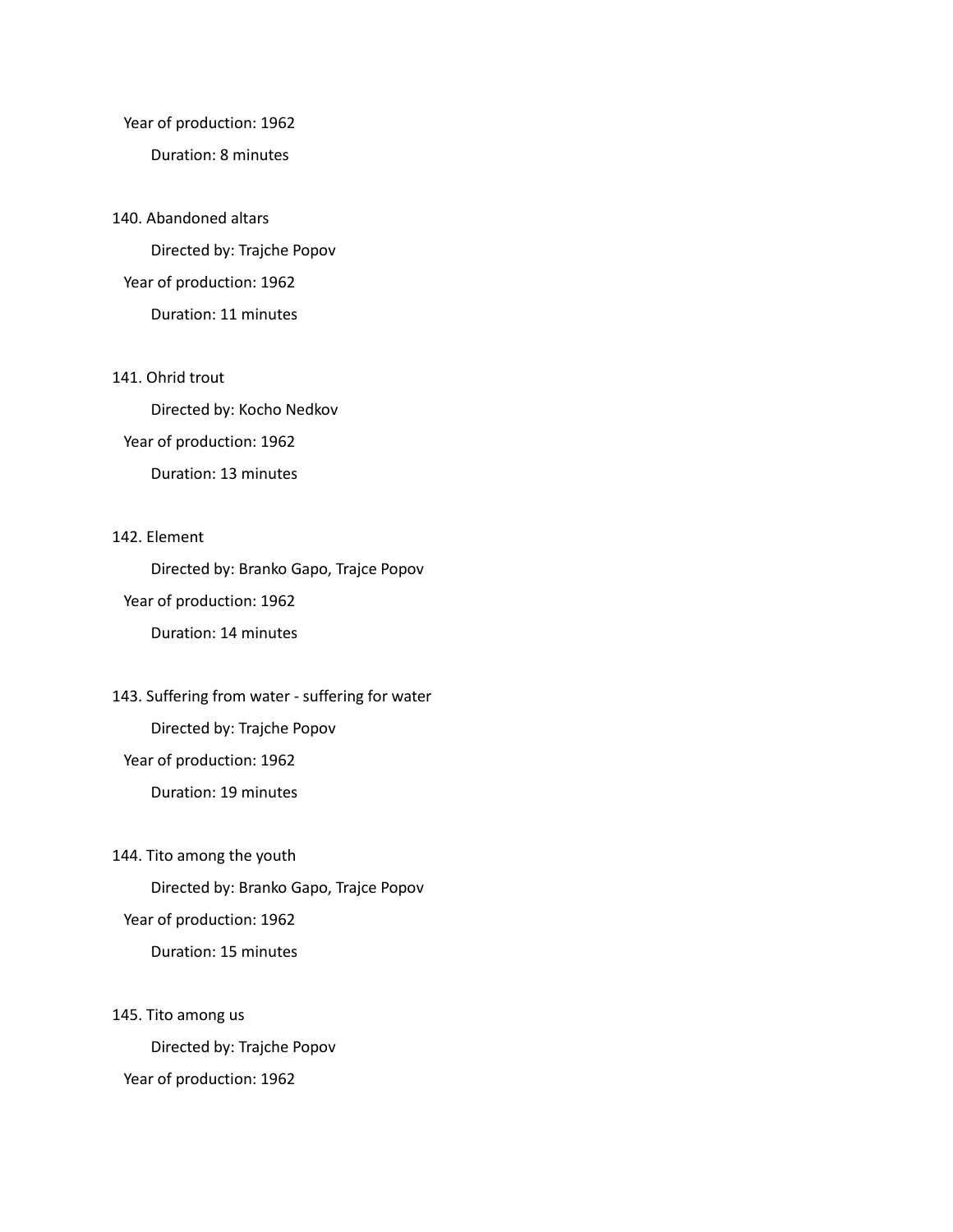#### Duration: 14 minutes

#### 146. Chase

Directed by: Lichenoski Veljo Year of production: 1962 Duration: 11 minutes

147. Champions of the waters Directed by: Lichenoski Veljo Year of production: 1962 Duration: 13 minutes

148. Vasilie Popovic - Cico Directed by: Slavko Janevski Year of production: 1963 Duration: 13 minutes

149. The girls from Mali Directed by: Dimitrie Osmanli Year of production: 1963 Duration: 16 minutes

#### 150. The Echo of My City

Directed by: Mihajlovski Branko Year of production: 1963 Duration: 9 minutes

151. For new achievements Directed by: Dimitrie Osmanli Year of production: 1963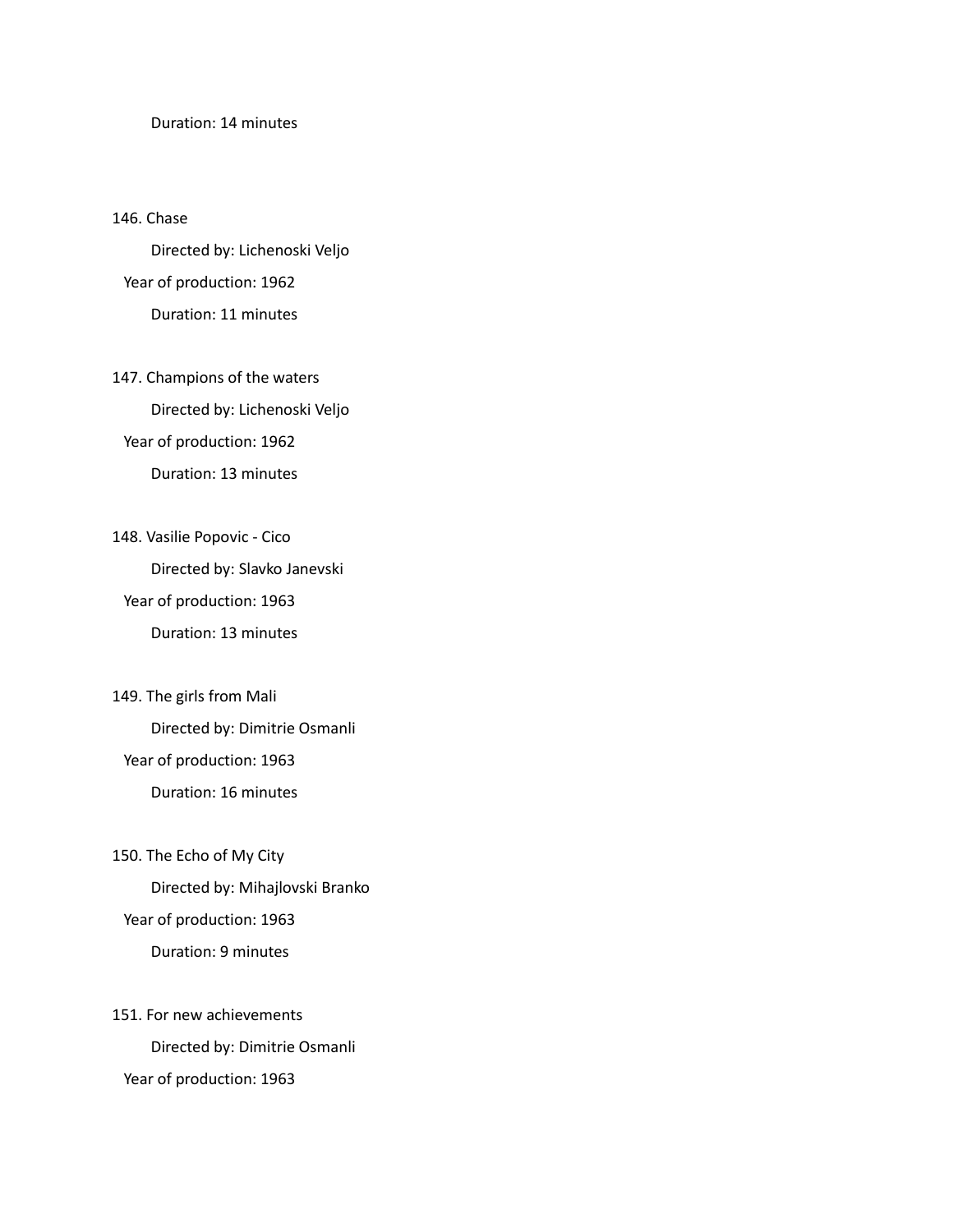Duration: 12 minutes

#### 152. Frozen Lake

Directed by: Kocho Nedkov Year of production: 1963 Duration: 11 minutes

- 153. Disaster, suffering, hopes Directed by: Slavko Janevski Year of production: 1963 Duration: 21 minutes
- 154. Cultural treasure in ruins Directed by: Dimitrie Osmanli Year of production: 1963 Duration: 12 minutes

#### 155. Macedonia 1942

Directed by: Branko Gapo Year of production: 1963 Duration: 13 minutes

#### 156. Our trust

Directed by: Kocho Nedkov Year of production: 1963 Duration: 9 minutes

#### 157. This Spring 1963

Directed by: Kocho Nedkov, Trajche Popov Year of production: 1963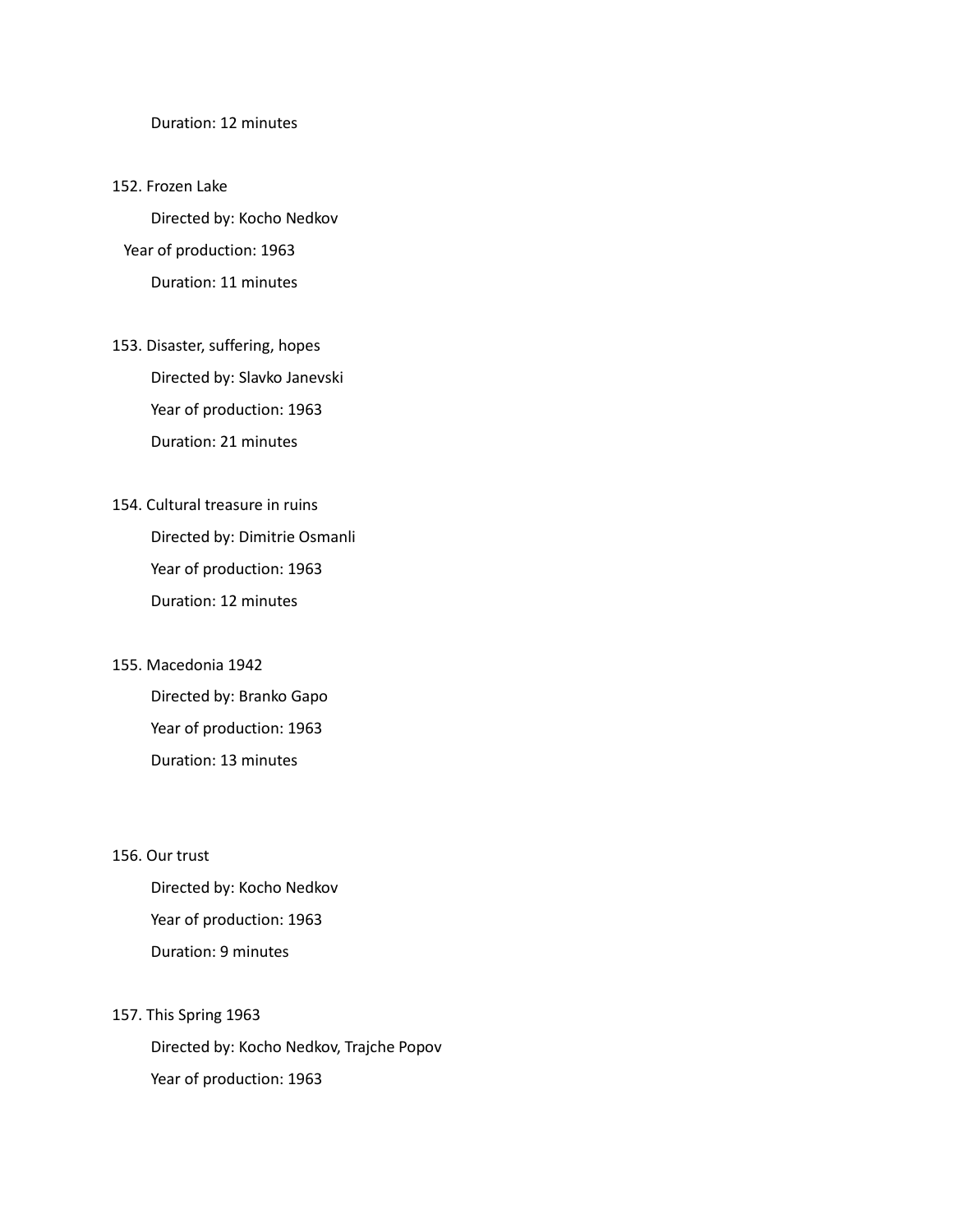Duration: 12 minutes

158. Skopje, July 26, 1963 Directed by: Kocho Nedkov Year of production: 1963 Duration: 14 minutes

- 159. Skopje, communal problems Directed by: Branko Gapo Year of production: 1963 Duration: 12 minutes
- 160. The economy under the impact of disaster Directed by: Trajche Popov Year of production: 1963 Duration: 15 minutes
- 161. Schools and the University in the Skopje Disaster Directed by: Dimitrie Osmanli Year of production: 1963 Duration: 17 minutes
- 162. Aromatic gold

Directed by: Branko Gapo Year of production: 1964 Duration: 10 minutes

163. While rice was ruling Directed by: Trajche Popov Year of production: 1964 Duration: 15 minutes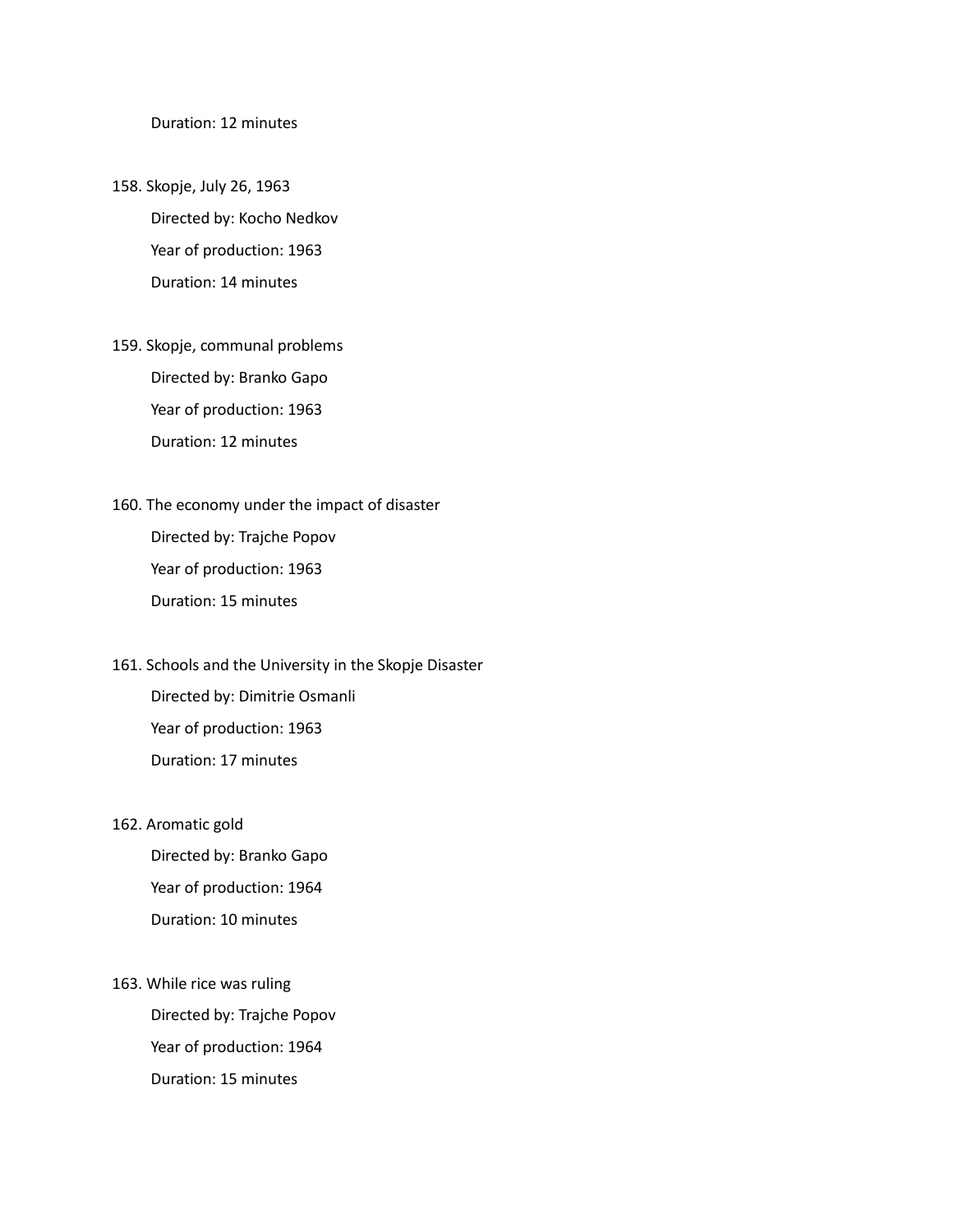#### 164. Kej 13 November

Directed by: Dimitrie Osmanli Year of production: 1964 Duration: 14 minutes

#### 165. Kratovo gold

Directed by: Cosmach France Year of production: 1964 Duration: 15 minutes

#### 166. The exile poet

Directed by: Trajche Popov Year of production: 1964 Duration: 15 minutes

#### 167. Polog fires

Directed by: Kocho Nedkov Year of production: 1964 Duration: 12 minutes

#### 168. Last nomads

Directed by: Branko Gapo Year of production: 1964 Duration: 15 minutes

#### 169. Forgiveness

Directed by: Branko Gapo Year of production: 1964 Duration: 9 minutes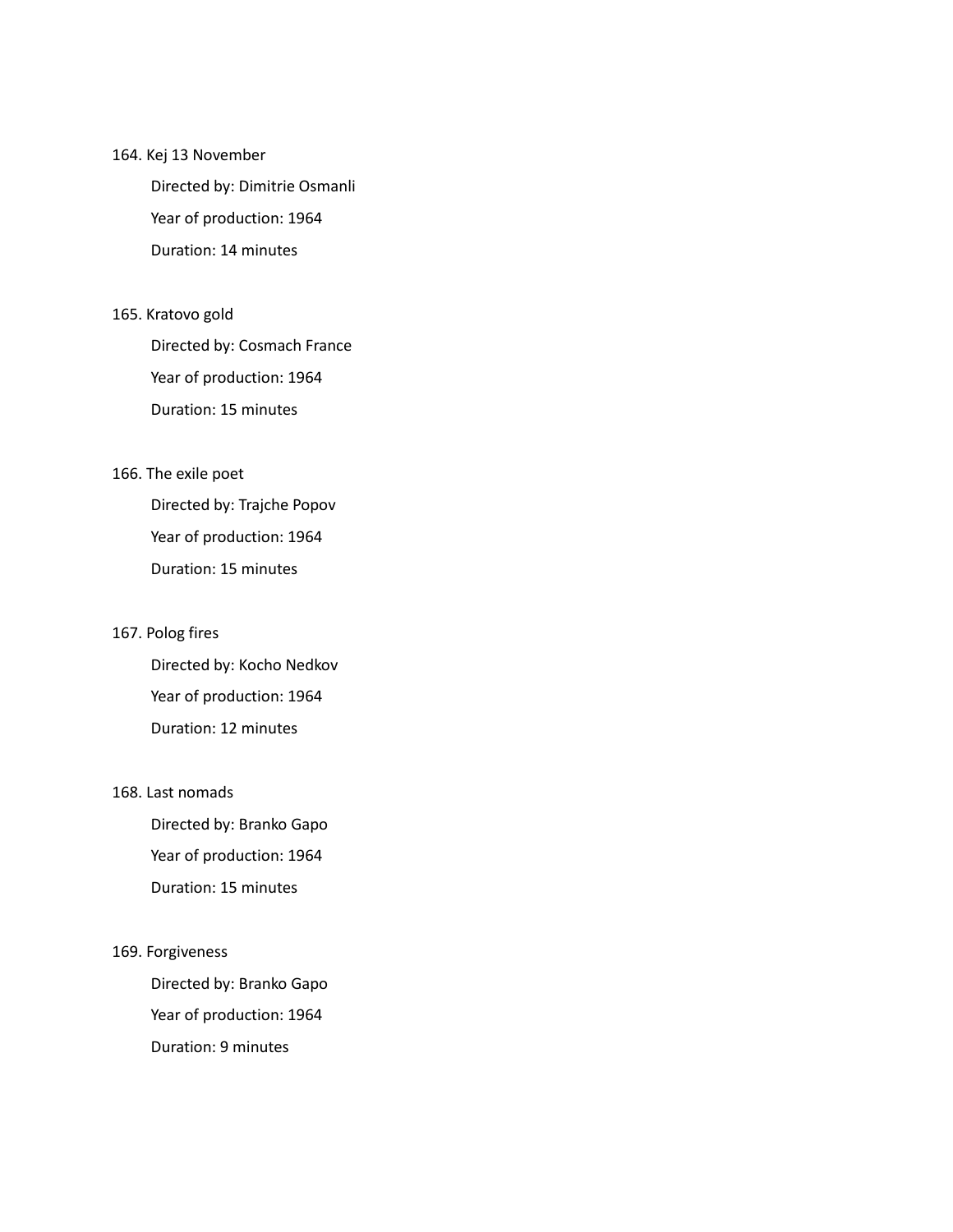- 170. Fisheries in Lake Katlanovo Directed by: Klitschko Vera Year of production: 1964 Duration: 29 minutes
- 171. Lights in the canon locked Directed by: Jocic Ljubisa Year of production: 1964 Duration: 15 minutes

#### 172. Skopje '63

Directed by: Bulaic Veljko Year of production: 1964 Duration: 92 minutes

#### 173. Meeting of Solidarity

Directed by: Gjurchinov Aleksandar - Aco Year of production: 1964 Duration: 10 minutes

#### 174. School leave

Directed by: Branko Gapo Year of production: 1965 Duration: 12 minutes

#### 175. Lux Aeterna - eternal light

Directed by: Velimirovi З Zdravko Year of production: 1965 Duration: 10 minutes

#### 176. Newspapers, newspapers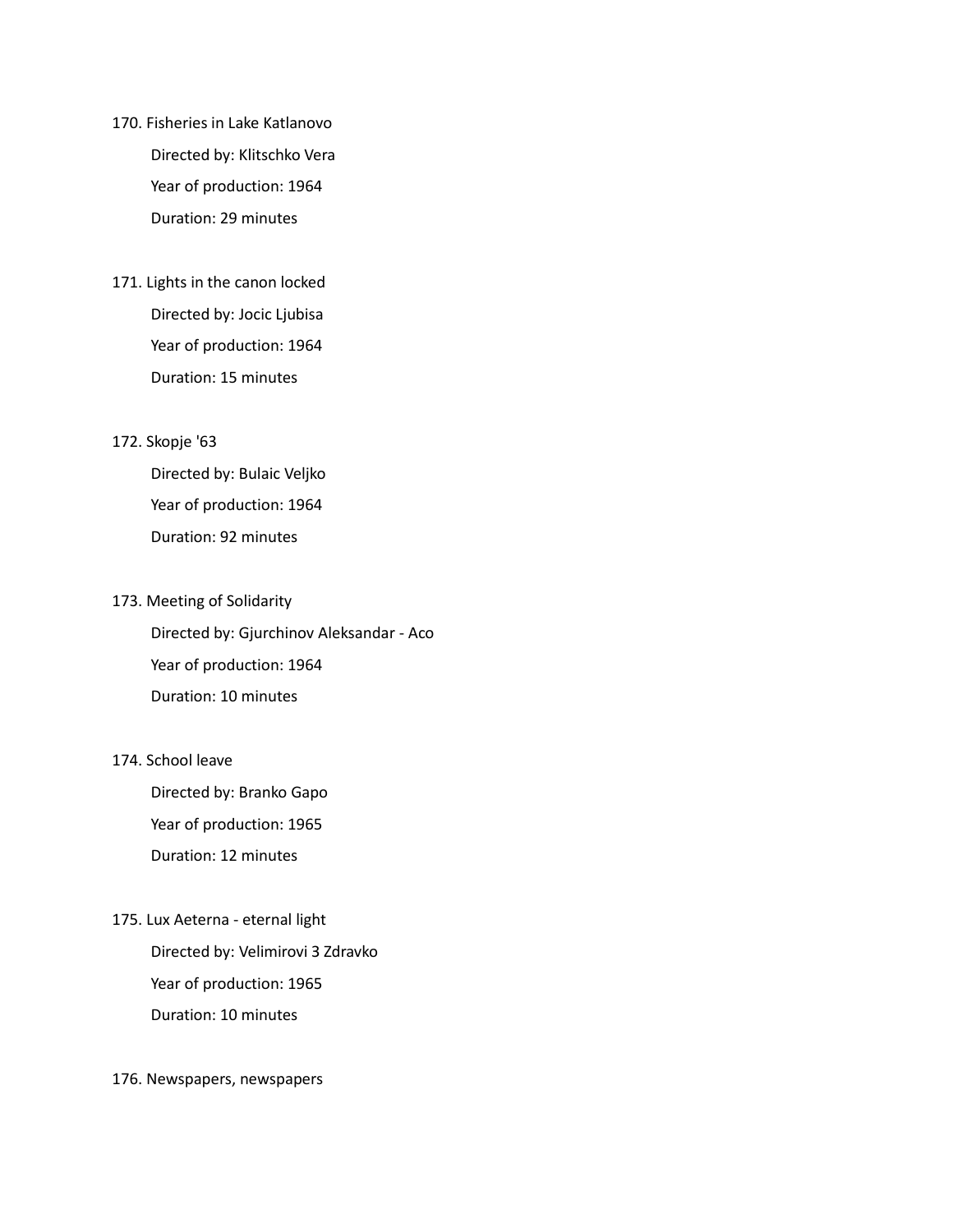Directed by: Gjurchinov Aleksandar - Aco Year of production: 1965 Duration: 10 minutes

177. Grigor Prlichev

Directed by: Lichenoski Veljo Year of production: 1965 Duration: 12 minutes

178. The Twelve of Papradnik

Directed by: Dimitrie Osmanli Year of production: 1965 Duration: 17 minutes

179. Life in the hands of the second Directed by: Branko Gapo Year of production: 1965 Duration: 10 minutes

180. Smile, please

Directed by: Kocho Nedkov Year of production: 1965 Duration: 11 minutes

#### 181. Day by day

Directed by: Branko Ranitovi. Year of production: 1965 Duration: 14 minutes

182. The Ohrid Troubadours Directed by: Kocho Nedkov Year of production: 1965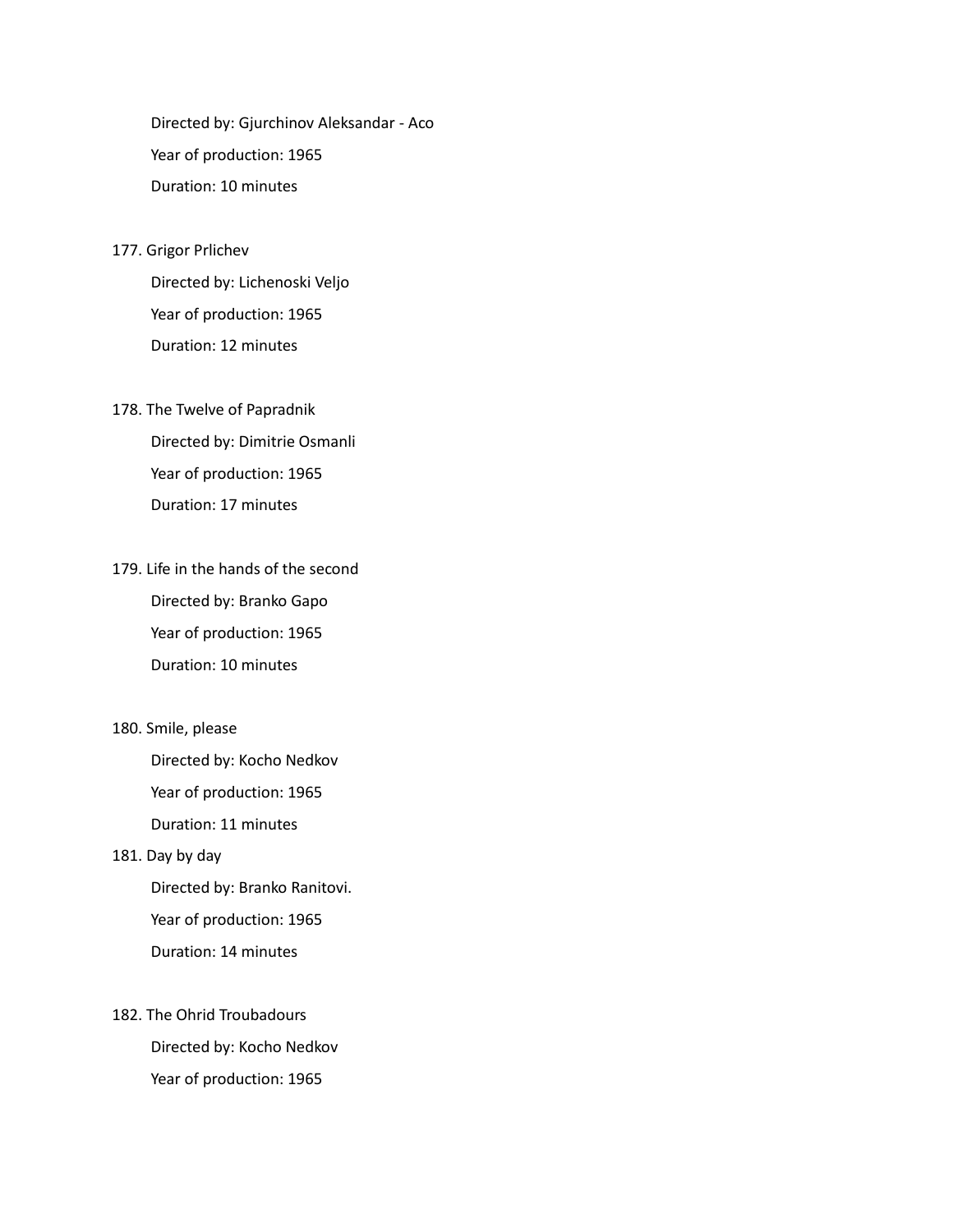Duration: 11 minutes

- 183. Pre-election talks Directed by: Kocho Nedkov Year of production: 1965 Duration: 7 minutes
- 184. Damjan Mine Radovish Directed by: Kocho Nedkov Year of production: 1965 Duration: 12 minutes

#### 185. Movements

Directed by: Meto Petrovski Year of production: 1965 Duration: 10 minutes

- 186. Wedding in one picture Directed by: Kocho Nedkov Year of production: 1966 Duration: 12 minutes
- 187. City of two waters

Directed by: Trajche Popov Year of production: 1966 Duration: 13 minutes

188. Small Skopje Chronicle Directed by: Gjurchinov Aleksandar - Aco Year of production: 1966 Duration: 9 minutes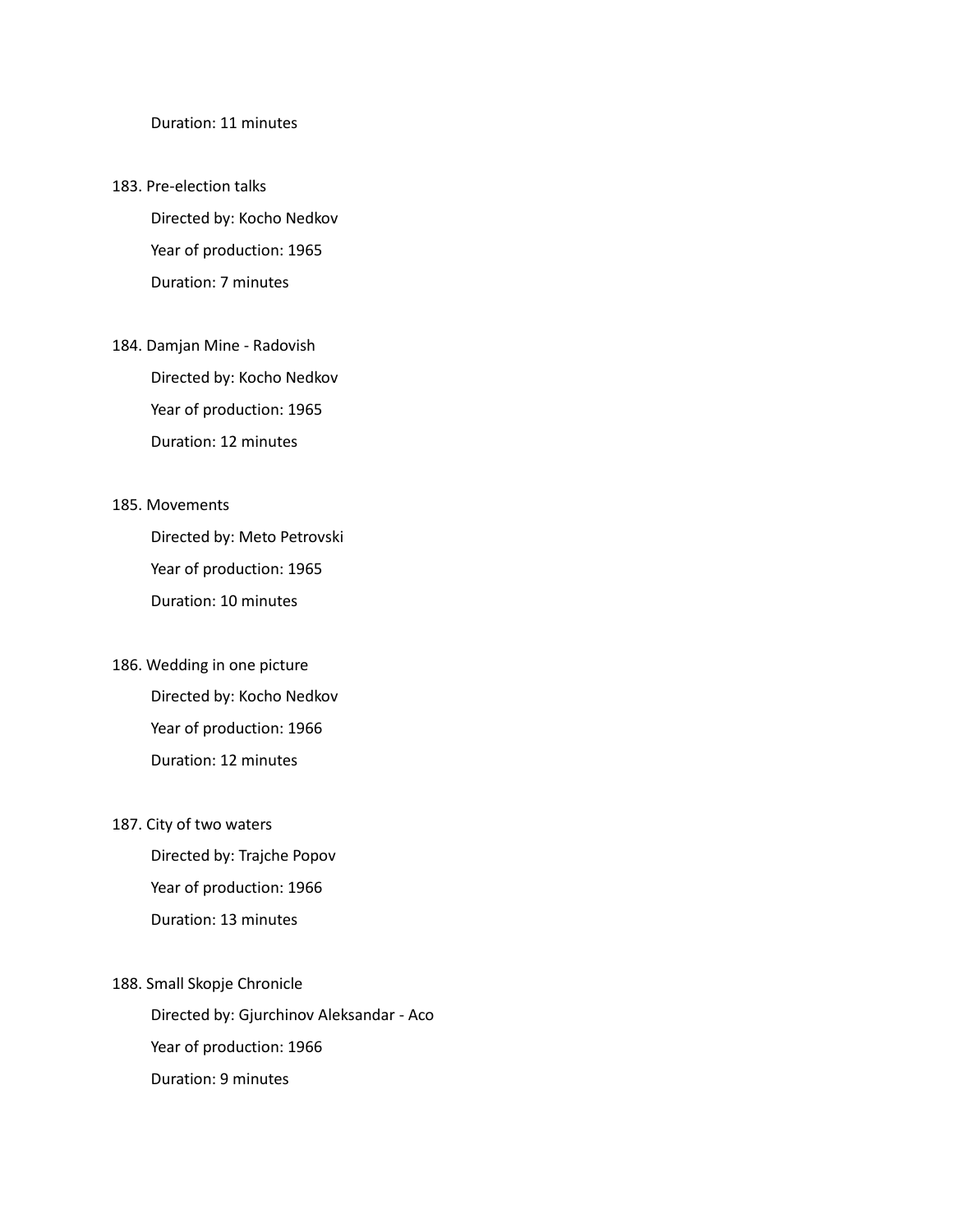#### 189. Malone

Directed by: Trajche Popov Year of production: 1966

Duration: 11 minutes

#### 190. Mariovo wedding

Directed by: Klitschko Vera Year of production: 1966 Duration: 55 minutes

### 191. The Ohrid lighthouse - Clement of Ohrid

Directed by: Trajche Popov Year of production: 1966 Duration: 16 minutes

#### 192. By the way

Directed by: Branko Gapo Year of production: 1966 Duration: 11 minutes

#### 193. Reassembly

Directed by: Kocho Nedkov Year of production: 1966 Duration: 6 minutes

### 194. Foundations of solidarity

Directed by: Trajche Popov Year of production: 1966 Duration: 14 minutes

#### 195. Chronicle of the Zletovo mines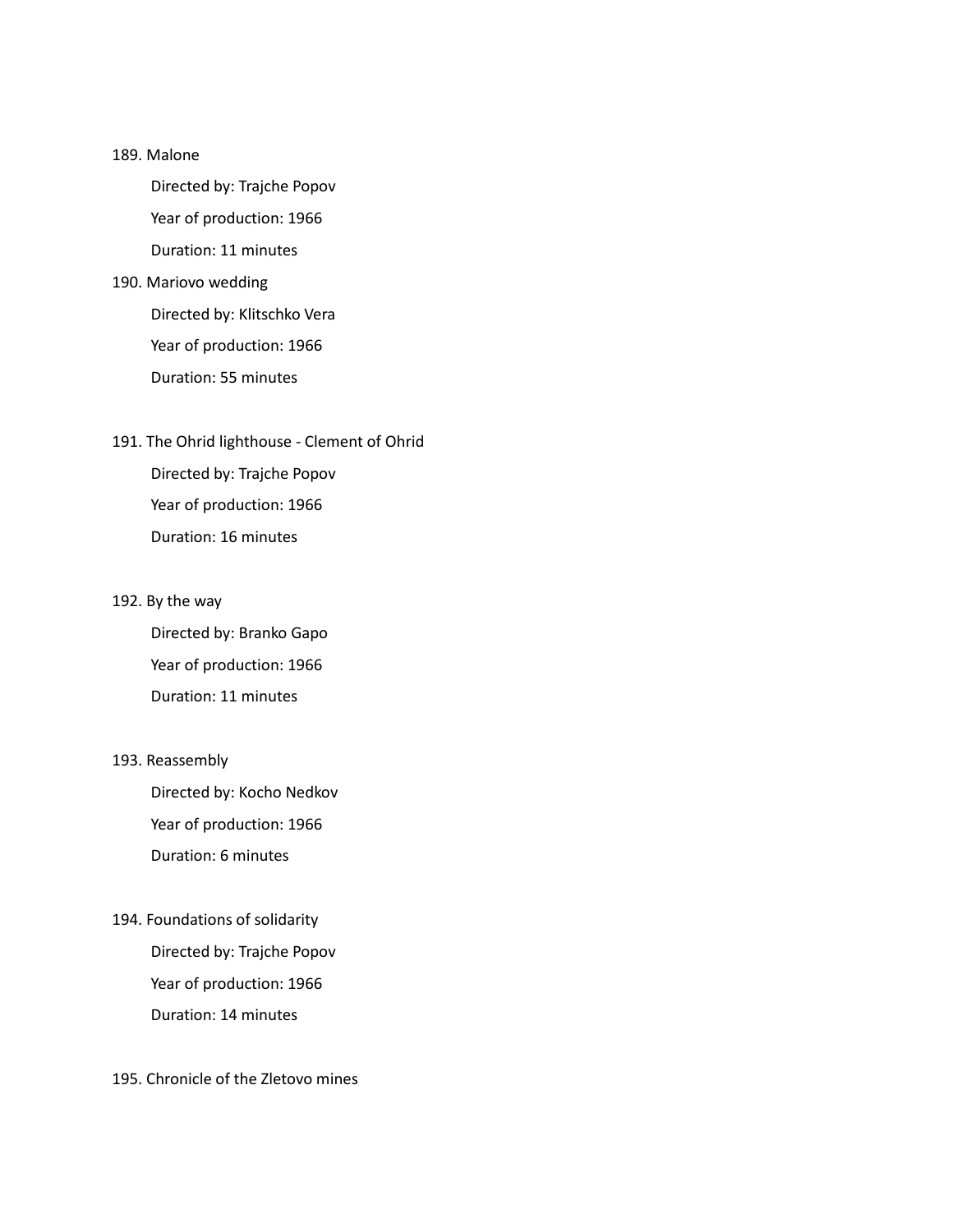Directed by: Meto Petrovski Year of production: 1966 Duration: 13 minutes

- 196. Summer of the Lord '67 Directed by: Branko Gapo Year of production: 1967 Duration: 13 minutes
- 197. People and facades

Directed by: Mladenovi Зо Zoran - Okan Year of production: 1967 Duration: 11 minutes

198. On the Ohrid springs

Directed by: Milosevic Milivoe - Mica Year of production: 1967 Duration: 15 minutes

#### 199. Sasa Mine

Directed by: Meto Petrovski Year of production: 1967 Duration: 13 minutes

200. Tito in the ironworks "Skopje" Directed by: Kocho Nedkov Year of production: 1967 Duration: 12 minutes

#### 201. Tito in Ohrid

Directed by: Kocho Nedkov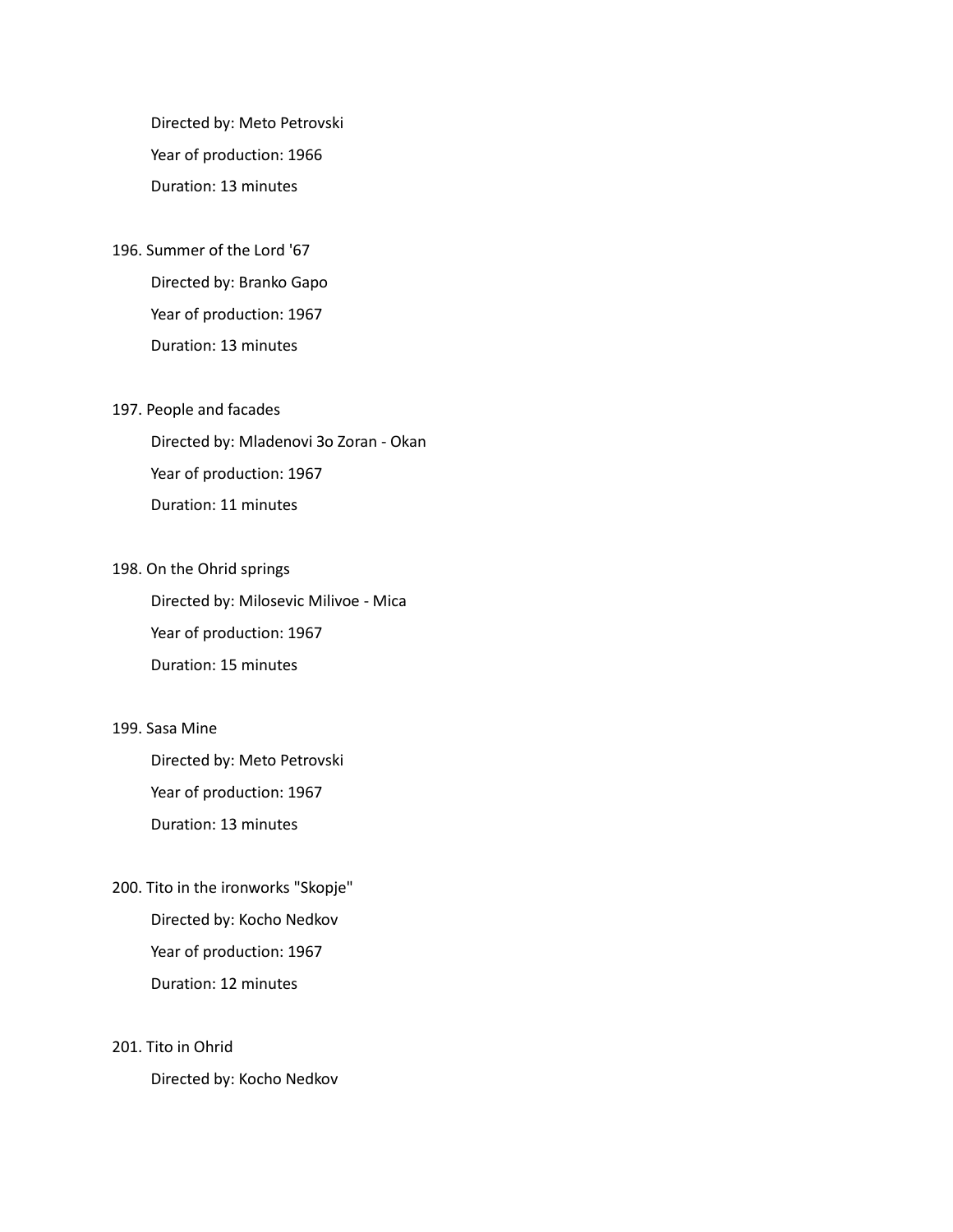Year of production: 1967 Duration: 9 minutes

#### 202. Virovo

Directed by: Meto Petrovski Year of production: 1968 Duration: 10 minutes

#### 203. Debar 1967

Directed by: Trajche Popov Year of production: 1968 Duration: 11 minutes

204. Summoning of spring

Directed by: Trajche Popov Year of production: 1968 Duration: 14 minutes

205. Letter from Skopje

Directed by: Trajche Popov Year of production: 1968 Duration: 16 minutes

- 206. I go on the road, I ask for the road Directed by: Branko Gapo Year of production: 1968 Duration: 15 minutes
- 207. Prilep hydro system Directed by: Branko Mihajlovski Year of production: 1968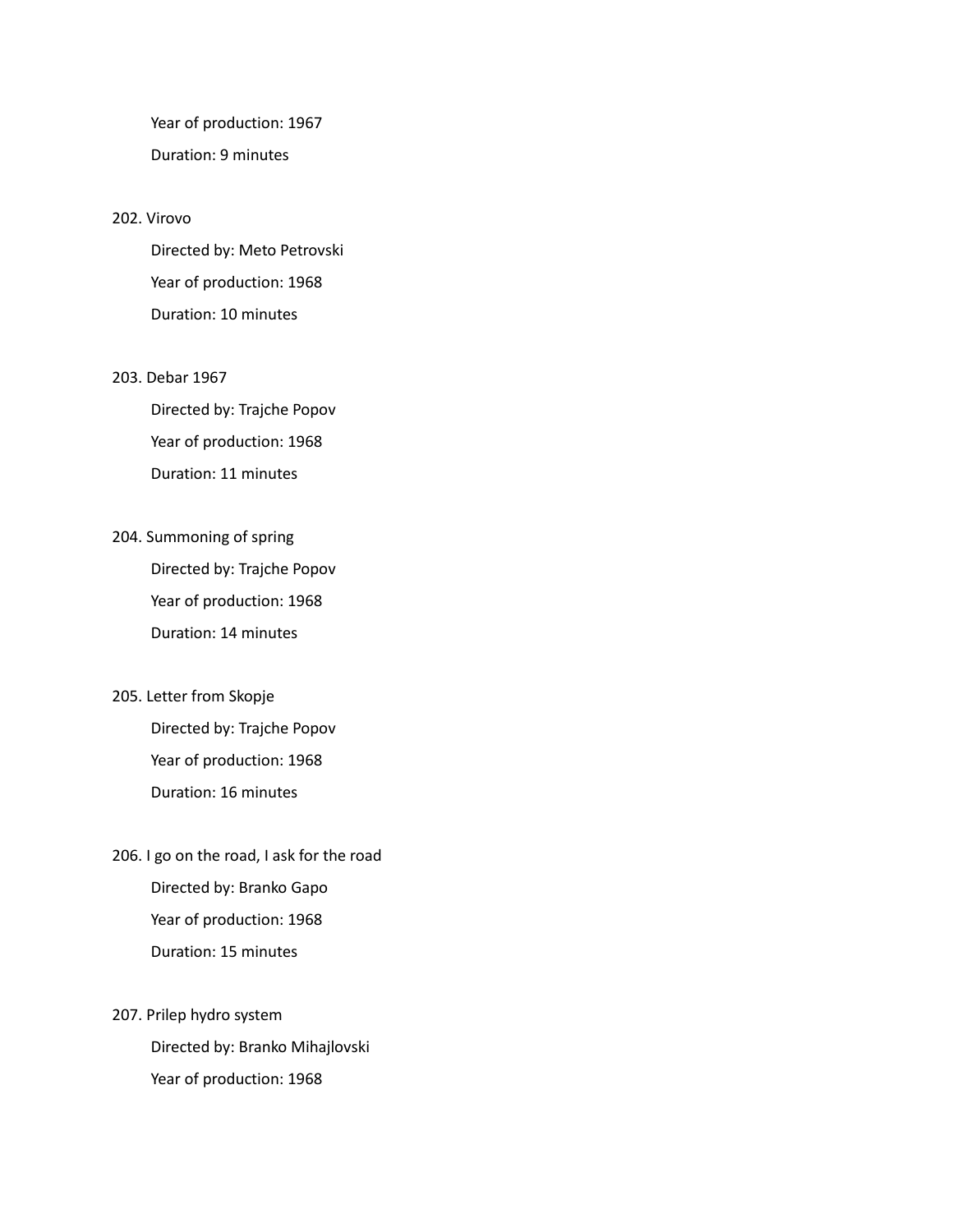#### Duration: 25 minutes

#### 208. HC "Globocica"

Directed by: Trajche Popov Year of production: 1968 Duration: 37 minutes

#### 209. HC Tikves

Directed by: Branko Mihajlovski Year of production: 1968 Duration: 46 minutes

#### 210. Magna Carta Libertatum (Documents for and against our time)

Directed by: Kocho Nedkov Year of production: 1969 Duration: 10 minutes

211. One summer day in Ohrid Directed by: Kocho Nedkov Year of production: 1969 Duration: 13 minutes

#### 212. ZIK Pelagonija

Directed by: Kocho Nedkov Year of production: 1969 Duration: 10 minutes

213. The waters of Vardar will also be tamed ... Directed by: Kocho Nedkov Year of production: 1969 Duration: 12 minutes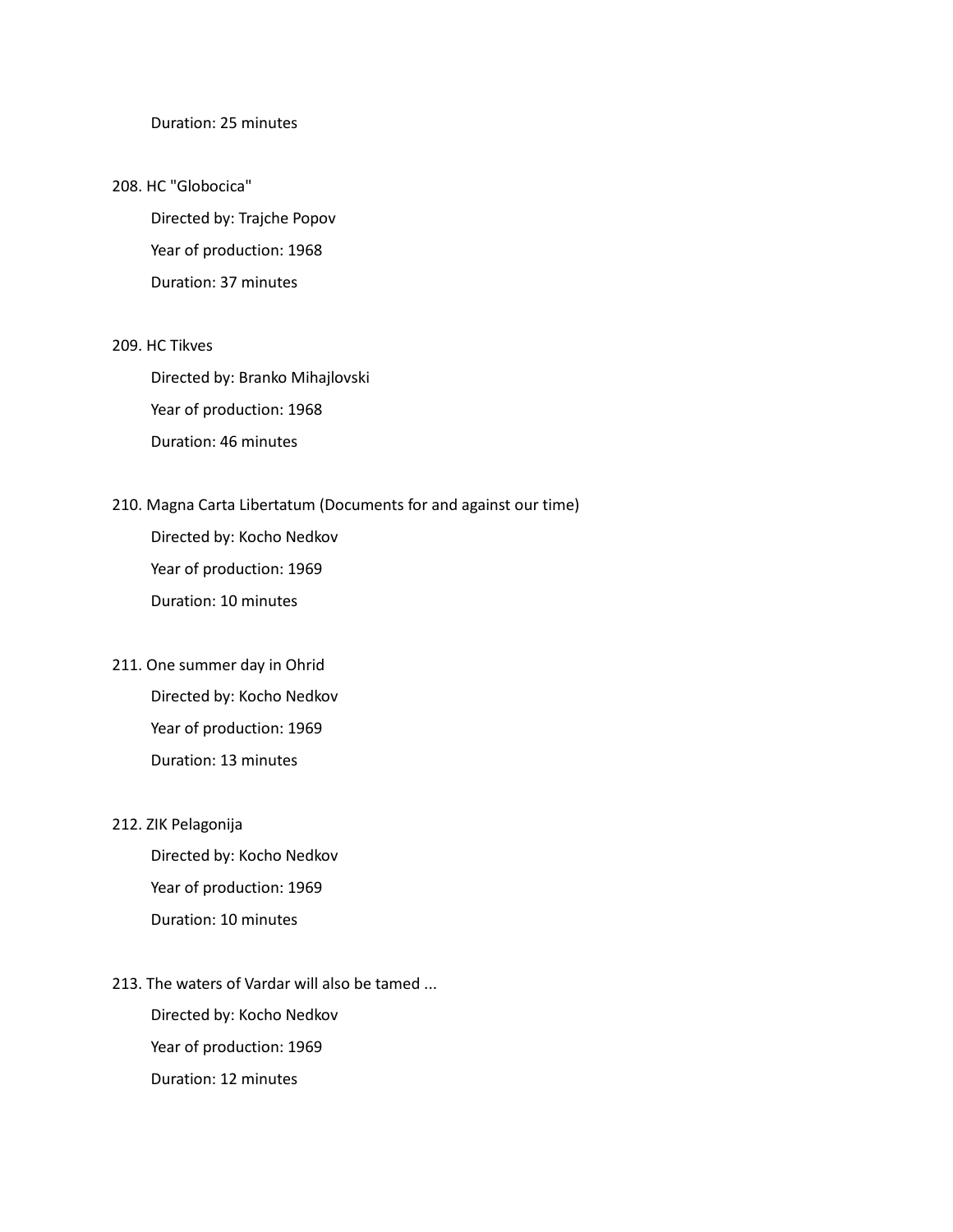#### 214. Pestalozzi

Directed by: Trajche Popov Year of production: 1969 Duration: 10 minutes

215. President Tito visits ZIK "Pelagonija" Directed by: Kocho Nedkov Year of production: 1969

Duration: 8 minutes

#### 216. Silk thread

Directed by: Kocho Nedkov Year of production: 1969 Duration: 11 minutes

#### 217. Bitola field

Directed by: Trajche Popov Year of production: 1970 Duration: 11 minutes

#### 218. Time for man

Directed by: Trajche Popov Year of production: 1970 Duration: 18 minutes

#### 219. Cyril and Methodius

Directed by: Trajche Popov Year of production: 1970 Duration: 16 minutes

#### 220. Krste Petkov Misirkov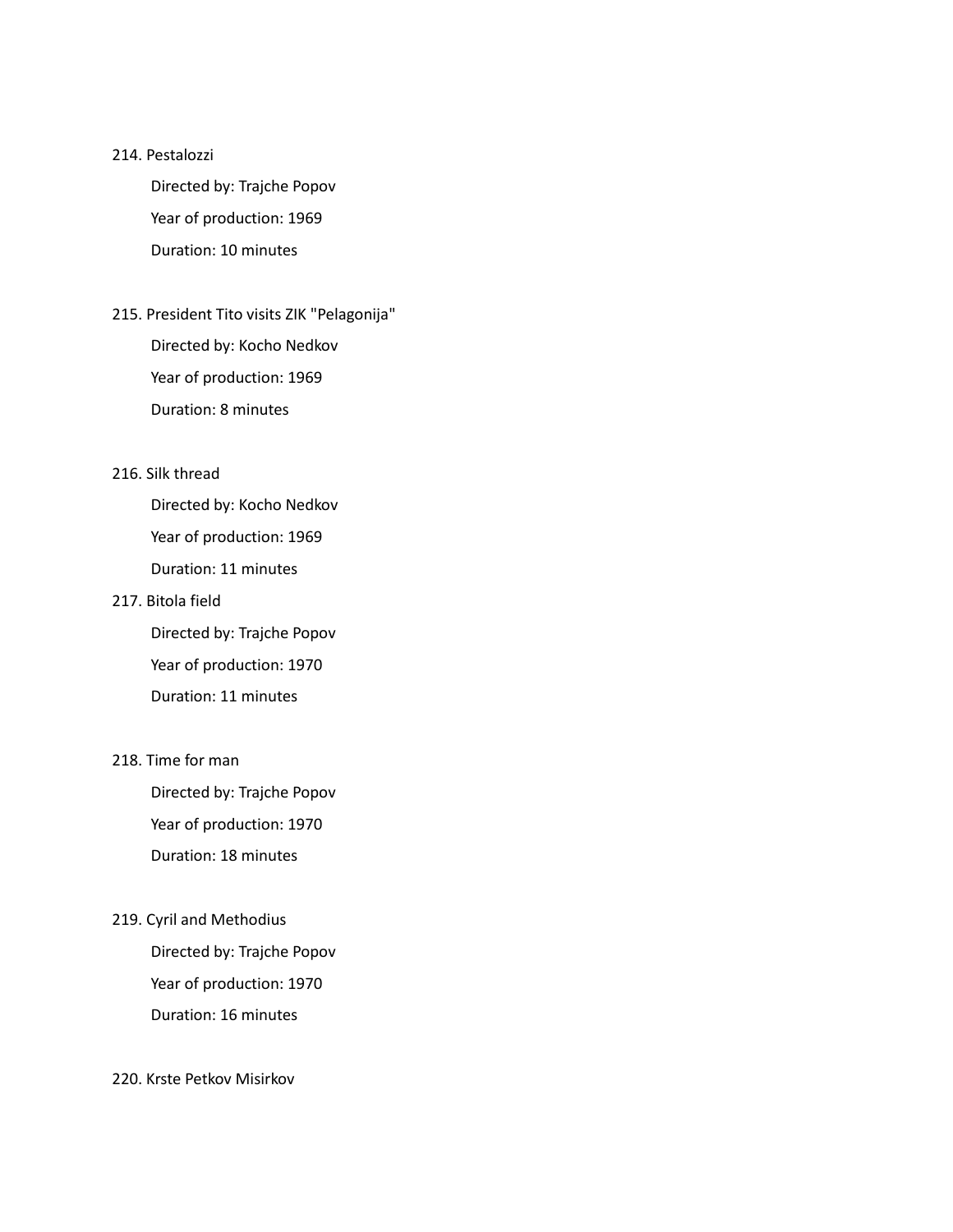Directed by: Meto Petrovski Year of production: 1970 Duration: 14 minutes

#### 221. Land reclamation

Directed by: Trajche Popov Year of production: 1970 Duration: 15 minutes

#### 222. Hope while you breathe

Directed by: Kocho Nedkov Year of production: 1970 Duration: 9 minutes

#### 223. Holiday

Directed by: Gjurchinov Aleksandar - Aco Year of production: 1970 Duration: 9 minutes

#### 224. Awakened mines

Directed by: Kocho Nedkov Year of production: 1970 Duration: 11 minutes

#### 225. Mine "Tajmiste" Kicevo

Directed by: Kocho Nedkov Year of production: 1970 Duration: 13 minutes

### 226. Wedding of the Sharplaninec Directed by: Trajche Popov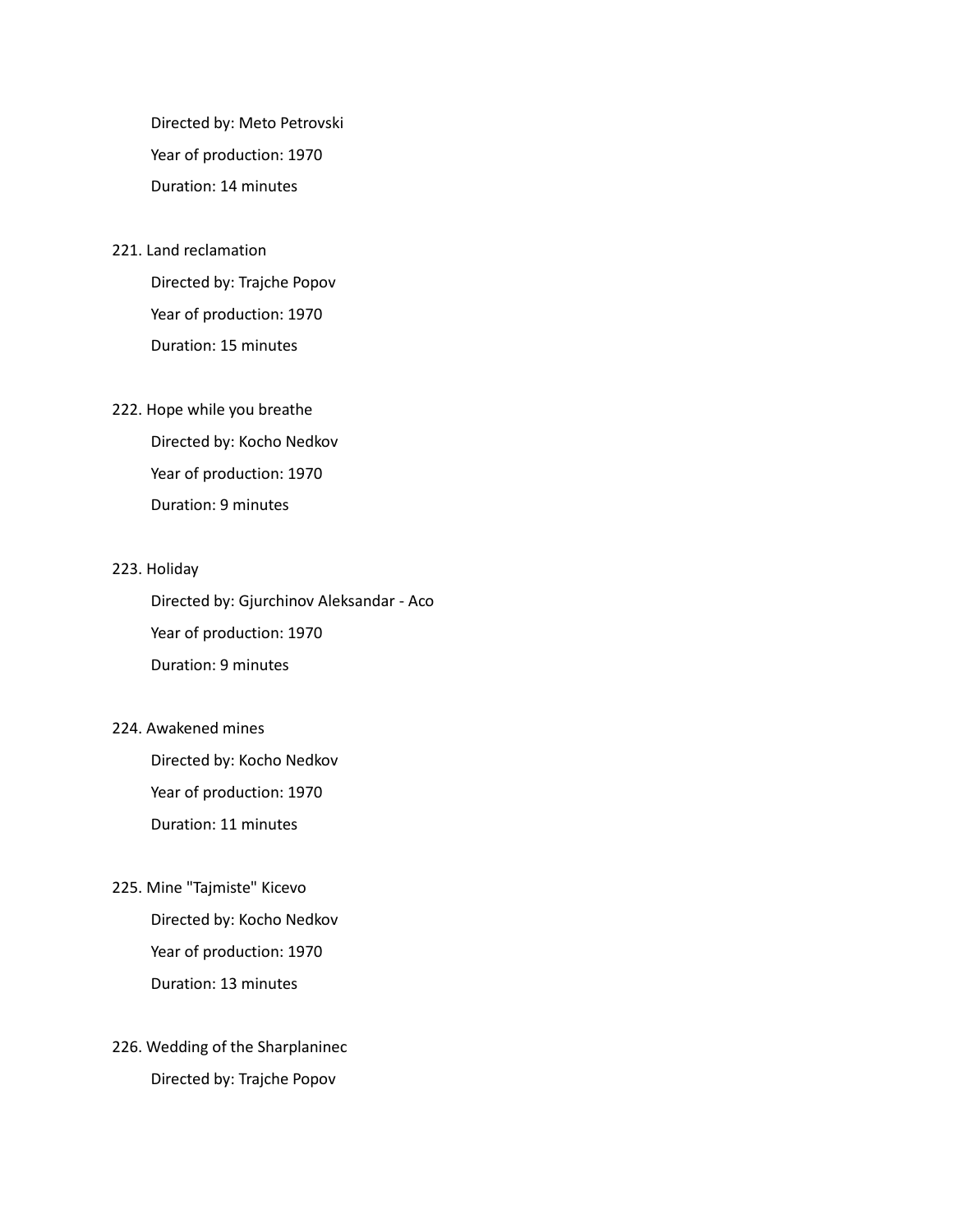Year of production: 1970 Duration: 15 minutes

#### 227. Skopje

Directed by: Trajche Popov Year of production: 1970 Duration: 15 minutes

#### 228. Sweetshop

Directed by: Kocho Nedkov Year of production: 1970 Duration: 25 minutes

#### 229. Struga field

Directed by: Trajche Popov Year of production: 1970 Duration: 11 minutes

#### 230. Tito in Macedonia

Directed by: Meto Petrovski Year of production: 1970 Duration: 10 minutes

#### 231. Zinc factory

Directed by: Trajche Popov Year of production: 1970 Duration: 15 minutes

#### 232. Field

Directed by: Meto Petrovski Year of production: 1971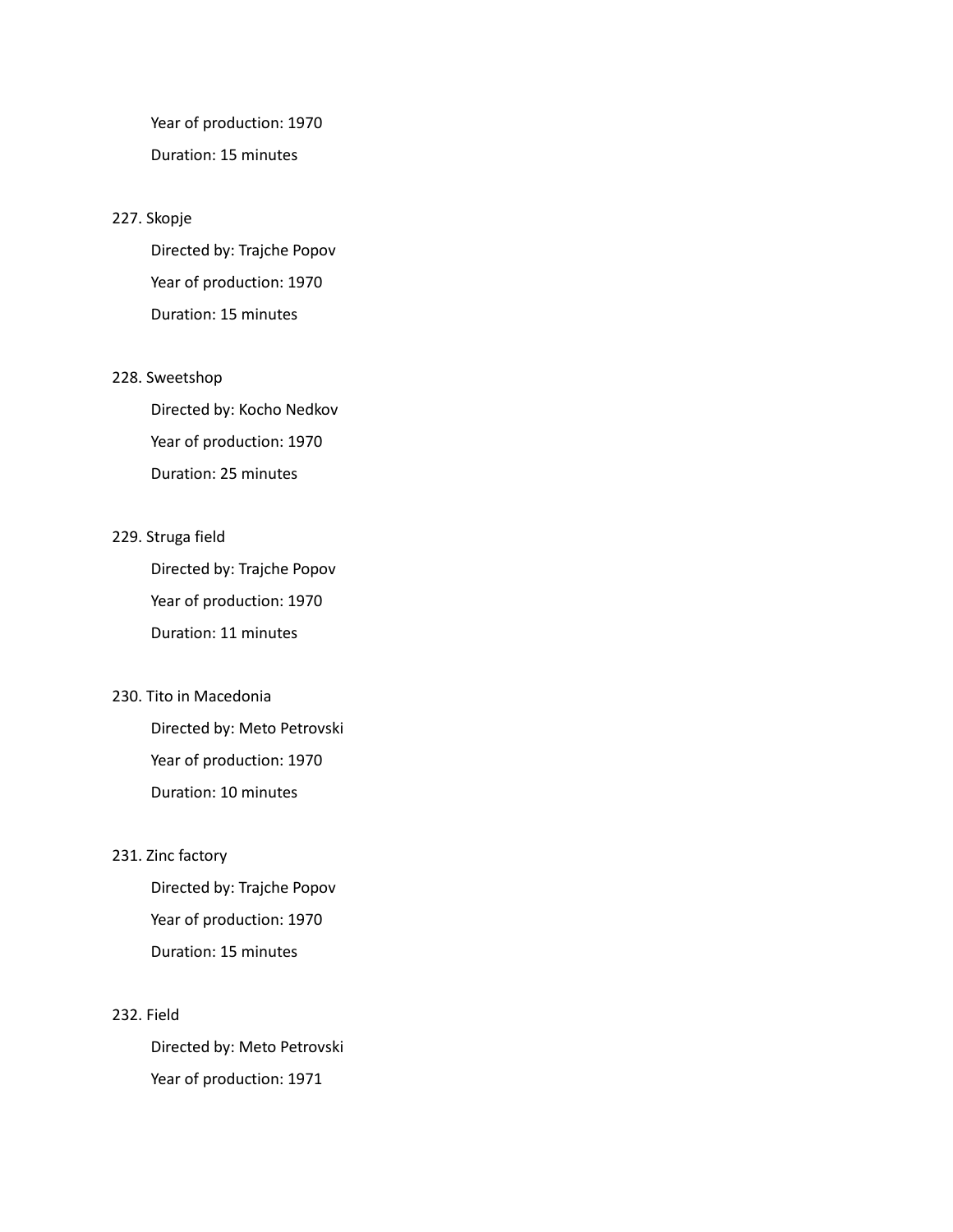Duration: 11 minutes

233. Between two Ilindens Directed by: Branko Gapo Year of production: 1971 Duration: 15 minutes

#### 234. Companions

Directed by: Dusan Naumovski Year of production: 1971 Duration: 11 minutes

235. Demir Hisar Mine - Sopotnica Directed by: Kocho Nedkov Year of production: 1971 Duration: 14 minutes

#### 236. Mine Zhvan

Directed by: Kocho Nedkov Year of production: 1971 Duration: 11 minutes

#### 237. Drummers

Directed by: Meto Petrovski Year of production: 1971 Duration: 15 minutes

238. Tito in Macedonia Directed by: Branko Gapo Year of production: 1971 Duration: 16 minutes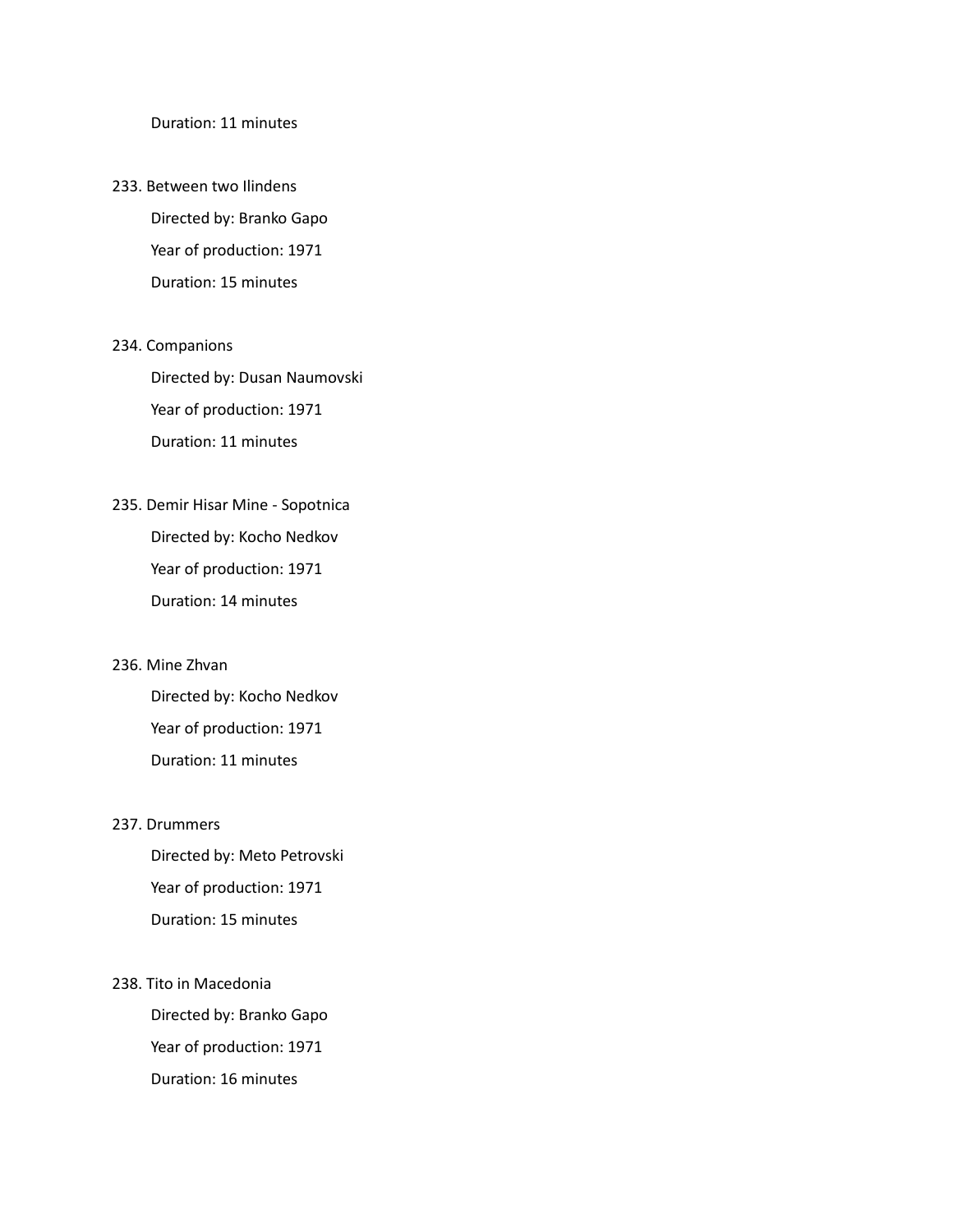#### 239. 11 October, factory for welded pipes and profiles

Directed by: Trajche Popov Year of production: 1972 Timeduration: 11 minutes

240. City of human recognition Directed by: Trajche Popov Year of production: 1972 Duration: 44 minutes

241. The lights of Skopje Directed by: Meto Petrovski Year of production: 1972 Duration: 19 minutes

#### 242. 99

Directed by: Stole Popov Year of production: 1973 Duration: 13 minutes

#### 243. Goce Delchev

Directed by: Kocho Nedkov Year of production: 1973 Duration: 20 minutes

244. Ilinden days

Directed by: Kocho Nedkov Year of production: 1973 Duration: 16 minutes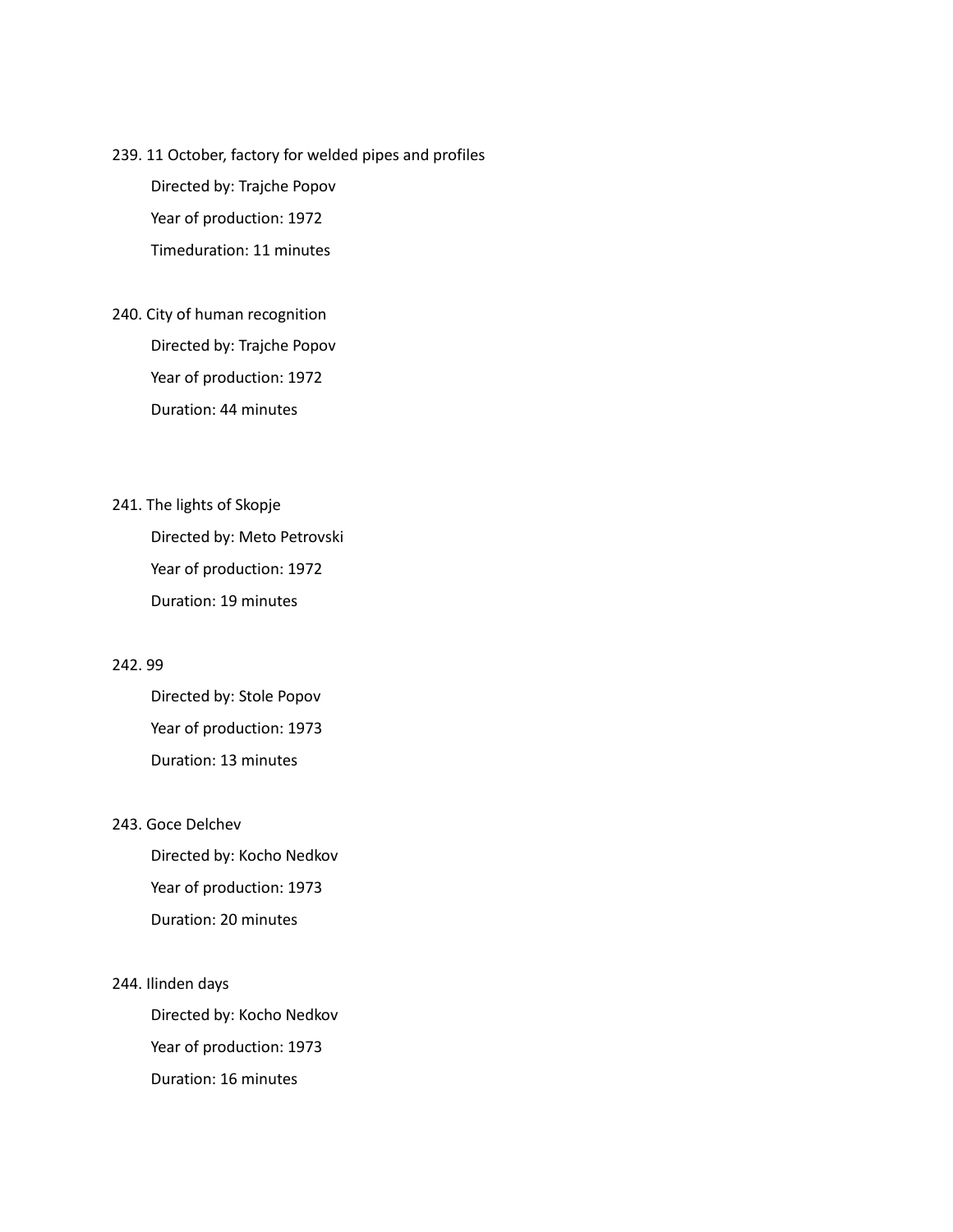245. People behind the mountain / Kicevo 1971 Directed by: Meto Petrovski Year of production: 1973

Duration: 11 minutes

246. Sic Transit Gloria Mundi / Heracles Directed by: Georgievski Ljubisa Year of production: 1974 Duration: 10 minutes

#### 247. VI Congress of SCM

Directed by: Meto Petrovski Year of production: 1974 Duration: 11 minutes

#### 248. Bogdanci

Directed by: Kocho Nedkov Year of production: 1974 Duration: 17 minutes

#### 249. Gotsev day

Directed by: Kocho Nedkov Year of production: 1974 Duration: 16 minutes

250. Winter centers in Macedonia Directed by: Kocho Nedkov Year of production: 1974 Duration: 15 minutes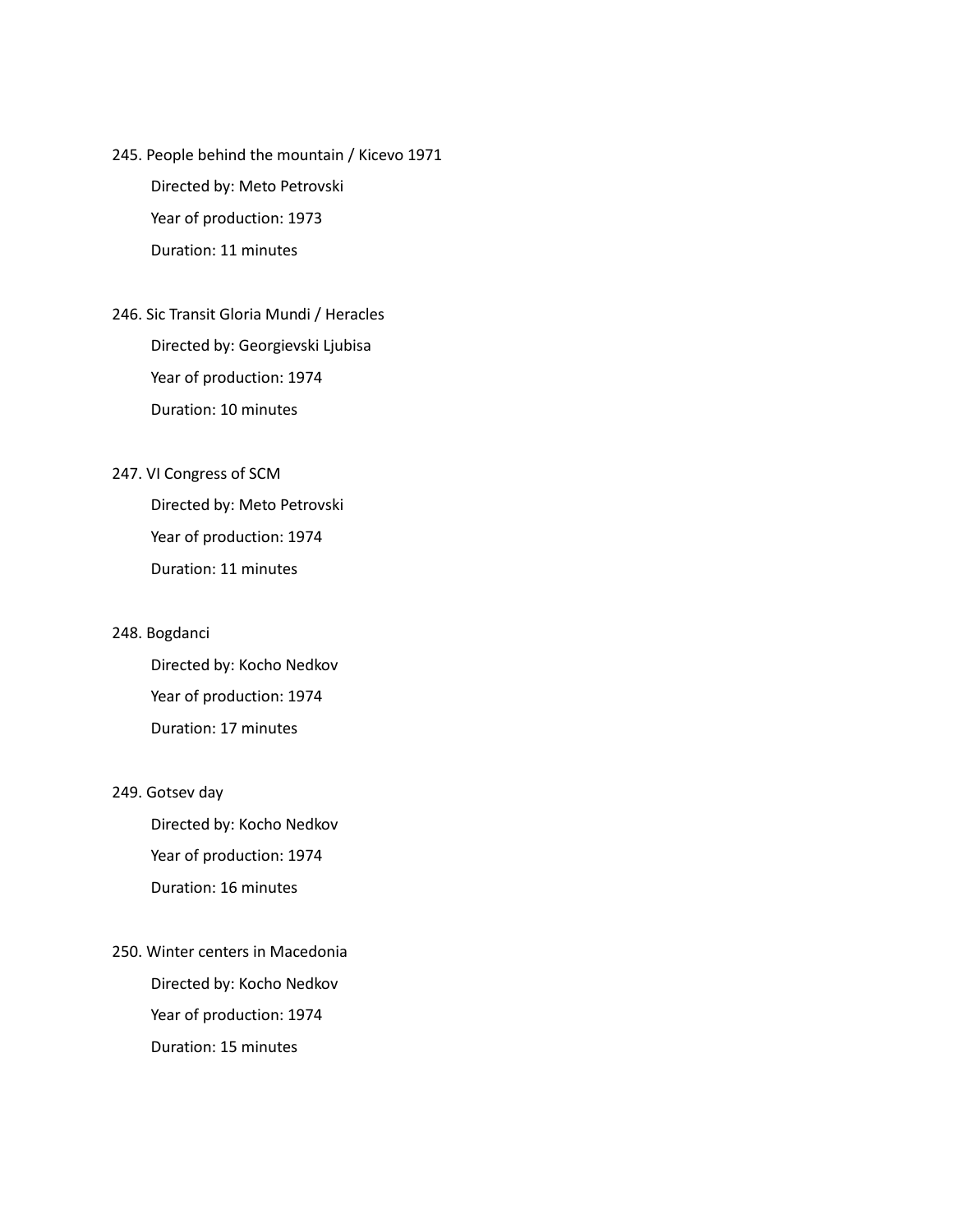#### 251. Fire

Directed by: Stole Popov Year of production: 1974 Duration: 12 minutes

252. Popova Shapka - Inex Directed by: Kocho Nedkov Year of production: 1974 Duration: 7 minutes

#### 253. Racin

Directed by: Trajche Popov Year of production: 1974 Duration: 15 minutes

- 254. Skopje Railway Knot Directed by: Meto Petrovski Year of production: 1974 Duration: 44 minutes
- 255. One hundred years of railways in Macedonia Directed by: Meto Petrovski

Year of production: 1974 Duration: 18 minutes

256. Century of the hardened Directed by: Meto Petrovski Year of production: 1974 Duration: 37 minutes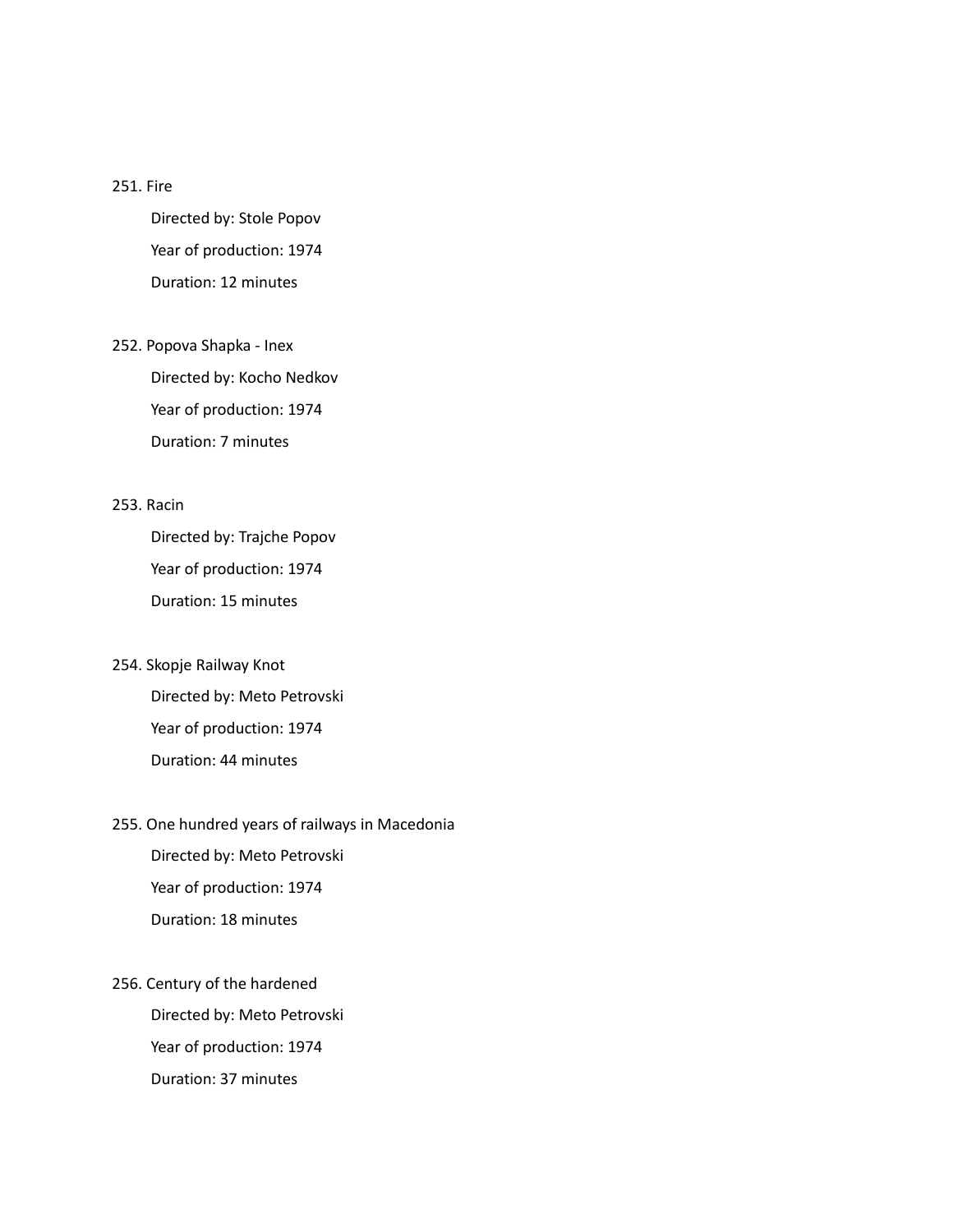#### 257. Viva la music

Directed by: Kocho Nedkov Year of production: 1975 Duration: 12 minutes

#### 258. Views

Directed by: Trajche Popov Year of production: 1975 Duration: 15 minutes

#### 259. Water, water

Directed by: Trajche Popov Year of production: 1975 Duration: 11 minutes

#### 260. Kocho Solev Racin

Directed by: Trajche Popov Year of production: 1975 Duration: 44 minutes

#### 261. Krluk

Directed by: Chemchev Vangel - Lucky Year of production: 1975 Duration: 10 minutes

## 262. Leopold Cedar Senghor Directed by: Cinevski Kiril

Year of production: 1975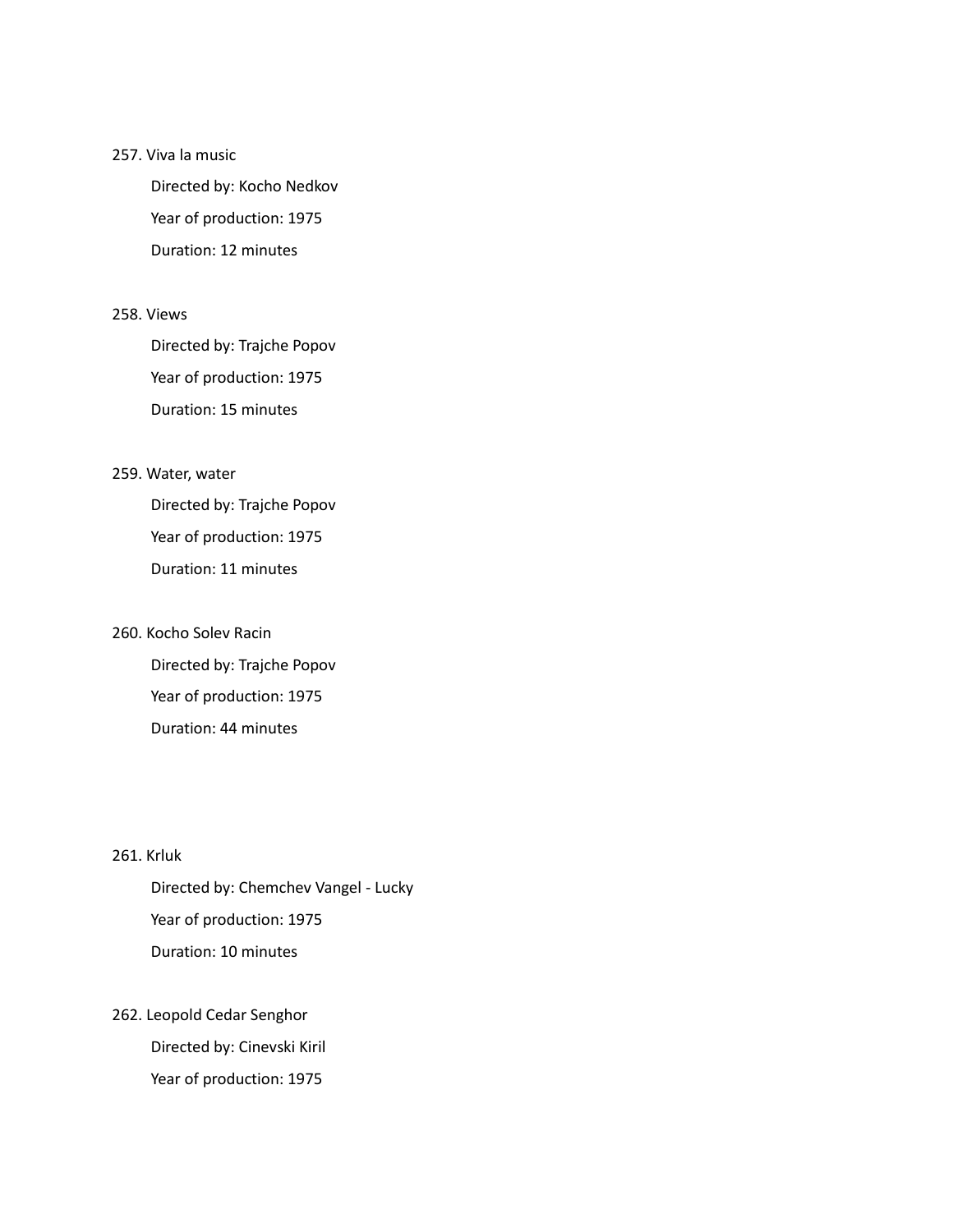#### Duration: 20 minutes

263. Glory of life Directed by: Chemchev Vangel - Lucky Year of production: 1975 Duration: 11 minutes

### 264. Amen Siam But Roma Directed by: Branko Gapo Year of production: 1976

Duration: 12 minutes

#### 265. Australia, Australia

Directed by: Stole Popov Year of production: 1976 Duration: 82 minutes

#### 266. In his city

Directed by: Trajche Popov Year of production: 1976 Duration: 31 minutes

#### 267. Vraneshtica

Directed by: Meto Petrovski Year of production: 1976 Duration: 11 minutes

268. Eugenio Montale

Directed by: Kiril Cenevski Year of production: 1976 Duration: 18 minutes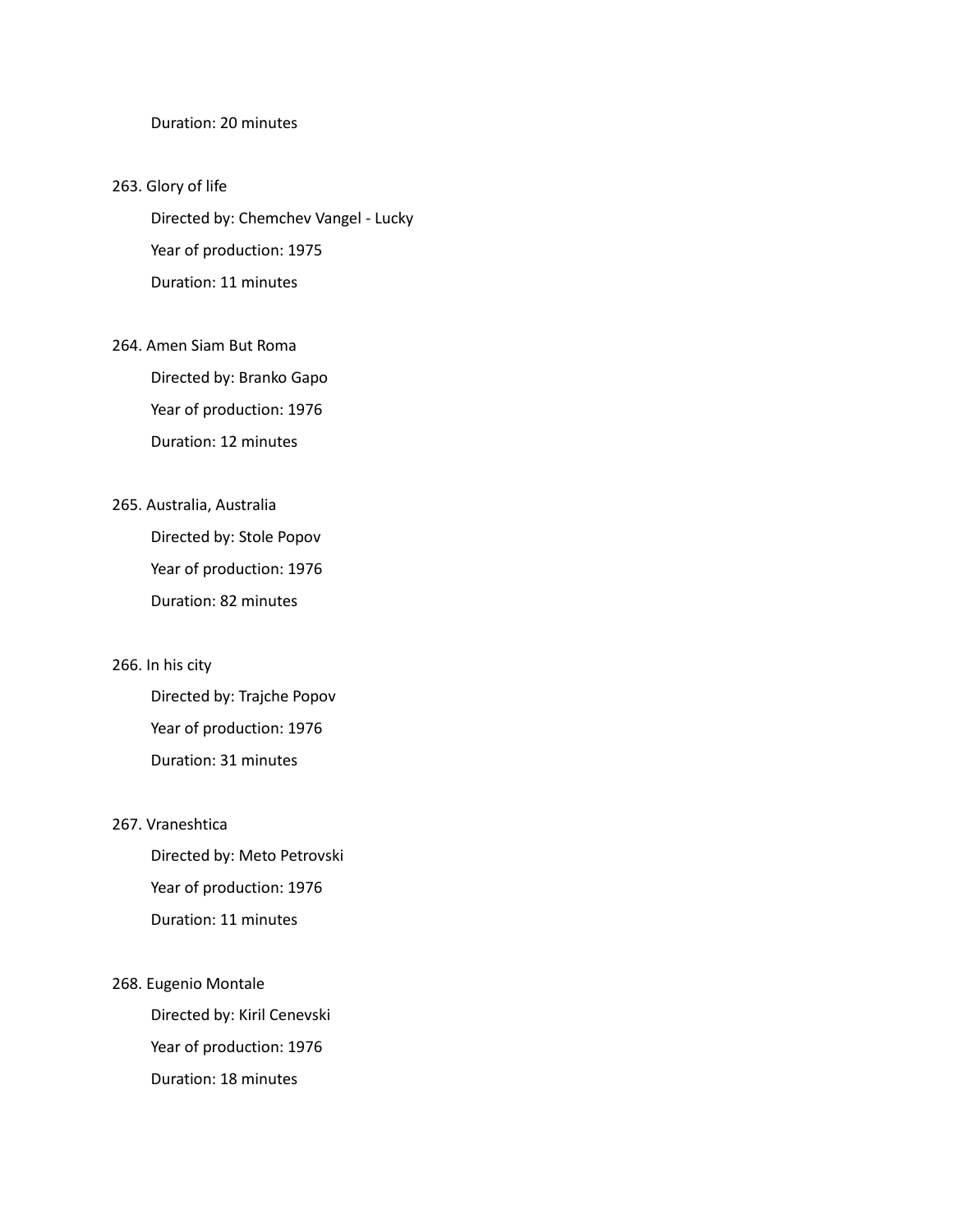269. Kayak

Directed by: Kocho Nedkov Year of production: 1976 Duration: 14 minutes

- 270. The goats ... and another after ten years Directed by: Branko Gapo Year of production: 1976 Duration: 23 minutes
- 271. Lazar Lichenoski a series of portraits Directed by: Lichenoski Veljo Year of production: 1976 Duration: 22 minutes

### 272. Fazil Hysni Daglardza

Directed by: Kiril Cenevski Year of production: 1976 Duration: 16 minutes

#### 273. The sixth player

Directed by: Kocho Nedkov Year of production: 1976 Duration: 11 minutes

#### 274. Agrokombinat "Tikves"

Directed by: Kocho Nedkov Year of production: 1977 Duration: 15 minutes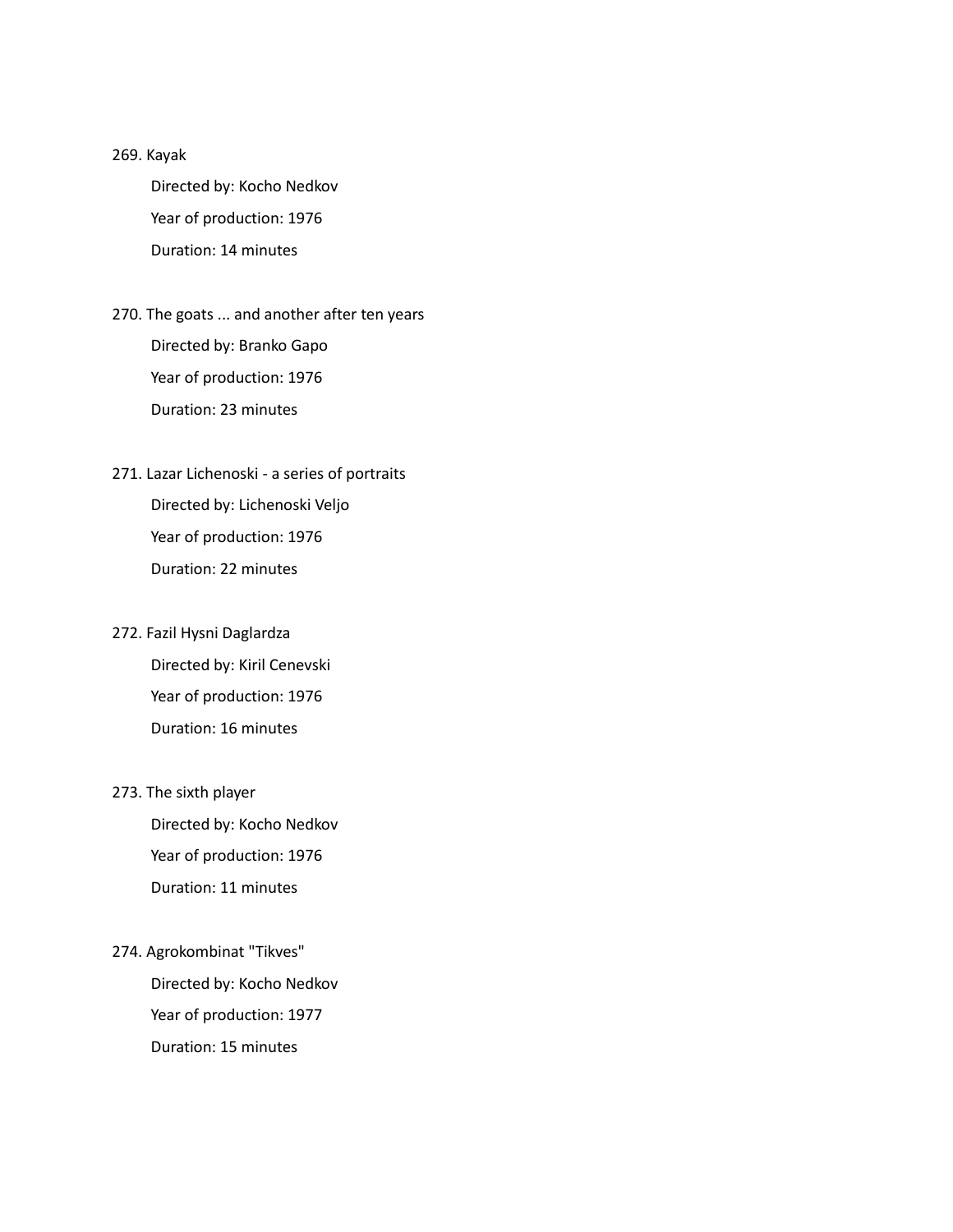#### 275. Vinojug

Directed by: Stevo Crvenkovski Year of production: 1977 Duration: 16 minutes

- 276. City of Heroes Prilep and Prilep region in the National Liberation War Directed by: Kocho Nedkov Year of production: 1977 Duration: 51 minutes
- 277. Construction company "Mavrovo"

Directed by: Stole Popov Year of production: 1977 Duration: 47 minutes

#### 278. I, Blaga Micanova

Directed by: Chemchev Vangel - Lucky Year of proiProduction: 1977 Duration: 11 minutes

#### 279. Concert Master

Directed by: Kocho Nedkov Year of production: 1977 Duration: 9 minutes

#### 280. Graduates

Directed by: Gjurchinov Aleksandar - Aco Year of production: 1977 Duration: 16 minutes

#### 281. Nikola Martinoski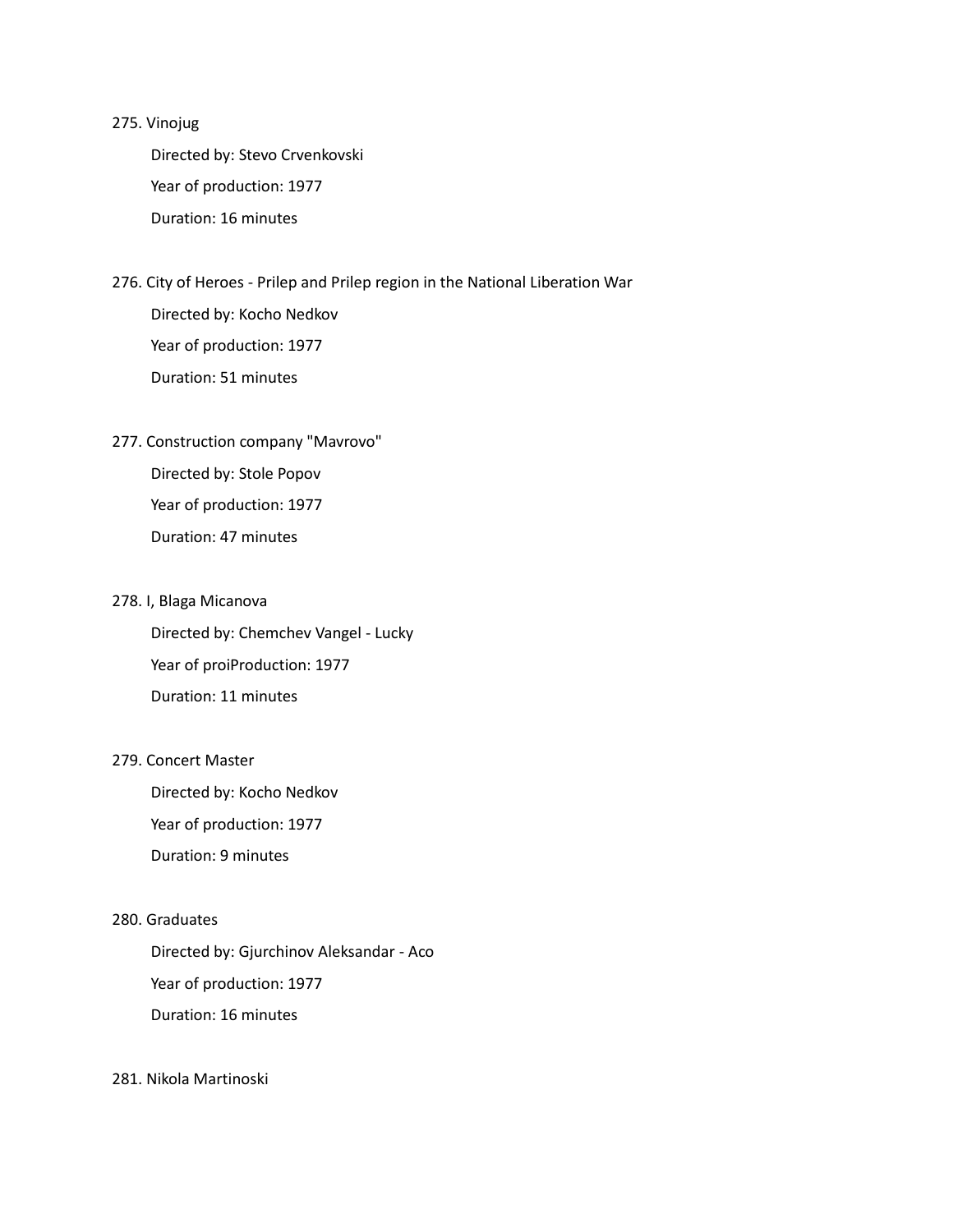Directed by: Stevo Crvenkovski Year of production: 1977 Duration: 18 minutes

#### 282. New life

Directed by: Trajche Popov Year of production: 1977 Duration: 23 minutes

### 283. The eyes must see but the heart sleeps

Directed by: Meto Petrovski Year of production: 1977 Duration: 26 minutes

#### 284. Joy

Directed by: Chemchev Vangel - Lucky Year of production: 1977 Duration: 11 minutes

#### 285. Tulgesh

Directed by: Manev Kole Year of production: 1977 Duration: 57 minutes

#### 286. Battery factory "Zletovo"

Directed by: Meto Petrovski Year of production: 1977 Duration: 13 minutes

#### 287. Faulbal

Directed by: Mladenovi Зо Zoran - Okan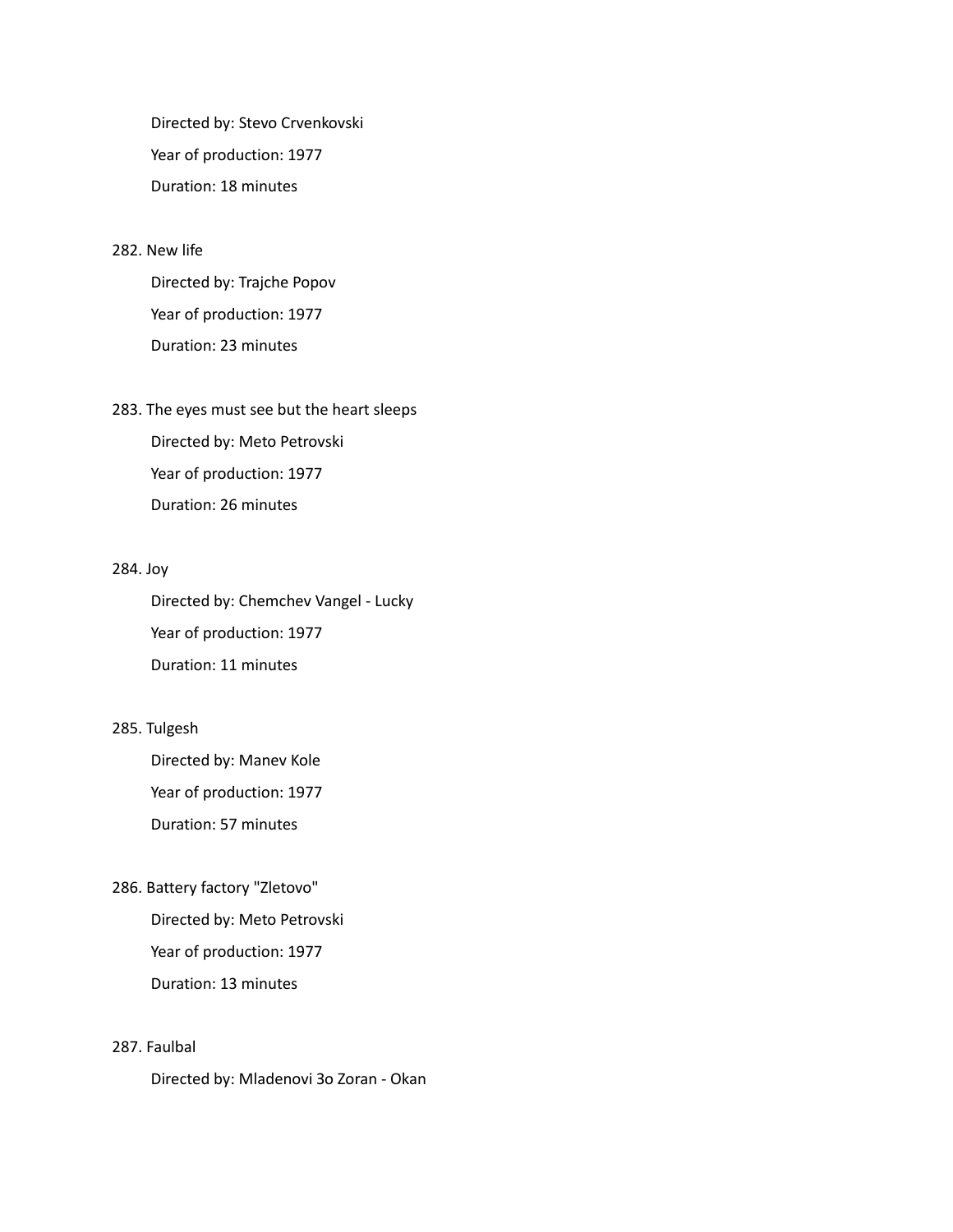Year of production: 1977 Duration: 11 minutes

#### 288. Black pine

Directed by: Branko Gapo Year of production: 1977 Duration: 4 minutes

#### 289. Drillers

Directed by: Kocho Nedkov Year of production: 1978 Duration: 11 minutes

#### 290. The Iron Grip

Directed by: Skender Kuli Year of production: 1978 Duration: 11 minutes

291. Summer of the Lord '77

Directed by: Branko Gapo Year of production: 1978 Duration: 21 minutes

292. Hurry up, slowly

Directed by: Mladenovi Зо Zoran - Okan Year of production: 1978 Duration: 12 minutes

#### 293. Insidious image

Directed by: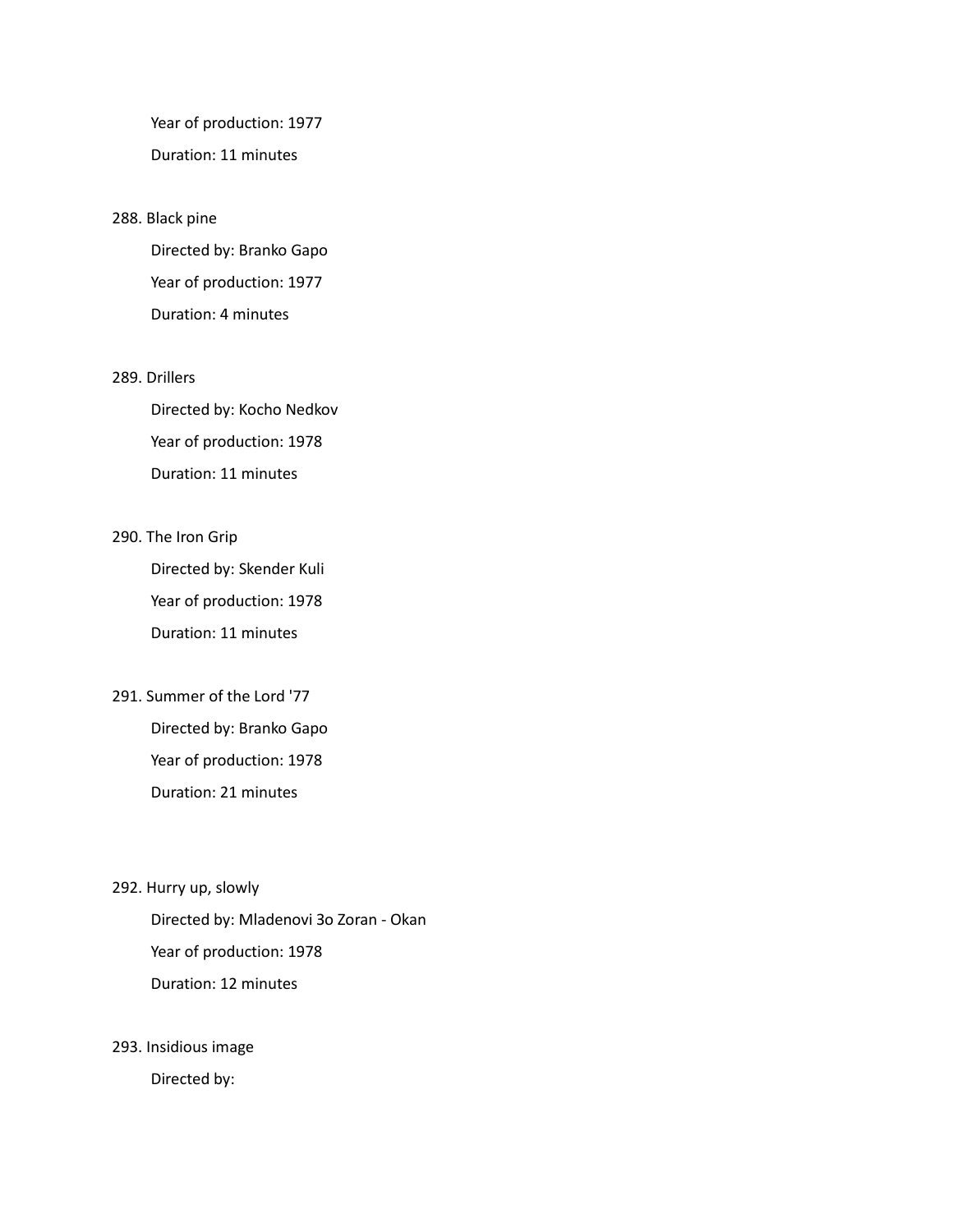Year of production: 1978 Duration:

#### 294. Happy New Year

Directed by: Vladimir Blazevski Year of production: 1978 Duration: 15 minutes

#### 295. Ugic

Directed by: Chemchev Vangel - Lucky Year of production: 1978 Duration: 13 minutes

#### 296. HPP Spile

Directed by: Trajche Popov Year of production: 1978 Duration: 60 minutes

#### 297. Jafra

Directed by: Kiril Cenevski Year of production: 1978 Duration: 20 minutes

#### 298. Kiss

Directed by Mile Grozdanovski Year of production: 1979 Duration: 10 minutes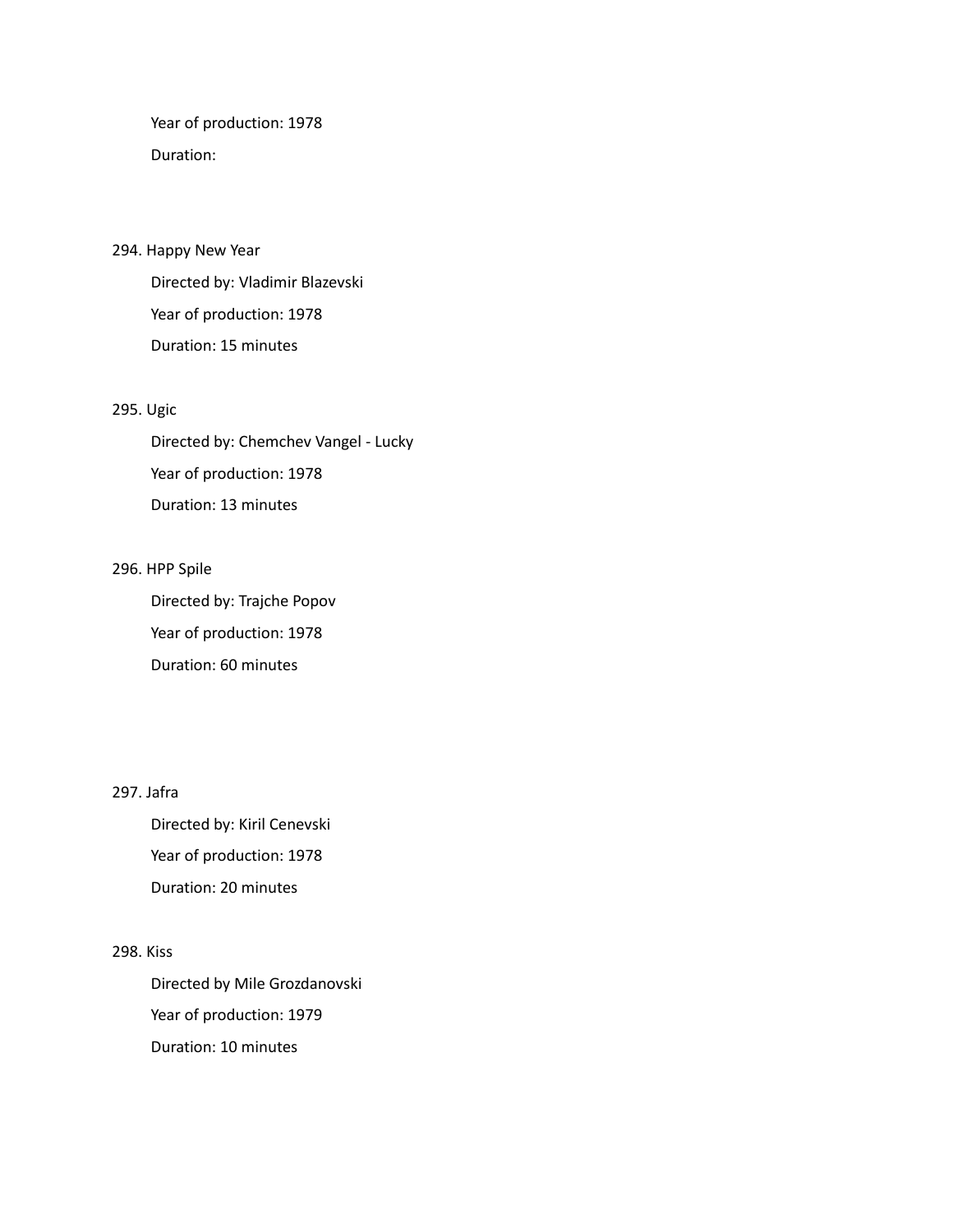#### 299. Golgotha

Directed by: Meto Petrovski Year of production: 1979 Duration: 16 minutes

#### 300. Dae

Directed by: Stole Popov Year of production: 1979 Duration: 16 minutes

#### 301. Welcome

Directed by: Stole Popov Year of production: 1979 Duration: 16 minutes

#### 302. While the water is quietly rustling

Directed by: Angelovski Kole Year of production: 1979 Duration: 20 minutes

#### 303. Eugene Gilwick

Directed by: Kiril Cenevski Year of production: 1979 Duration: 18 minutes

#### 303. Icarus

Directed by: Vladimir Blazevski Year of production: 1979 Duration: 14 minutes

#### 304. Ohrid Cultural and Natural Heritage (Ohrid UNESCO)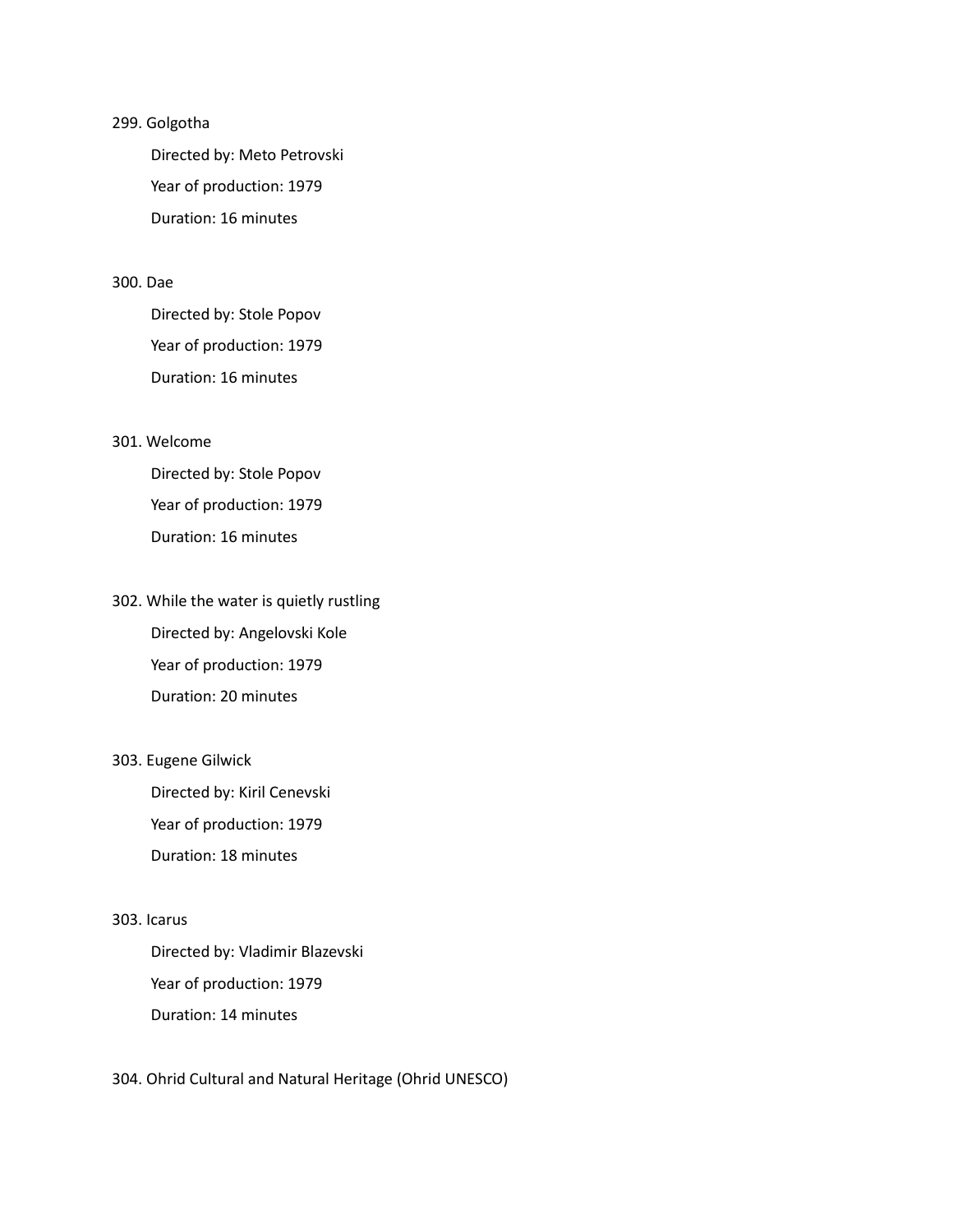Directed by: Kocho Nedkov Year of production: 1979 Duration: 13 minutes

#### 305. Operations

Directed by: Skender Kuli Year of production: 1979 Duration: 10 minutes

#### 306. Rafael Alberti

Directed by: Kiril Cenevski Year of production: 1979 Duration: 26 minutes

#### 307. Self-contribution

Directed by: Trajche Popov Year of production: 1979 Duration: 25 minutes

#### 308. When

Directed by: Chemchev Vangel - Lucky Year of production: 1980 Duration: 11 minutes

309. The blood of the sea (sponge) Directed by: Kocho Nedkov Year of production: 1980 Duration: 17 minutes

### 310. Makdragop ikotek

Directed by: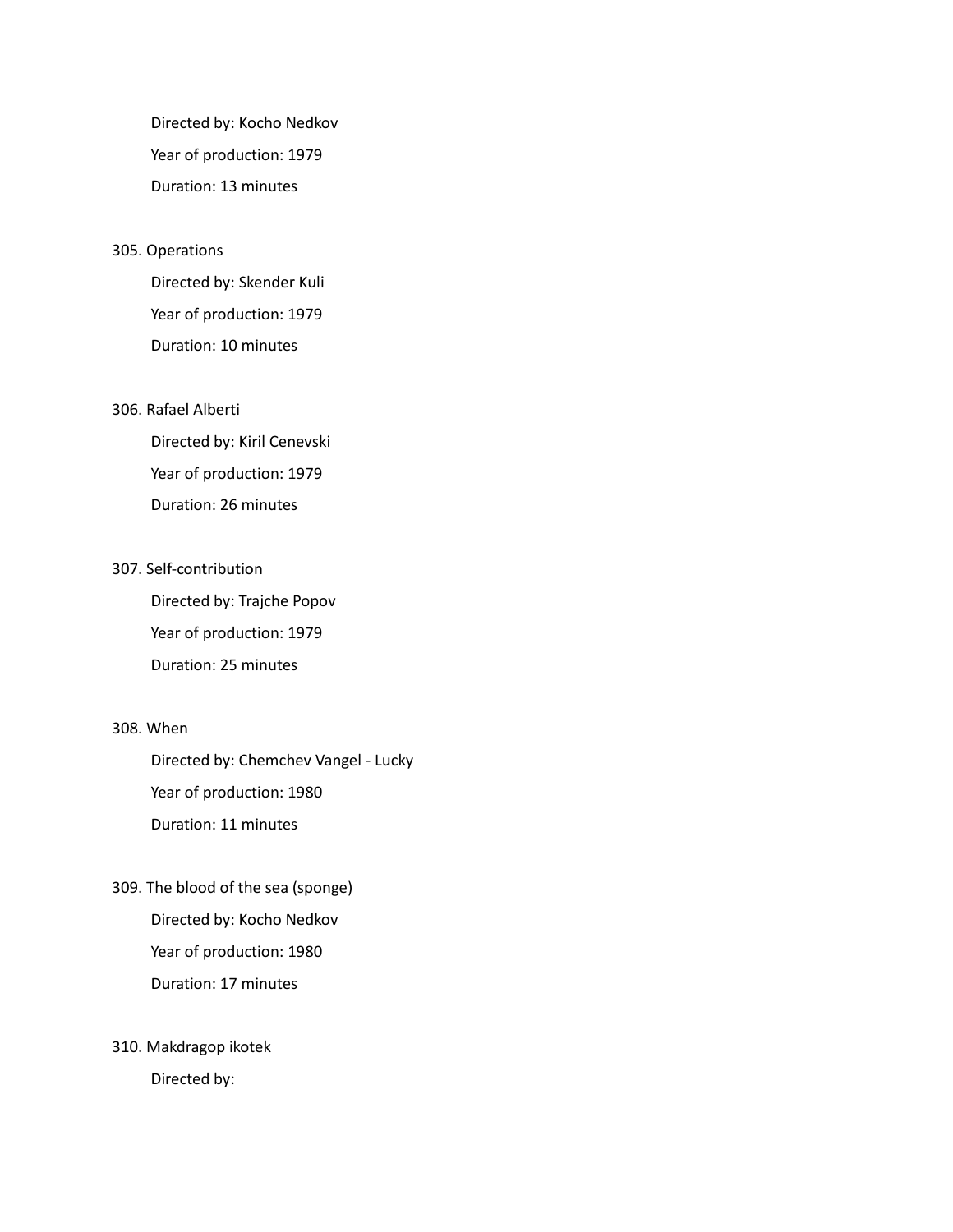Year of production: 1980 Duration:

311. Visiting Prespa ... Struga ... Ohrid ... Directed by: Kocho Nedkov Year of production: 1981 Duration: 16 minutes

#### 312. HPP Mavrovo

Directed by: Branko Mihajlovski Year of production: 1981 Duration: 34 minutes

#### 313. BOPS

Directed by: Kocho Nedkov Year of production: 1982 Duration: 11 minutes

314. Vangel Naumovski

Directed by: Gjurchinov Aleksandar - Aco Year of production: 1982 Duration: 18 minutes

315. Doors to Infinity

Directed by: Vladimir Blazevski Year of production: 1982 Duration: 18 minutes

316. Bridges - Struga Poetry Evenings Directed by: Kiril Cenevski Year of production: 1982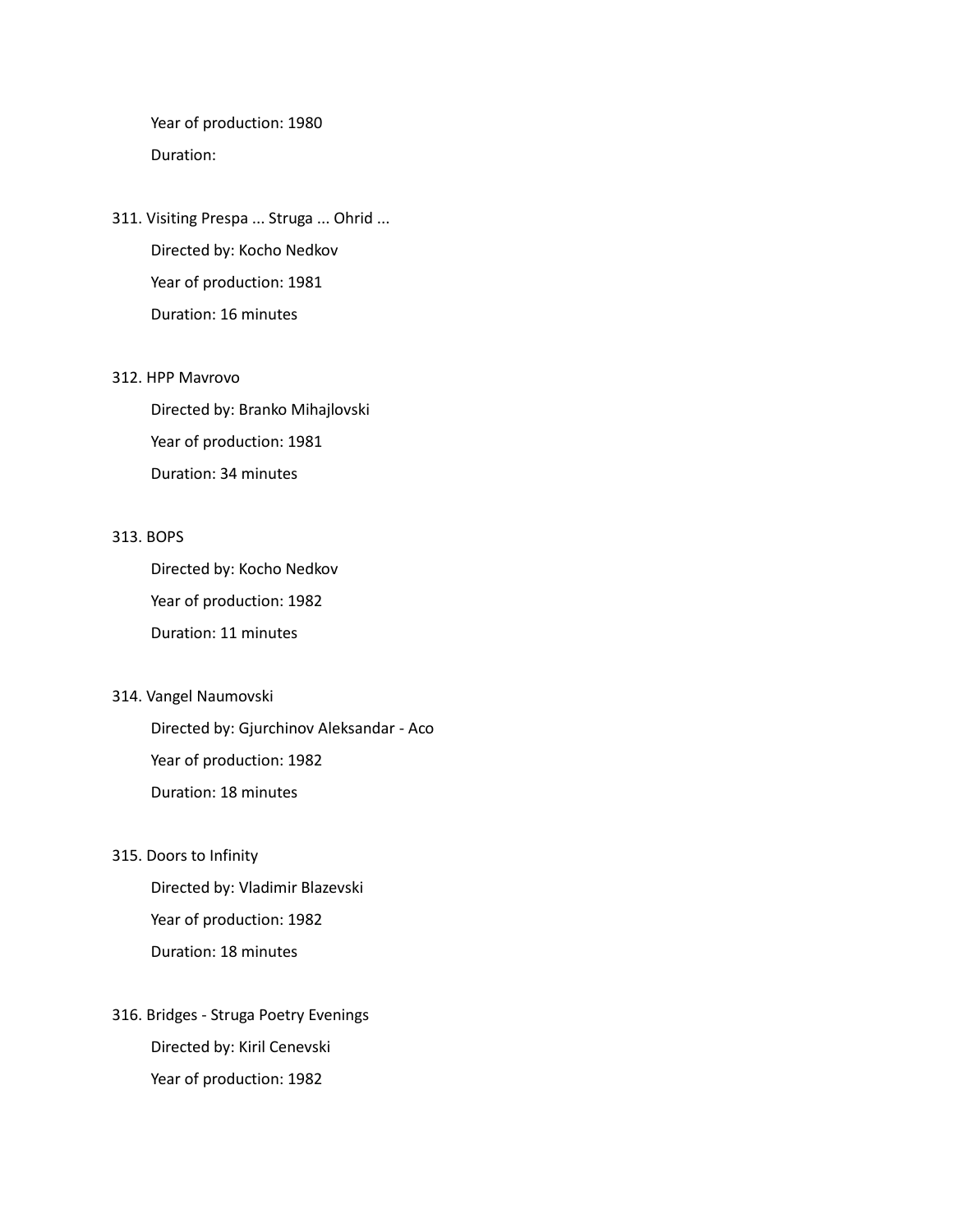#### Duration: 43 minutes

#### 317. Fiery brigada

Directed by: Kocho Nedkov Year of production: 1982 Duration: 11 minutes

#### 318. Danger threatens

Directed by: Mladenovi Зо Zoran - Okan Year of production: 1982 Duration: 28 minutes

#### 319. A recording of history

Directed by: Meto Petrovski Year of production: 1982 Duration: 11 minutes

#### 320. Student

Directed by: Kocho Nedkov Year of production: 1982 Duration: 15 minutes

#### 321. Sunnah

Directed by: Varoshlija Branko Year of production: 1982 Duration: 19 minutes

#### 322. Weavers

Directed by: Meto Petrovski Year of production: 1982 Duration: 11 minutes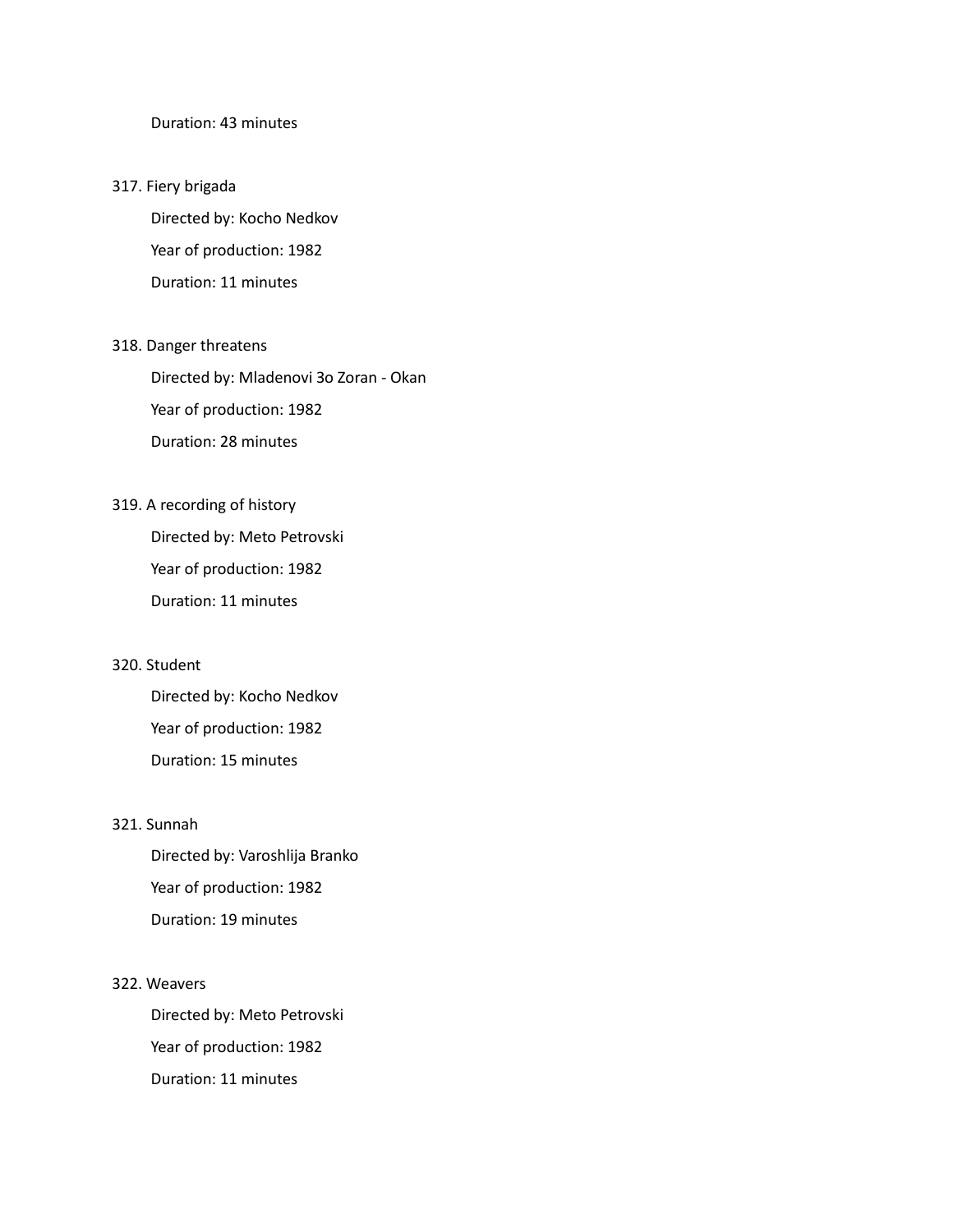#### 323. Liquidator

Directed by: Trajche Popov Year of production: 1983 Duration: 15 minutes

#### 324. Open track

Directed by: Meto Petrovski Year of production: 1983 Duration: 17 minutes

#### 325. Road to Fatigue

Directed by: Mladenovi Зо Zoran - Okan Year of production: 1983 Duration: 12 minutes

## 326. Architecture in Macedonia from IV to XVII century Directed by: Kocho Nedkov

Year of production: 1984 Duration: 16 minutes

## 327. Gostivar yesterday and today Directed by: Branko Gapo Year of production: 1984 Duration: 31 minutes

328. HEK Jugohrom - Popova Shapka Directed by: Stole Popov Year of production: 1984 Duration: 15 minutes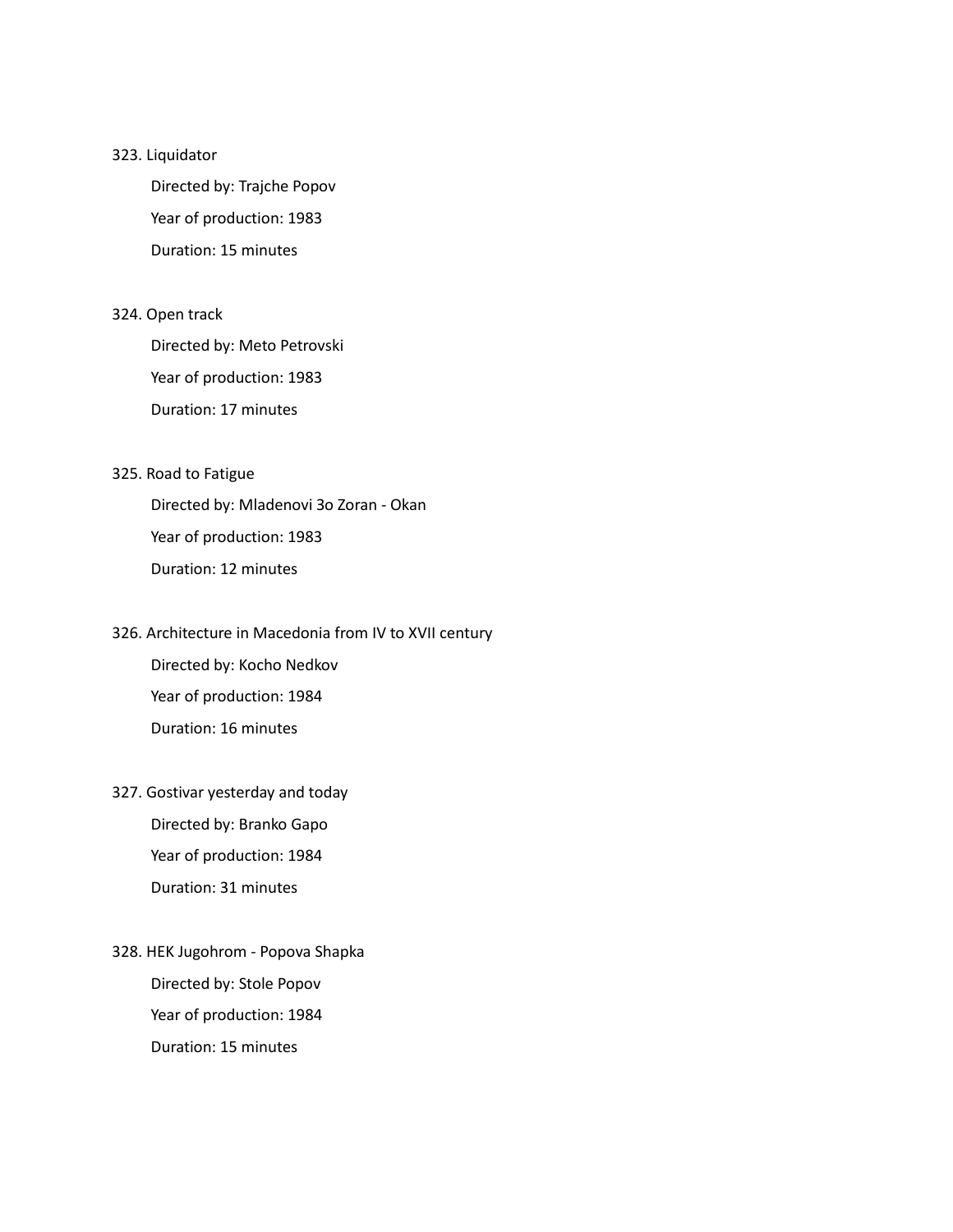#### 329. Transport Center

Directed by: Meto Petrovski Year of production: 1984 Duration: 57 minutes

#### 330. Tunnel

Directed by: Meto Petrovski Year of production: 1984 Duration: 24 minutes

## 331. Frescoes and icons in Macedonia Directed by: Kocho Nedkov Year of production: 1984 Duration: 16 minutes

## 332. Huascaran - Andy '82 Directed by: Kiril Cenevski Year of production: 1984 Duration: 21 minutes

#### 333. Black in black

Directed by: Kole Manev Year of production: 1984 Duration: 26 minutes

#### 334. Highway

Directed by: Meto Petrovski Year of production: 1985 Duration: 50 minutes

#### 335. Angroengineering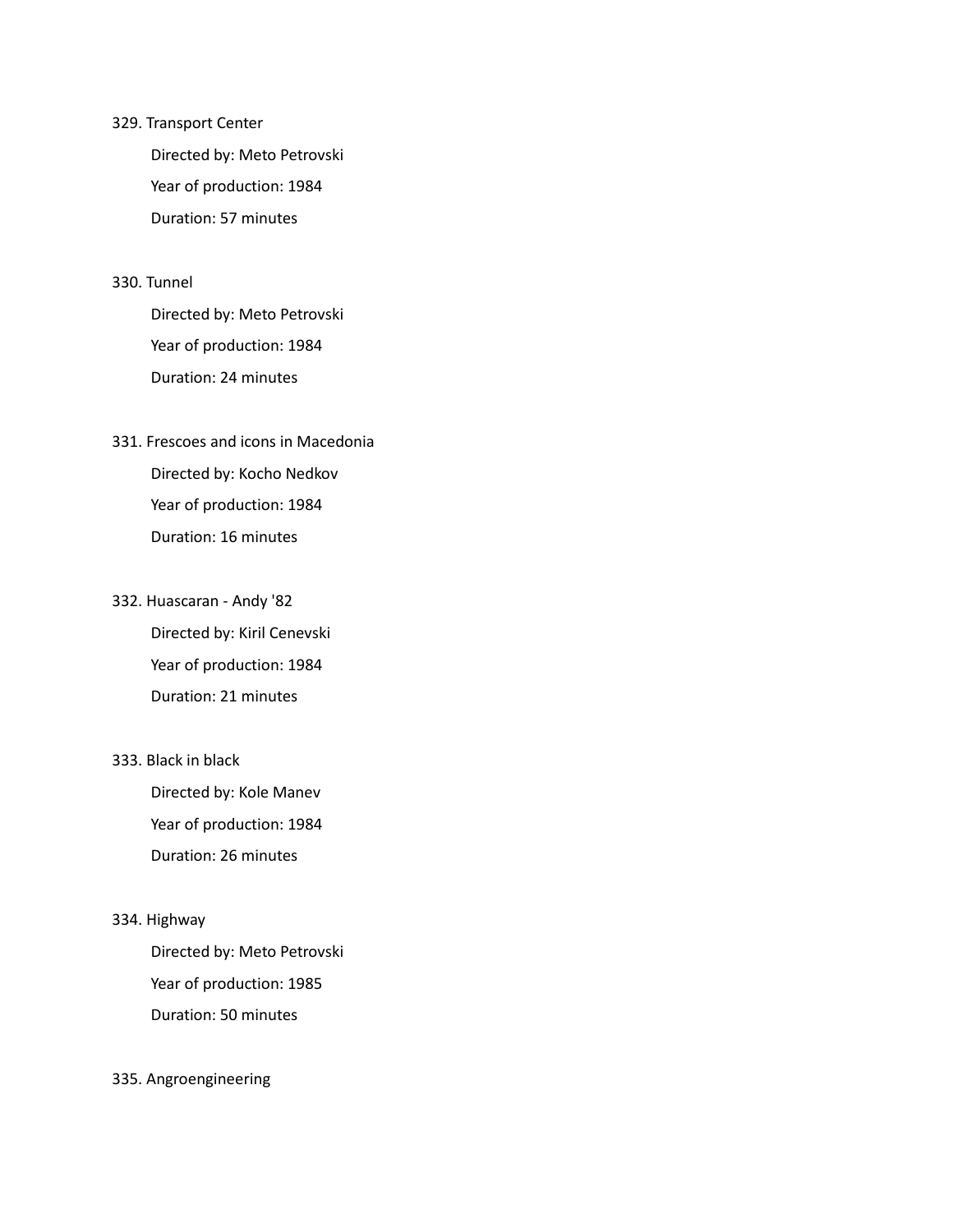Directed by: Branko Gapo Year of production: 1985 Duration: 19 minutes

336. Tito Metal Institute Directed by: Meto Petrovski Year of production: 1985 Duration: 17 minutes

#### 337. Roads in SR Macedonia

Directed by: Meto Petrovski Year of production: 1985 Duration: 52 minutes

338. Midnight Dancers

Directed by: Meto Petrovski Year of production: 1985 Duration: 13 minutes

339. Two bouquets of paradise flowers Directed by: Mitevski Ivan - Coppola Year of production: 1986 Duration: 36 minutes

#### 340. Monastery

Directed by: Chemchev Vangel - Lucky Year of production: 1986 Duration: 16 minutes

#### 341. Sister

Directed by: Lozanovski Stalin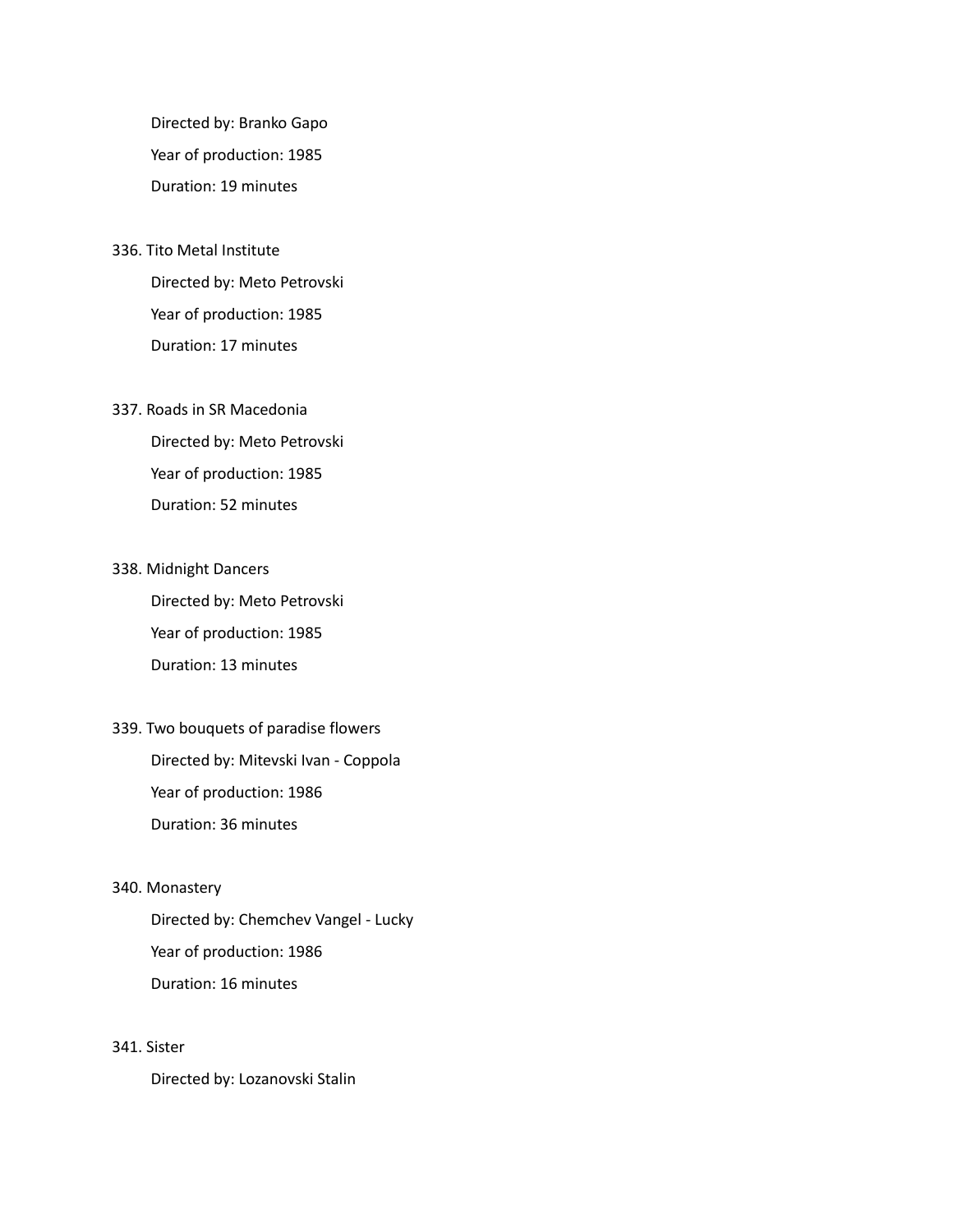Year of production: 1986 Duration: 15 minutes

- 342. Tetovo throughout history and today Directed by: Branko Gapo Year of production: 1987 Duration: 31 minutes
- 343. Bregalnica Hydromelioration System Directed by: Trajche Popov Year of production: 1987 Duration: 31 minutes
- 344. Hydro-ameliorative system "Pelagonija" Directed by: Trajche Popov Year of production: 1987 Duration: 28 minutes
- 345. Hydromelioration system "Strumica" Directed by: Trajche Popov Year of production: 1987 Duration: 25 minutes
- 346. Hydromelioration system "Tikves" Directed by: Trajche Popov Year of production: 1987 Duration: 27 minutes
- 347. Screen of Skopje Directed by: Malgorzata Potocka Year of production: 1987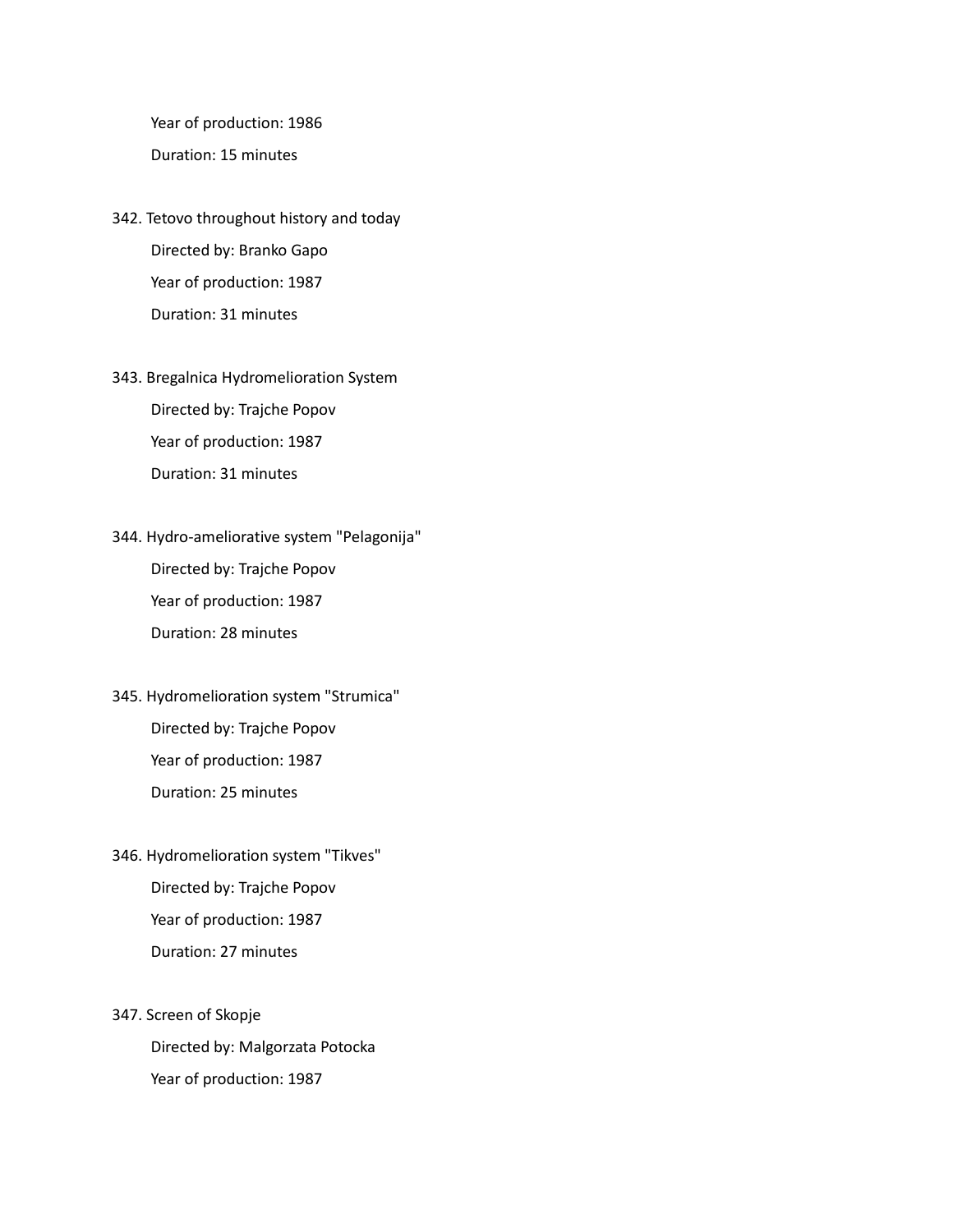#### Duration: 30 minutes

#### 348. Apiary

Directed by: Meto Petrovski Year of production: 1988 Duration: 15 minutes

#### 349. Sisyphus

Directed by: Meto Petrovski Year of production: 1988 Duration: 15 minutes

# 350. Hydro-ameliorative system "Mantovo" - Radovish

Directed by: Trajche Popov Year of production: 1988 Duration: 17 minutes

### 351. Hydromelioration system "Struga Field" Directed by: Trajche Popov

Year of production: 1988 Duration: 14 minutes

#### 352. To leave a trace

Directed by: Meto Petrovski Year of production: 1989 Duration: 12 minutes

353. Mark towers

Directed by: Boris Damovski Year of production: 1989 Duration: 15 minutes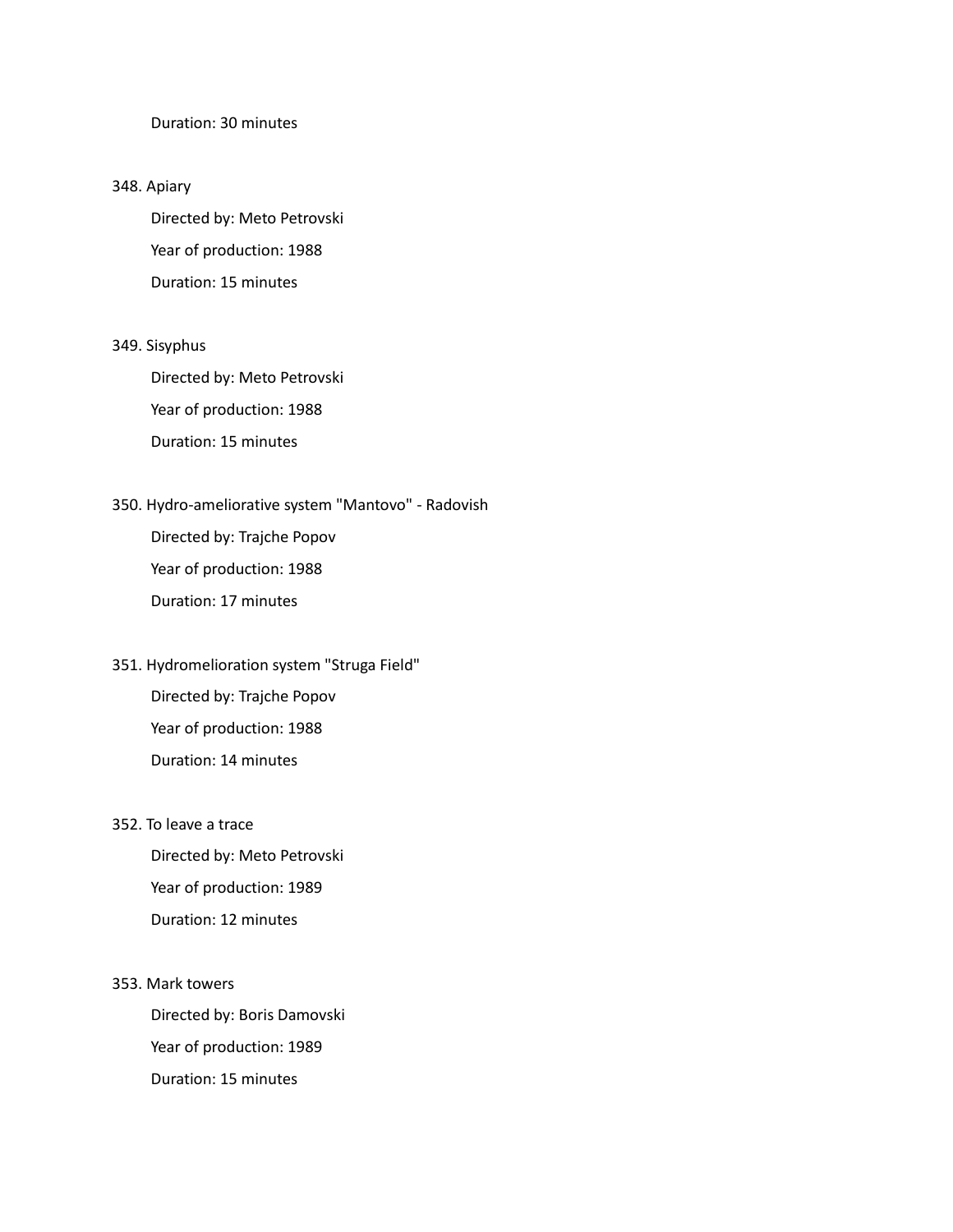#### 354. Nerezi

Directed by: Mladenovi Зо Zoran - Okan Year of production: 1989 Duration: 20 minutes

#### 355. Lamentation of Christin

Directed by: Crvenkovski Stevo, Mladenoviран Zoran - Okan Year of production: 1989 Duration: 38 minutes

#### 356. Pelister National Park

Directed by: Chemchev Vangel - Lucky Year of production: 1989 Duration: 20 minutes

#### 357. Assumption

Directed by: Year of production: 1989 Duration:

#### 358. Galichica

Directed by: Chemchev Vangel - Lucky Year of production: 1990 Duration: 15 minutes

#### 359. Calendar

Directed by: Meto Petrovski Year of production: 1990 Duration: 11 minutes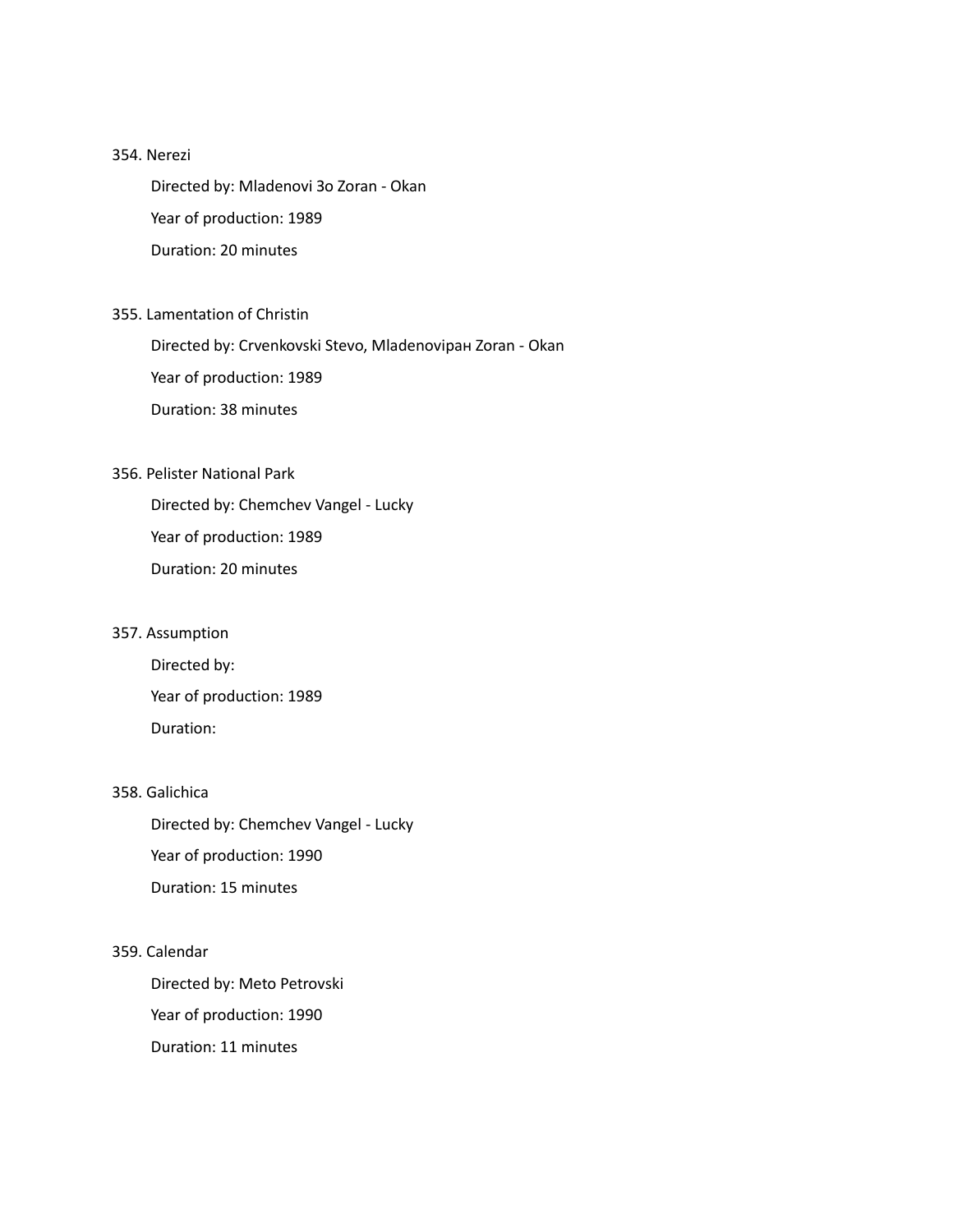- 360. Planarians from Lake Ohrid and surrounding springs Directed by: Kocho Nedkov Year of production: 1990 Duration: 23 minutes
- 361. The fish of Lake Ohrid Directed by: Kocho Nedkov Year of production: 1990 Duration: 23 minutes
- 362. The love of Kocho Topencharov Directed by: Antonio Mitrikeski Year of production: 1991 Duration: 13 minutes

#### 363. Berichet

Directed by: Mitko Panov Year of production: 1994 Duration: 15 minutes

#### 364. Stopanska Banka

Directed by: Meto Petrovski Year of production: 1996 Duration: 15 minutes

#### 365. In Continuo

Directed by: Trajche Popov Year of production: 1998 Duration: 100 minutes